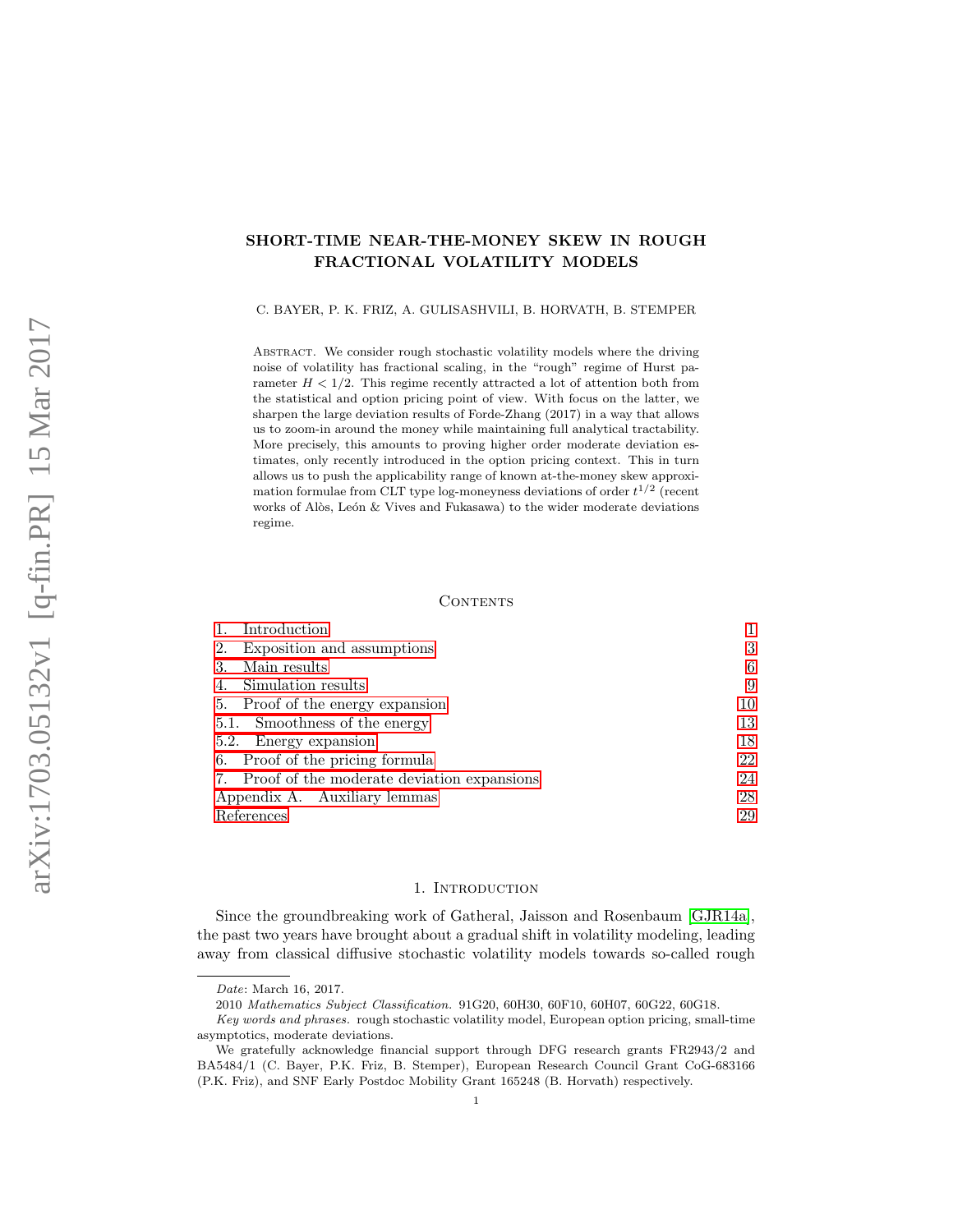volatility models. The term was coined in [\[GJR14a\]](#page-29-0) and [\[BFG16\]](#page-28-1), and it essentially describes a family of (continuous-path) stochastic volatility models where the driving noise of the volatility process has Hölder regularity lower than Brownian motion, typically achieved by modeling the fundamental noise innovations of the volatility process as a fractional Brownian motion with Hurst exponent (and hence Hölder regularity)  $H < 1/2$ . Here, we would also like to mention pioneering work on asymptotics for rough volatility models in [\[ALV07\]](#page-28-2) and [\[Fuk11\]](#page-29-1). A major appeal of such rough volatility models lies in the fact that they effectively capture several stylized facts of financial markets both from a statistical [\[GJR14a,](#page-29-0) [BLP16\]](#page-28-3) and an option-pricing point of view [\[BFG16\]](#page-28-1). In particular, with regards to the latter point of view, a widely observed empirical phenomenon in equity markets is the "steepness of the smile on the short end" describing the fact that as time to maturity becomes small the empirical implied volatility skew follows a power law with negative exponent, and thus becomes arbitrarily large near zero. While standard stochastic volatility models with continuous paths struggle to capture this phenomenon, predicting instead a constant at-the-money implied volatility behaviour on the short end [\[Gat11\]](#page-29-2), models in the fractional stochastic volatility family (and more specifically so-called rough volatility models) constitute a class, well-tailored to fit empirical implied volatilities for short dated options.

Typically, the popularity of asset pricing models hinges on the availability of efficient numerical pricing methods. In the case of diffusions, these include Monte Carlo estimators, PDE discretization schemes, asymptotic expansions and transform methods. With fractional Brownian motion being the prime example of a process beyond the semimartingale framework, most currently prevalent option pricing methods – particularly the ones assuming semimartingality or Markovianity – may not easily carry over to the rough setting. In fact, the memory property (aka non-Markovianity) of fractional Brownian motion rules out PDE methods, heat kernel methods and all related methods involving a Feynman-Kac-type Ansatz. Previous work has thus focused on finding efficient Monte Carlo simu-lation schemes [\[BFG16,](#page-28-1) [BLP15,](#page-28-4) [BFG](#page-28-5)<sup>+</sup>17] or – in the special case of the Rough Heston model – on an explicit formula for the characteristic function of the logprice (see [\[ER16\]](#page-29-3)), thus in this particular model making pricing amenable to Fourier based methods. In our work, we rely on small-maturity approximations of option prices. This is a well-studied topic. See, e.g., [\[ALV07,](#page-28-2) [GVZ15\]](#page-29-4) (the at-the-money (ATM) regime) or [\[DFJV14a,](#page-28-6) [DFJV14b,](#page-29-5) [GJR14b,](#page-29-6) [GHJ16,](#page-29-7) [GVZ15\]](#page-29-4) (the out-ofthe-money (OTM) regime, where large deviations results are used). We also refer the reader to the papers [\[Fuk11,](#page-29-1) [Fuk17,](#page-29-8) [FZ17\]](#page-29-9) concerning large deviations, and to [\[MT16,](#page-29-10) [Osa07,](#page-29-11) [MS03,](#page-29-12) [MS07\]](#page-29-13) for related work. Based on the moderate deviations regime, Friz et al. [\[FGP17\]](#page-29-14) have recently introduced another regime called Moderately-out-of-the-money (MOTM), which, in a sense, effectively navigates between the two regimes mentioned above, by rescaling the strike with respect to the time to maturity. This approach has various advantages. On the one hand, it reflects the market reality that as time to maturity approaches zero, strikes with acceptable bid-ask spreads tend to move closer to the money (see [\[FGP17\]](#page-29-14) for more details). On the other hand, it allows us to zoom in on the term structure of implied volatility around the money at a high resolution scale. To be more specific, our paper adds to the existing literature in two ways. First, we obtain a generalization of the Osajima energy expansion [\[Osa15\]](#page-29-15) to a non-Markovian case, and using the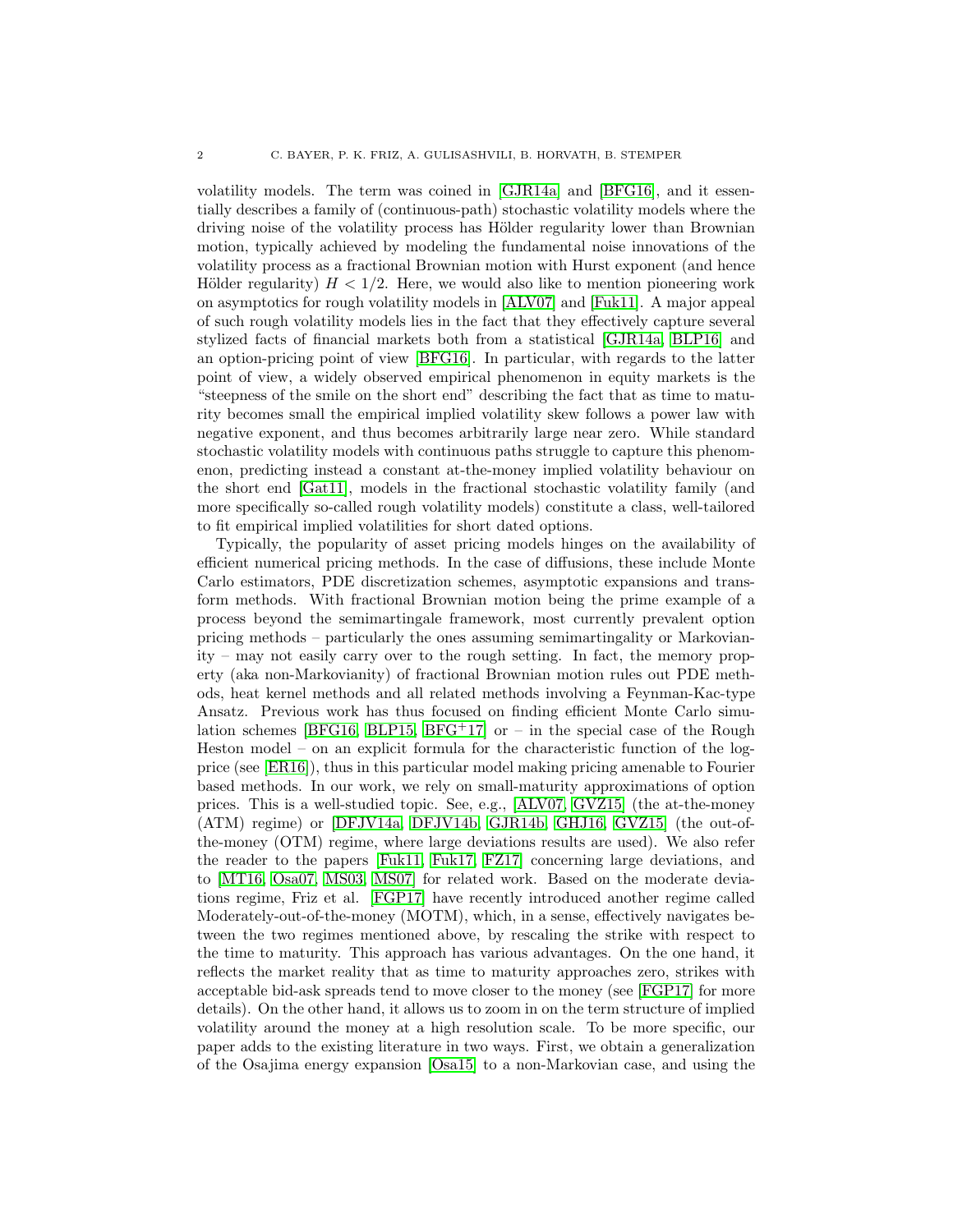new expansion, we extend the analysis of [\[FGP17\]](#page-29-14) to the case, where the volatility is driven by a rough  $(H < 1/2)$  fractional Brownian motion. Indeed, Laplace approximation methods on Wiener space in the spirit of Ben Arous [\[BA88\]](#page-28-7) and Bismut [\[Bis84\]](#page-28-8) remain valid in the present context, and our analysis builds upon this framework in a fractional setting. Second, we use an asymptotic expansion going back to Azencott [\[Aze85\]](#page-28-9) to bypass the need for deriving an asymptotic expansion of the density of the underlying process to obtain asymptotics for option prices. We display the potential prowess of this approach by applying it to our specific model, and derive asymptotics for call prices directly, irrespectively of corresponding density asymptotics. Finally, using a version of the "rough Bergomi model" [\[BFG16\]](#page-28-1), we demonstrate numerically that our implied volatility asymptotics capture very well the geometry of the term structure of implied volatility over a wide array of maturities, extending up to a year.

The paper is organized as follows: In Section [2](#page-2-0) we set the scene, describing the class of models included in our framework  $((2.1)$  $((2.1)$  and  $(2.2))$  $(2.2))$  and recalling some known results  $((2.4)$  $((2.4)$  and  $(2.8)$ , which are the starting point of our analysis. Most importantly, we argue that for small-time considerations it would suffice to restrict our attention to a class of stochastic volatility models of the form [\(2.3\)](#page-3-1) with a volatility process driven by a Gaussian Volterra process such as in [\(2.2\)](#page-2-2). We formulate general assumptions on the Volterra kernel (Assumptions [2.1](#page-3-2) and [2.5\)](#page-4-1) and on the function  $\sigma$  in [\(2.3\)](#page-3-1) (Assumption [2.4\)](#page-4-2) under which our results are valid. In Section [3](#page-5-0) we gather our main results, concerning a higher order expansion of the energy (Theorem [3.1\)](#page-5-1), and a general expansion formula for the corresponding call prices. We derive the classical Black-Scholes expansion for the call price, using the latter result mentioned above. In addition, in Section [3](#page-5-0) we formulate moderate deviation expansions, which allow us to derive the corresponding asymptotic formulae for implied volatilities and implied volatility skews. Finally, Section [4](#page-8-0) displays our simulation results. Sections [5,](#page-9-0) [6](#page-21-0) and [7](#page-23-0) are devoted to proofs of the energy expansion, the price expansion and the moderate deviations expansion, respectively. In the appendix, we have collected some auxiliary lemmas, which are used in different sections.

### <span id="page-2-1"></span>2. Exposition and assumptions

<span id="page-2-0"></span>We consider a rough stochastic volatility model, normalized to  $r = 0$  and  $S_0 = 1$ , of the form suggested by Forde-Zhang [\[FZ17\]](#page-29-9)

(2.1) 
$$
\frac{dS_t}{S_t} = \sigma(\widehat{B}_t)d(\overline{\rho}W_t + \rho B_t).
$$

Here  $(W, B)$  are two independent standard Brownian motions,  $\rho \in (-1, 1)$  a correlation parameter, we use the by now standard notation that  $\bar{\rho}^2 = 1 - \rho^2$ . Then  $\overline{\rho}W + \rho B$  is another standard Brownian motion which has constant correlation  $\rho$ with the factor  $B$ , which drives stochastic volatility

<span id="page-2-2"></span>
$$
\sigma_{\text{stoch}}(t,\omega) := \sigma(\widehat{B}_t(\omega)) \equiv \sigma(\widehat{B}).
$$

Here  $\sigma : \mathbb{R} \to (0, \infty)$  is some real-valued function and we will denote by  $\sigma_0 := \sigma(0)$ the spot volatility. Furthermore,  $\widehat{B}$  is a Gaussian (Volterra) process of the form

(2.2) 
$$
\widehat{B}_t = \int_0^t K(t,s) dB_s, \quad t \ge 0,
$$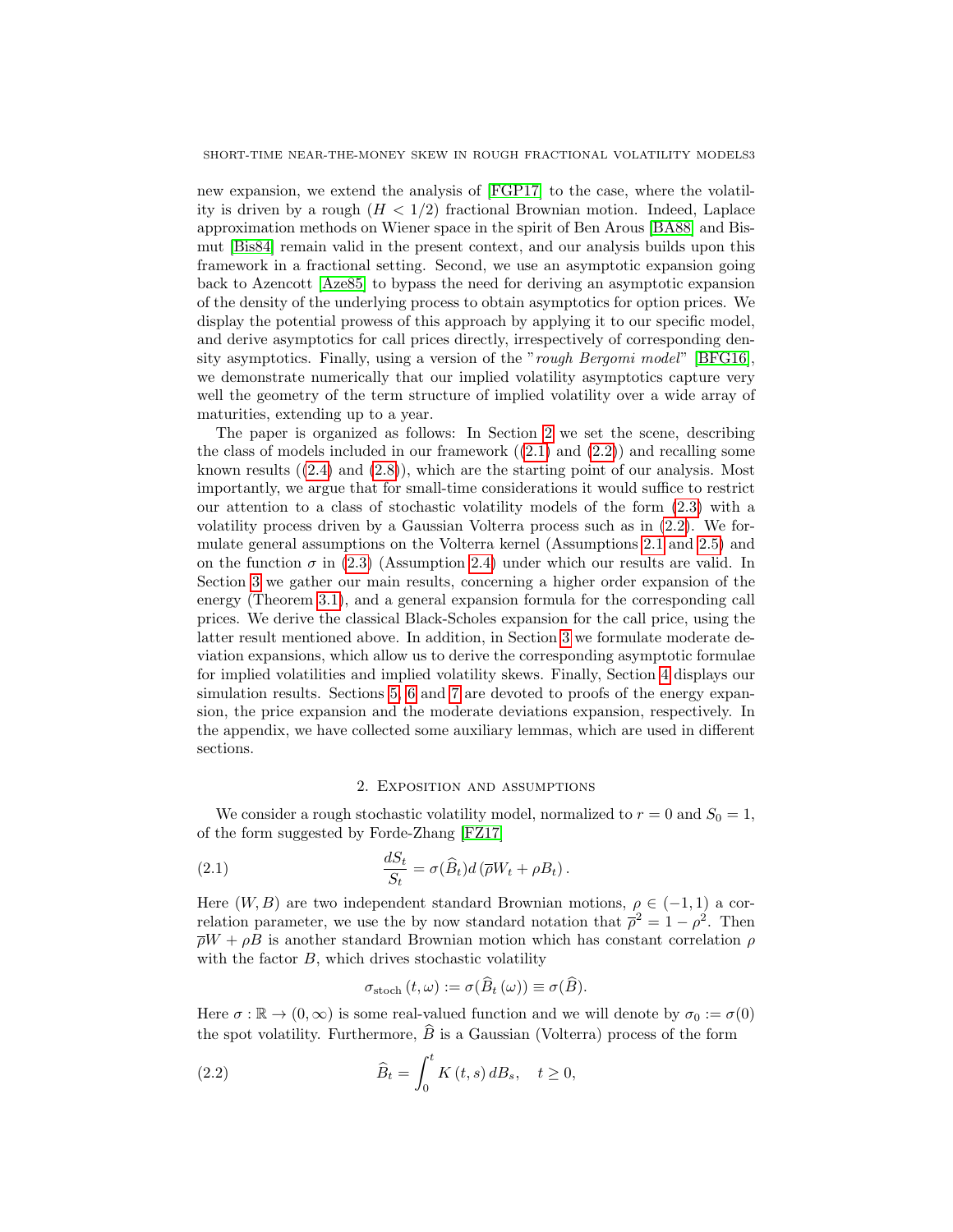for some kernel K, which shall be further specified in Assumptions [2.1](#page-3-2) and [2.5](#page-4-1) below. The log-price  $\overline{X}_t = \log(S_t)$  satisfies

<span id="page-3-1"></span>
$$
d\widetilde{X}_t = -\frac{1}{2}\sigma^2(\widehat{B}_t)dt + \sigma(\widehat{B}_t)d(\overline{\rho}W + \rho B),
$$

but for the subsequent short-time considerations, it is enough (cf. [\[FZ17,](#page-29-9) Proof of Theorem 4.1] and [\[DZ09,](#page-29-16) Definition 4.2.10]) to study its driftless version

(2.3) 
$$
dX_t = \sigma(B_t) d(\overline{\rho}W_t + \rho B_t), \quad X_0 = 0.
$$

Recall that by Brownian scaling, for fixed  $t > 0$ ,

$$
(B_{ts}, W_{ts})_{s\geq 0} \stackrel{law}{=} \varepsilon(B_s, W_s)_{s\geq 0}
$$
, where  $\varepsilon \equiv \varepsilon(t) \equiv t^{1/2}$ .

As a direct consequence, classical short-time SDE problems can be analyzed as small-noise problems on a unit time horizon. For our analysis, it will also be crucial to impose such a scaling property on the Gaussian process  $\overline{B}$  (more precisely on the kernel  $K$  in  $(2.2)$  driving the volatility process in our model:

<span id="page-3-2"></span>**Assumption 2.1** (Small time self-similarity). There exists a number  $t_0$  with  $0 <$  $t_0 \leq 1$  and a function  $t \mapsto \widehat{\varepsilon} = \widehat{\varepsilon}(t), 0 \leq t \leq t_0$ , such that

$$
(\widehat{B}_{ts}: 0 \le s \le t_0) \stackrel{law}{=} (\widehat{\varepsilon}\widehat{B}_s: 0 \le s \le t_0).
$$

In fact, we will always have

$$
\widehat{\varepsilon} \equiv \widehat{\varepsilon}(t) \equiv t^H = \varepsilon^{2H},
$$

which covers the examples of interest, in particular standard fractional Brownian motion  $\widehat{B} = B^H$  or Riemann-Liouville fBM with explicit kernel  $K(t, s) =$ √  $2\overline{H}|t-s|^{H-1/2}$ . (This is very natural, even from a general perspective of selfsimilar processes, see [\[Lam62\]](#page-29-17).)

We insist that no (global) self-similarity of B is required, as only  $B|_{[0,t]}$  for arbitrarily small t, matters.

Remark 2.2. In all likelihood, it should be possible to replace the fractional Brownian motion by a certain fractional Ornstein-Uhlenbeck process in the results obtained in this paper. Intuitively, this replacement creates a negligible perturbation (for  $t \ll 1$ ) of the fBm environment. A similar situation was in fact encountered in [\[CF10\]](#page-28-10), where fractional scaling at times near zero was important. To quantify the perturbation, the authors of [\[CF10\]](#page-28-10) introduced an easy to verify coupling condition (see Corollary 2 in [\[CF10\]](#page-28-10)). In our opinion, a version of this condition can be employed in the present paper to justify the replacement mentioned above. We will however not pursue this point further here.

Remark 2.3. Throughout this article, one can consider a classical (Markovian, diffusion) stochastic volatility setting by taking  $K \equiv 1$ , or equivalently  $H \equiv 1/2$ , by simply ignoring all hats  $(\hat{\cdot})$  in the sequel. In particular then,  $\frac{\hat{\varepsilon}}{\varepsilon} \equiv 1$  in all subsequent formulae. subsequent formulae.

General facts on large deviations of Gaussian measures on Banach spaces [\[DS89\]](#page-29-18) such as the path space  $C([0,1], \mathbb{R}^3)$  imply that a large deviation principle holds for the triple  $\{\widehat{\varepsilon}(W, B, \widehat{B}) : \widehat{\varepsilon} > 0\}$ , with speed  $\widehat{\varepsilon}^2$  and rate function

<span id="page-3-0"></span>(2.4) 
$$
\begin{cases} \frac{1}{2} ||h||_{H_0^1}^2 + \frac{1}{2} ||f||_{H_0^1}^2, & f, h \in H_0^1 \text{ and } \hat{f} = K\dot{f}, \\ +\infty, & \text{else,} \end{cases}
$$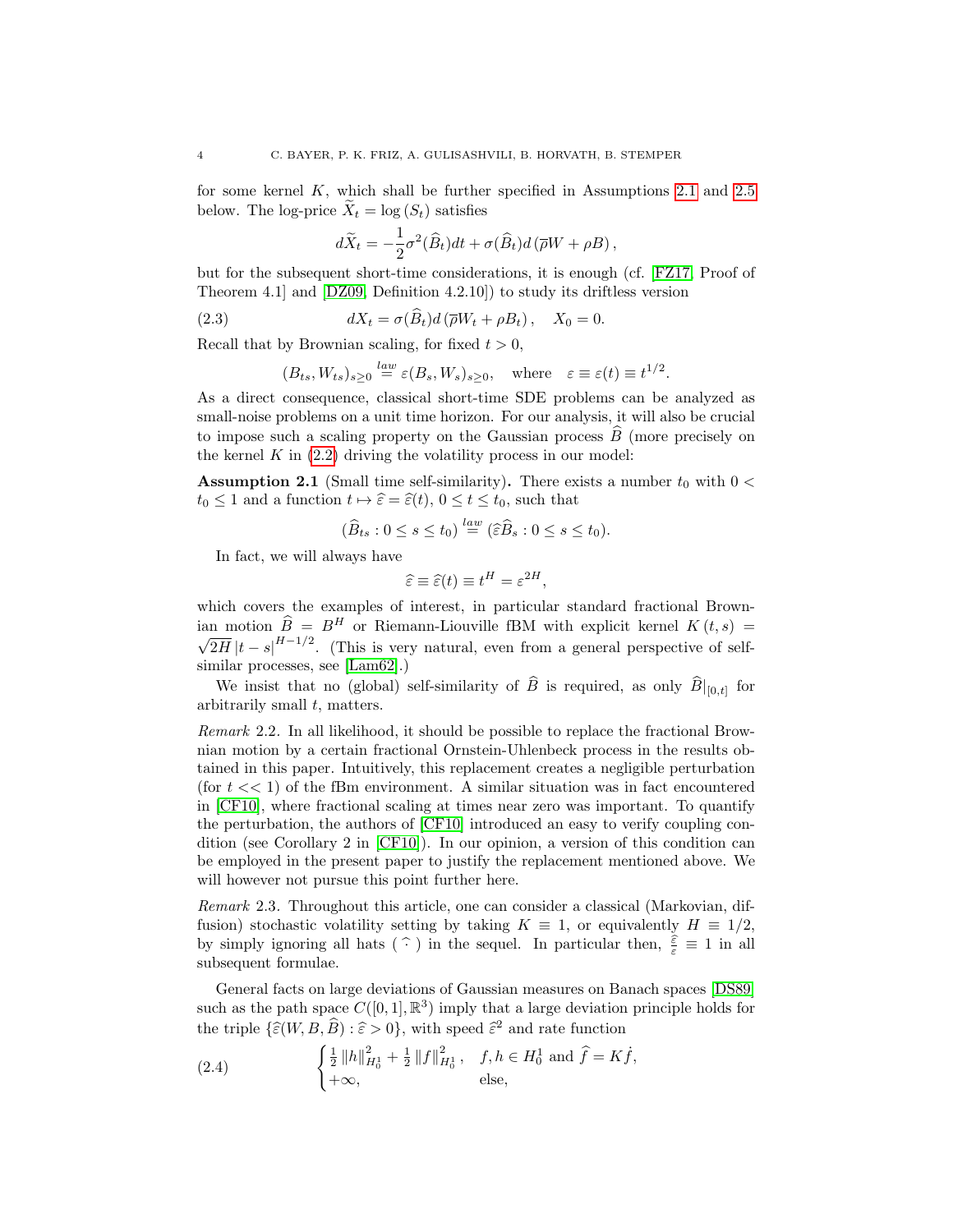where

$$
K\dot{f}(t) \coloneqq \int_0^t K(t,s)\,\dot{f}(s)ds
$$

for  $f \in H_0^1$ , and

$$
(2.5) \tH_0^1 := \left\{ f : [0,1] \to \mathbb{R} \, \left| \, \|f\|_{H_0^1}^2 := \int_0^1 \left| \dot{f}(s) \right|^2 ds < \infty, \ f(0) = 0 \right. \right\}.
$$

This enables us to derive a large deviations principle for the  $X$  in  $(2.3)$ : The  $(local)$ small-time self similarity property of  $\widehat{B}$  (Assumption [2.1\)](#page-3-2) implies that  $X_t \stackrel{law}{=} X_1^{\varepsilon}$ where

$$
dX_t^{\varepsilon} = \sigma(\widehat{\varepsilon}\widehat{B}_t)\varepsilon d\left(\overline{\rho}W_t + \rho B_t\right), \quad X_0^{\varepsilon} = 0.
$$

 $dX_t^{\varepsilon} = \sigma(\widehat{\varepsilon} \widehat{B}_t) \varepsilon d(\overline{\rho} W_t + \rho B_t), \quad X_0^{\varepsilon} = 0.$ <br>For what follows, it will be convenient to consider a rescaled version of [\(2.3\)](#page-3-1)

<span id="page-4-4"></span>
$$
d\widehat{X}_t^{\varepsilon} \equiv d\left(\frac{\widehat{\varepsilon}}{\varepsilon} X_t^{\varepsilon}\right) = \sigma(\widehat{\varepsilon}\widehat{B}_t) \widehat{\varepsilon} d\left(\overline{\rho} W_t + \rho B_t\right), \quad \widehat{X}_0^{\varepsilon} = 0.
$$

since indeed  $\hat{X}_{1}^{\varepsilon} \equiv \Phi_{1}(\hat{\varepsilon}W, \hat{\varepsilon}B, \hat{\varepsilon}\hat{B})$  $\hat{X}_{1}^{\varepsilon} \equiv \Phi_{1}(\hat{\varepsilon}W, \hat{\varepsilon}B, \hat{\varepsilon}\hat{B})$  $\hat{X}_{1}^{\varepsilon} \equiv \Phi_{1}(\hat{\varepsilon}W, \hat{\varepsilon}B, \hat{\varepsilon}\hat{B})$  in terms of an "Itô-type map<sup>1"</sup>

(2.6) 
$$
\Phi_1(W, B, \widehat{B}) := \int_0^1 \sigma(\widehat{B}) d(\overline{\rho}W + \rho B).
$$

Thanks to the (extended) contraction principle, a large deviations principle also holds for  $(\hat{X}_{1}^{\varepsilon})$ , again with speed  $\hat{\varepsilon}^{2}$ . With

(2.7) 
$$
\varphi_1(h, f) := \Phi_1(h, f, \hat{f}) = \int_0^1 \sigma(\hat{f}) d(\bar{\rho}h + \rho f),
$$

we so obtain the following rate function

<span id="page-4-0"></span>(2.8)  

$$
I(x) = \inf_{h,f \in H_0^1} \left\{ \frac{1}{2} \int_0^1 \dot{h}^2 dt + \frac{1}{2} \int_0^1 \dot{f}^2 dt : \varphi_1(h,f) = x \right\}
$$

$$
= \inf_{f \in H_0^1} \left\{ \frac{1}{2} \frac{\left(x - \rho \left\langle \sigma(\hat{f}), \dot{f} \right\rangle \right)^2}{\overline{\rho}^2 \left\langle \sigma^2(\hat{f}), 1 \right\rangle} + \frac{1}{2} \int_0^1 \dot{f}^2 dt \right\},
$$

the exact proof of which may be found in [\[FZ17\]](#page-29-9).

We have not yet said anything about the restrictions on the function  $\sigma$ .

<span id="page-4-2"></span>**Assumption 2.4.** Assume  $\sigma : \mathbb{R} \to (0, \infty)$  is smooth and such that

$$
E\left[\int_0^1 \sigma^2(\widehat{B}_t)dt\right] < \infty.
$$

This is satisfied (trivially) for  $\sigma$  bounded, no matter the precise nature of  $\widehat{B}$ . But also  $\sigma(x) = \exp(\eta x)$  with fractional Brownian motion  $\hat{B}$  and  $\eta \in \mathbb{R}$  is covered. In addition to Assumption [2.1,](#page-3-2) we impose from now on further conditions on the kernel K.

<span id="page-4-1"></span>Assumption 2.5. The kernel  $K$  satisfies

- (i)  $\widehat{B}_t = \int_0^t K(t, s) dB_s$  has a continuous (in t) version on [0, 1].
- (ii)  $\forall t \in [0, 1]: \int_0^t K(t, s)^2 ds < \infty.$

<span id="page-4-3"></span><sup>&</sup>lt;sup>1</sup> Note that  $\Phi_1$  is measurable, but not necessarily continuous.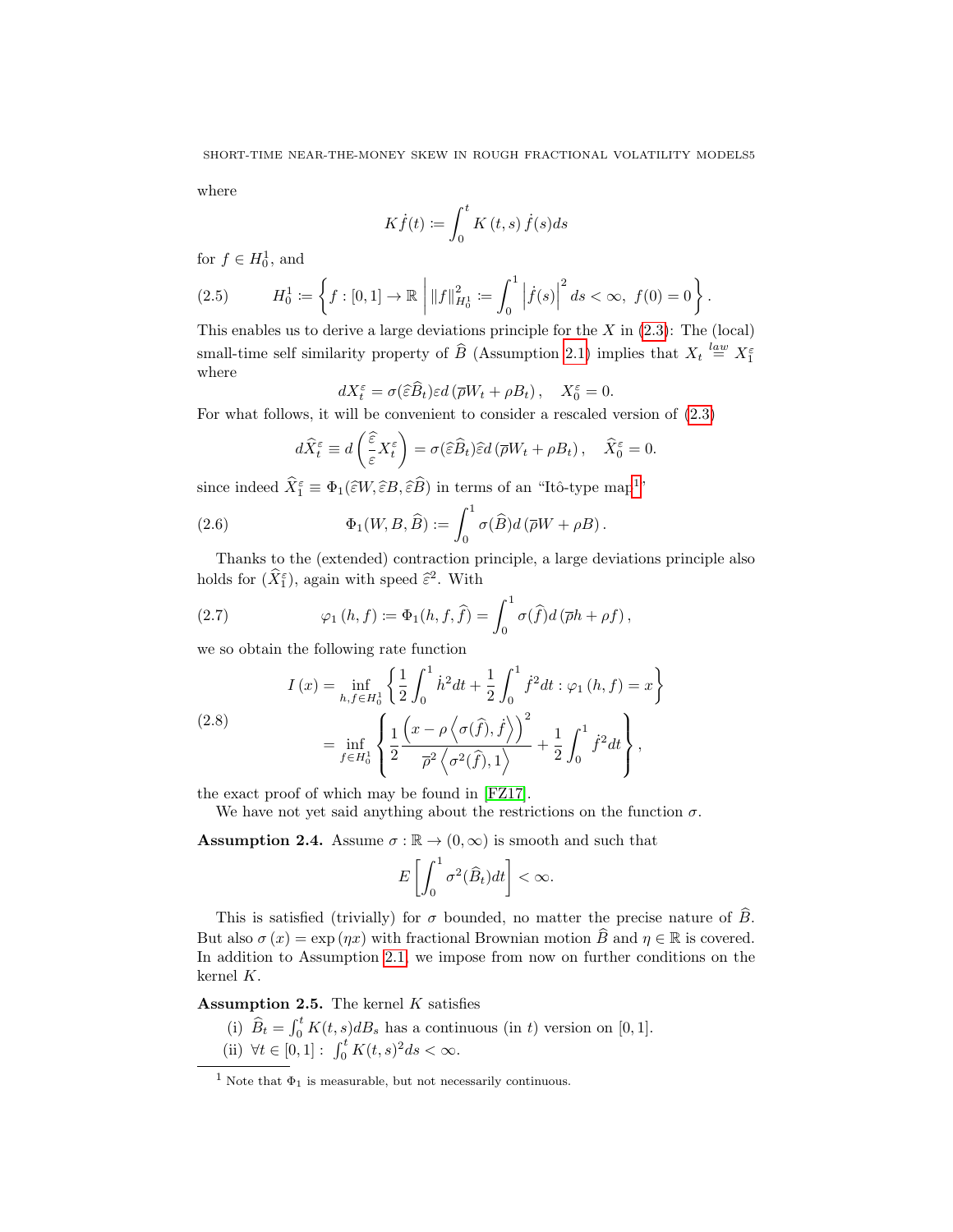Note that the Riemann-Liouville kernel  $K(t,s) = \sqrt{2H}(t-s)^\gamma$ ,  $\gamma = H - 1/2$ satisfies Assumption [2.5.](#page-4-1)

Remark 2.6. Assumption [2.5](#page-4-1) implies that the Cameron-Martin space  $\mathcal H$  of  $\widehat B$  is given by the image of  $H_0^1$  under K, i.e.,

$$
\mathcal{H} = \{ K \dot{f} \mid f \in H_0^1 \}.
$$

See Lemma [5.3](#page-13-0) and Remark [5.4](#page-13-1) for more details. A reference and also a sufficient condition for Assumption [2.5](#page-4-1) (i) can be can be found in [\[Dec05,](#page-28-11) Section 3].

## 3. Main results

<span id="page-5-0"></span>The following result can be seen as a non-Markovian extension of work by Osajima [\[Osa15\]](#page-29-15). The statement here is a combination of Theorem [5.10](#page-16-0) and Propo-sition [\(5.13\)](#page-21-1) below. Recall that  $\sigma_0 = \sigma(0)$  represents spot-volatility. We also set  $\sigma'_0 \equiv \sigma'(0).$ 

<span id="page-5-1"></span>**Theorem 3.1** (Energy expansion). The rate function (or energy) I in  $(2.8)$  is smooth in a neighbourhood of  $x = 0$  (at-the-money) and it is of the form

$$
I(x) = \frac{1}{\sigma_0^2} \frac{x^2}{2} - \left(6\rho \frac{\sigma_0'}{\sigma_0^4} \int_0^1 \int_0^t K(t, s) ds dt\right) \frac{x^3}{3!} + \mathcal{O}(x^4).
$$

The next result is an exact representation of call prices, valid in a non-Markovian generality, and amenable to moderate- and large-deviation analysis (Theorem [3.4](#page-6-0) below) as well as to full asymptotic expansions, which will be explored in forthcoming work.

<span id="page-5-2"></span>**Theorem 3.2** (Pricing formula). For a fixed log-strike  $x \geq 0$  and time to maturity  $t > 0$ , set  $\hat{x} := \frac{\varepsilon}{\hat{\varepsilon}} x$ , where  $\varepsilon = t^{1/2}$  and  $\hat{\varepsilon} = t^H = \varepsilon^{2H}$ , as before. Then we have

$$
c(\widehat{x},t) = E\left[\left(\exp\left(X_t\right) - \exp\widehat{x}\right)^+\right]
$$

$$
= e^{-\frac{I(x)}{\widehat{\varepsilon}^2}} e^{\frac{\varepsilon}{\widehat{\varepsilon}}x} J\left(\varepsilon, x\right),
$$

where

$$
J\left(\varepsilon,x\right) := E\left[e^{-\frac{I'\left(x\right)}{\varepsilon^2}\widehat{U}^{\varepsilon}}\left(\exp\left(\frac{\varepsilon}{\widehat{\varepsilon}}\widehat{U}^{\varepsilon}\right)-1\right)e^{I'\left(x\right)R_2}\mathbf{1}_{\widehat{U}^{\varepsilon}\geq 0}\right]\right)
$$

and  $\hat{U}^{\varepsilon}$  is a random variable of the form

$$
\widehat{U}^{\varepsilon} = \widehat{\varepsilon} g_1 + \widehat{\varepsilon}^2 R_2
$$

with  $g_1$  a centred Gaussian random variable, explicitly given in equation [\(6.3\)](#page-22-0) below and  $R_2$  is a (random) remainder term, in the sense of a stochastic Taylor expansion in  $\hat{\varepsilon}$ , see Lemma [\(6.2\)](#page-22-1) for more details.

**Example 3.3.** In the case of Black-Scholes one has  $\sigma(\cdot) \equiv \sigma > 0$ ,  $R_2 \equiv 0$  (re-call from [\(2.3\)](#page-3-1) that we consider the driftless version) and  $\hat{\varepsilon} = \varepsilon$ . Moreover, here  $g_1 \equiv \sigma W_1 \stackrel{law}{=} N(0, \sigma^2)$ , the energy is  $I(x) = \frac{x^2}{2\sigma^2}$  and

$$
J(\varepsilon, x) = E\left(e^{-\frac{I'(x)}{\varepsilon}g_1}(e^{\varepsilon g_1} - 1) \mathbf{1}_{U \ge 0}\right)
$$
  
= 
$$
M\left(-\frac{I'(x)\sigma}{\varepsilon} + \varepsilon \sigma\right) - M\left(-\frac{I'(x)\sigma}{\varepsilon}\right)
$$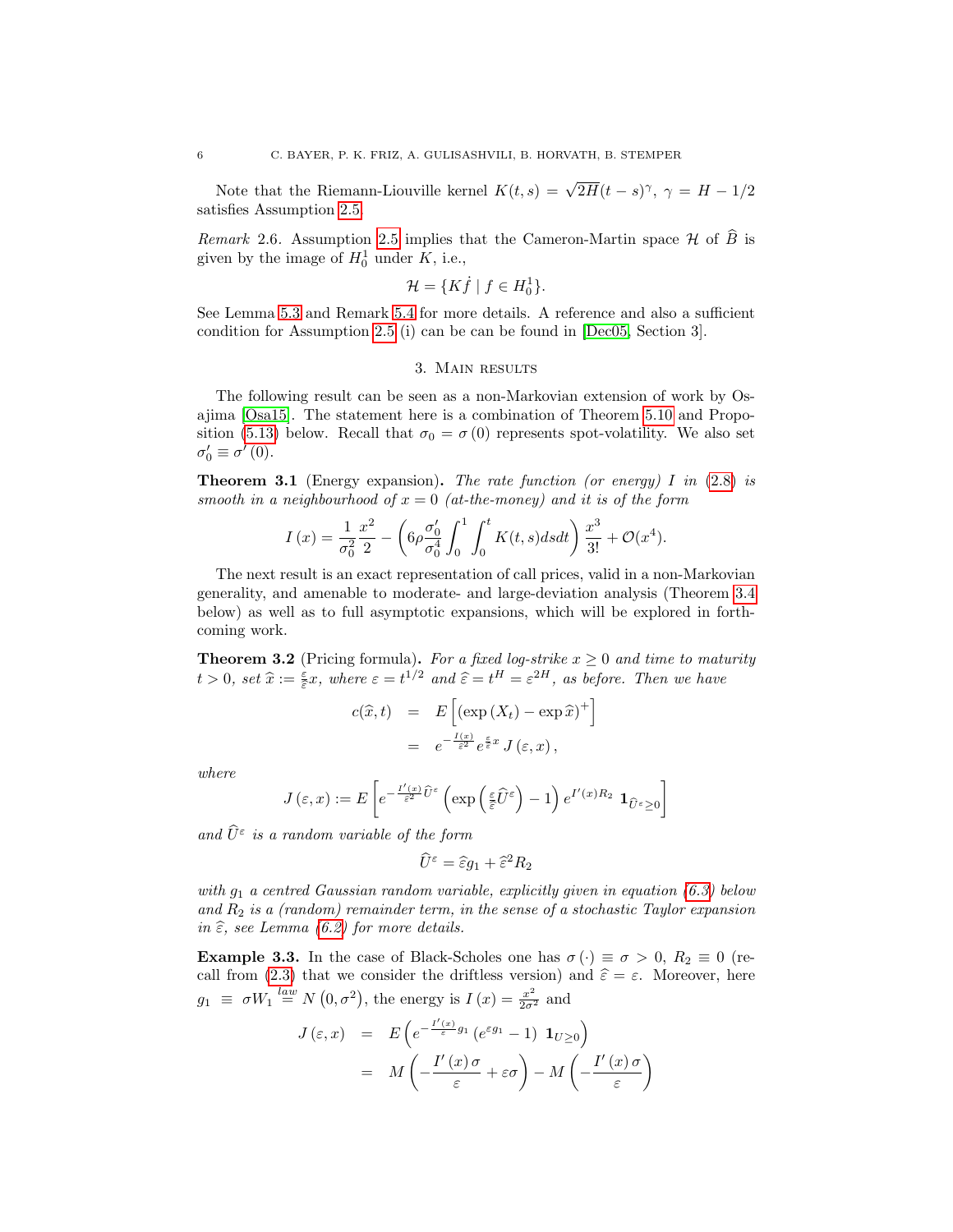where  $M(\alpha) := e^{\alpha^2/2} F(\alpha)$  and F the standard Gaussian distribution function. Using  $J(\varepsilon, x) \sim M' \left( -\frac{I'(x)\sigma}{\varepsilon} \right)$  $\left(\frac{x}{\varepsilon}\right)$   $\varepsilon\sigma$  and  $M'(\alpha) \sim (2\pi)^{-1/2} |\alpha|^{-2}$  as  $\alpha \downarrow -\infty$  one deduces that, as long as  $x/\varepsilon \to \infty$ ,

$$
J(\varepsilon, x) \sim \frac{1}{\sqrt{2\pi}} \left| \frac{I'(x)\sigma}{\varepsilon} \right|^{-2} \varepsilon \sigma
$$

$$
= \frac{1}{\sqrt{2\pi}} \frac{\varepsilon^3 \sigma^3}{x^2}.
$$

This analysis is valid in the large deviations regime with fixed  $x > 0$ . But we can also take  $x = x_{\varepsilon} \sim c_1 \varepsilon^{2\beta}$  for some  $c_1 > 0$ , and (recall the moderate regime, with  $\varepsilon^2 = t$ ) as long as  $\beta \in [0, 1/2)$  the above analysis is justified. In particular, the term  $J(\varepsilon, x_{\varepsilon}) \sim c_2 \varepsilon^{c_3}$  in the pricing formula is of polynomial order in  $\varepsilon$  and so J is negligible on the moderate / large deviation scale, since, for any  $\theta > 0$ , we have  $\varepsilon^{\theta} \log J(\varepsilon, x_{\varepsilon}) \to 0$  as  $\varepsilon \to 0$ . Consequently, with  $k_t = kt^{\beta}$ , for  $t = \varepsilon^2$ ,  $k > 0$ ,  $\beta \in [0, 1/2)$  we get the "moderate" Black-Scholes call price expansion,

$$
-\log c_{BS}(k_t, t) = \frac{1}{t^{1-2\beta}} \frac{k^2}{2\sigma^2} (1 + o(1)) \text{ as } t \downarrow 0.
$$

While the above can be confirmed by elementary analysis of the Black–Scholes formula, the following theorem exhibits it as an instance of a general principle. See [\[FGP17\]](#page-29-14) for a general diffusion statement.

In what follows, we assume that the kernel is such that "fractional scaling" applies, i.e.,  $\hat{\varepsilon} = t^H$ .

<span id="page-6-0"></span>**Theorem 3.4** (Moderate Deviations). In the rough volatility regime  $H \in (0, 1/2]$ , consider log-strikes of the form

$$
k_t = kt^{\frac{1}{2} - H + \beta} \quad \text{for a constant} \quad k \ge 0.
$$

(i) For  $\beta \in (0, H)$ , we have

$$
-\log c(k_t,t) = \frac{I''(0)}{t^{2H-2\beta}} \frac{k^2}{2} + \mathcal{O}\left(t^{3\beta-2H}\right) + \mathcal{O}(\log \frac{1}{t}) \text{ as } t \downarrow 0.
$$

(*ii*) For  $\beta \in (0, \frac{2}{3}H)$  we have

$$
-\log c(k_t, t) = \frac{I''(0)}{t^{2H-2\beta}} \frac{k^2}{2} + \frac{I'''(0)}{t^{2H-3\beta}} \frac{k^3}{6} + \mathcal{O}\left(t^{4\beta - 2H}\right) + \mathcal{O}(\log \frac{1}{t}).
$$

Moreover,

$$
I''(0) = \frac{1}{\sigma_0^2},
$$
  
\n
$$
I'''(0) = -6\rho \frac{\sigma_0'}{\sigma_0^4} \int_0^1 \int_0^t K(t,s)dsdt = -6\rho \frac{\sigma_0'}{\sigma_0^4} \langle K1, 1 \rangle,
$$

and  $\langle \cdot , \cdot \rangle$  is the inner product in  $L^2([0,1])$ .

*Proof.* We apply Theorem [3.2](#page-5-2) with  $\hat{x} = k_t = kt^{1/2-H+\beta}$ , i.e., with  $x = kt^{\beta}$ . In Proposition 7.1, we will show that  $\log I(x, x)$  a log(c) uniformly for x in a point. Proposition [7.1,](#page-24-0) we will show that  $\log J(\varepsilon, x) \sim \log(\varepsilon)$ , uniformly for x in a neighborhood of 0. Furthermore, it is clear that  $\frac{\varepsilon}{\varepsilon} = \mathcal{O}(\log \frac{1}{t})$ , and hence we have

$$
-\log c(k_t, t) = \frac{I(kt^{\beta})}{t^{2H}} + \mathcal{O}(\log \frac{1}{t}).
$$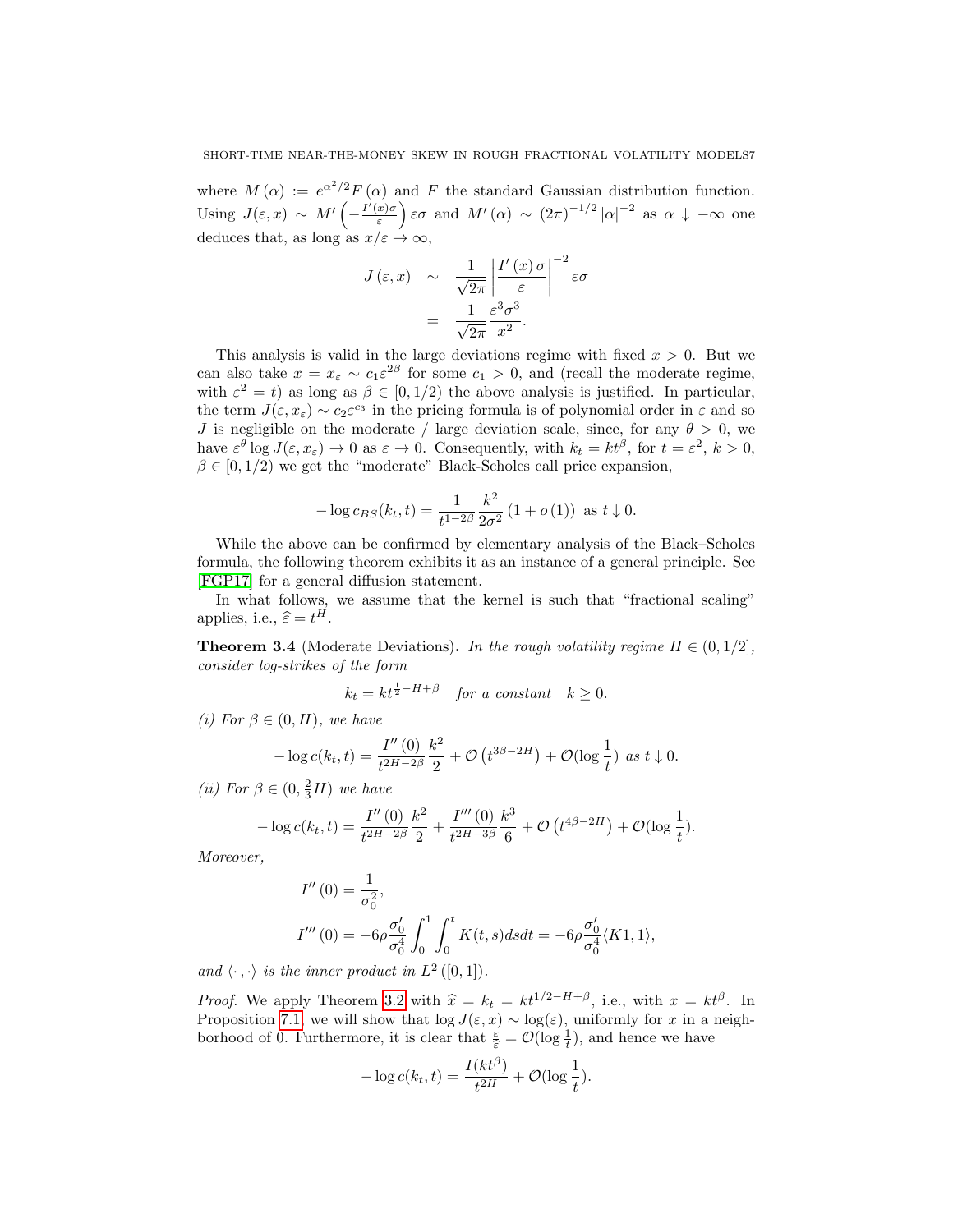<span id="page-7-6"></span>The theorem now follows immediately from the Taylor expansion of  $I(x)$  around  $x = 0$  (see Theorem [3.1\)](#page-5-1), plugging in  $x = kt^{\beta}$ . .

Fix real numbers  $k > 0$ ,  $0 < H < \frac{1}{2}$ ,  $0 < \beta < H$ , and an integer  $n \ge 2$ . For every  $t > 0$ , set

$$
k_t = kt^{\frac{1}{2} - H + \beta},
$$

and denote

$$
\phi_{n,H,\beta}(t) = \max \left\{ t^{2H-2\beta} \log \frac{1}{t}, t^{(n-1)\beta} \right\}.
$$

It is clear that for all small  $t$ ,

$$
\phi_{n,H,\beta}(t) = t^{2H-2\beta} \log \frac{1}{t} \Leftrightarrow 2H - 2\beta \le (n-1)\beta \Leftrightarrow \frac{2H}{n+1} \le \beta,
$$

while

$$
\phi_{n,H,\beta}(t) = t^{(n-1)\beta} \Leftrightarrow 2H - 2\beta > (n-1)\beta \Leftrightarrow \beta < \frac{2H}{n+1}
$$

.

 $\dot{j}$ 

<span id="page-7-1"></span>The following statement provides an asymptotic formula for the implied variance. **Theorem 3.5.** Suppose  $0 < \beta < \frac{2H}{n}$ . Then as  $t \to 0$ ,

(3.1) 
$$
\sigma_{\text{impl}}(k_t, t)^2 = \sum_{j=0}^{n-2} \frac{(-1)^j 2^j}{I''(0)^{j+1}} \left( \sum_{i=3}^n \frac{I^{(i)}(0)}{i!} k^{i-2} t^{(i-2)\beta} \right) + O\left(\phi_{n, H, \beta}(t)\right).
$$

<span id="page-7-0"></span>The O-estimate in  $(3.1)$  depends on n, H,  $\beta$ , and k. It is uniform on compact subsets of  $[0, \infty)$  with respect to the variable k.

Remark 3.6. Using the multinomial formula, we can represent the expression on the left-hand side of  $(3.1)$  in terms of certain powers of t. However, the coefficients become rather complicated.

*Remark* 3.7. Let an integer  $n \geq 2$  be fixed, and suppose we would like to use only the derivatives  $I^{(i)}(0)$  for  $2 \leq i \leq n$  in formula  $(3.1)$  to approximate  $\sigma_{\text{impl}}(k_t, t)^2$ . Then, the optimal range for  $\beta$  is the following:  $\frac{2H}{n+1} \leq \beta < \frac{2H}{n}$ . On the other hand, if  $\beta$  is outside of the interval  $\left[\frac{2H}{n+1}, \frac{2H}{n}\right)$ , more derivatives of the energy function at zero may be needed to get a good approximation of the implied variance in formula [\(3.1\)](#page-7-0).

We will next derive from Theorem [3.5](#page-7-1) several asymptotic formulas for the implied volatility. In the next corollary, we take  $n = 2$ .

### <span id="page-7-2"></span>Corollary 3.8.  $As t \rightarrow 0$ ,

(3.2) 
$$
\sigma_{\text{impl}}(k_t, t) = \sigma_0 + O(\phi_{2, H, \beta}(t)).
$$

<span id="page-7-4"></span>Corollary [3.8](#page-7-2) follows from Theorem [3.5](#page-7-1) with  $n = 2$ , the equality

(3.3) 
$$
I''(0) = \sigma_0^{-2}
$$

given in Theorem [3.4,](#page-6-0) and the Taylor expansion  $\sqrt{1+h} = 1 + O(h)$  as  $h \to 0$ . In the next corollary, we consider the case where  $n = 3$ .

<span id="page-7-3"></span>**Corollary 3.9.** Suppose  $\beta < \frac{2H}{3}$ . Then, as  $t \to 0$ ,

<span id="page-7-5"></span>(3.4) 
$$
\sigma_{\text{impl}}(k_t, t) = \sigma_0 + \rho \frac{\sigma_0'}{\sigma_0} \langle K1, 1 \rangle kt^{\beta} + O(\phi_{3, H, \beta}(t)).
$$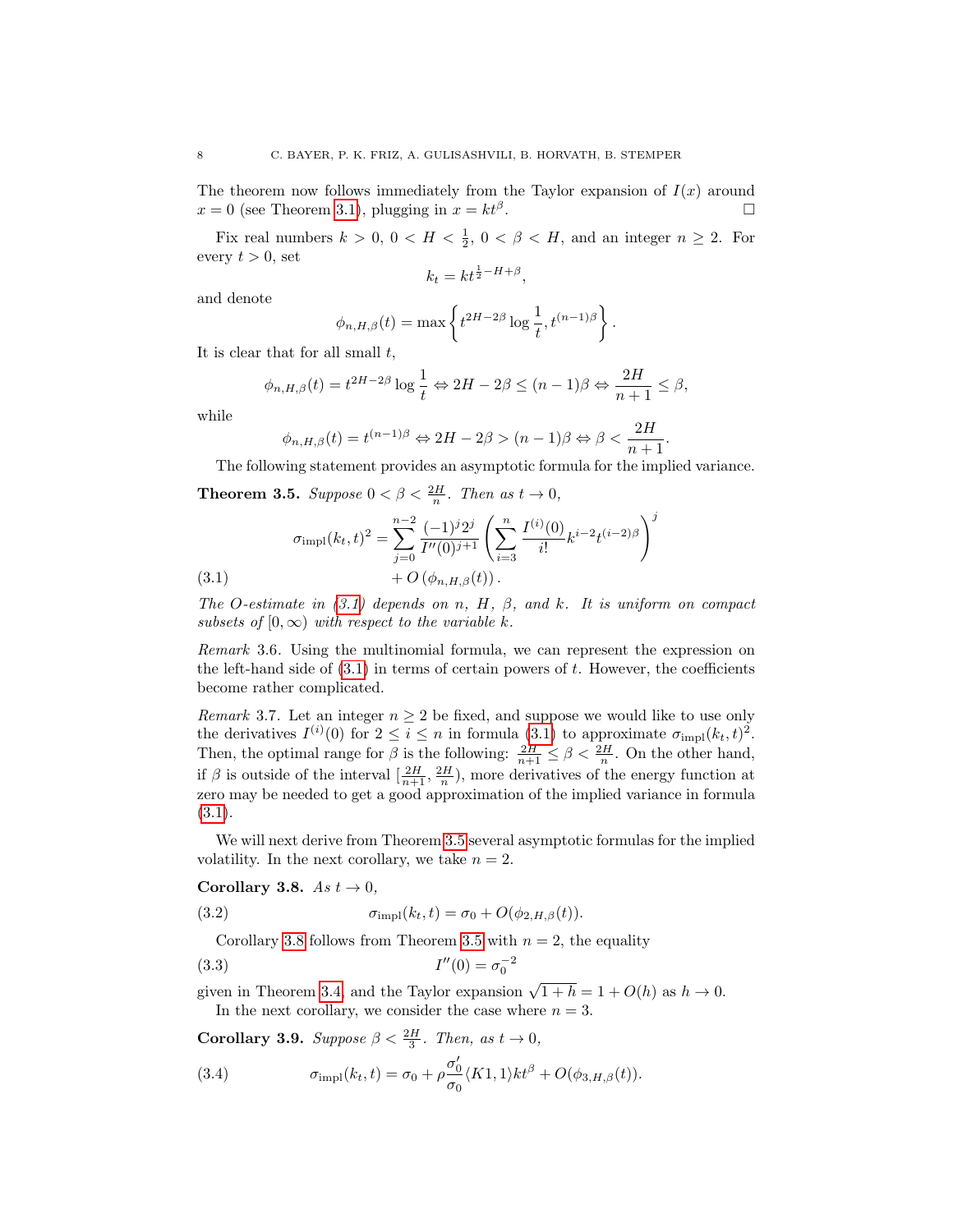<span id="page-8-4"></span>Corollary [3.9](#page-7-3) follows from Theorem [3.5](#page-7-1) with  $n = 3$ , formula [\(3.3\)](#page-7-4), the equality

(3.5) 
$$
I'''(0) = -6\rho \frac{\sigma_0'}{\sigma_0^4} \langle K1, 1 \rangle
$$

(see Theorem [3.4\)](#page-6-0), and the expansion  $\sqrt{1+h} = 1 + \frac{1}{2}h + O(h^2)$  as  $h \to 0$ .

Using Corollary [3.9,](#page-7-3) we establish the following implied volatility skew formula in the moderate deviation regime.

<span id="page-8-1"></span>Corollary 3.10. Let  $0 < H < \frac{1}{2}$ ,  $0 < \beta < \frac{2}{3}H$ , and fix  $y, z > 0$  with  $y \neq z$ . Then as  $t \to 0$ ,

(3.6) 
$$
\frac{\sigma_{\text{impl}}(yt^{\frac{1}{2}-H+\beta},t) - \sigma_{\text{impl}}(zt^{\frac{1}{2}-H+\beta},t)}{(y-z)t^{\frac{1}{2}-H+\beta}} \sim \rho \frac{\sigma'_0}{\sigma_0} \langle K1,1 \rangle t^{H-\frac{1}{2}}.
$$

Remark 3.11. Corollary [3.10](#page-8-1) complements earlier works of Alòs et al. [\[ALV07\]](#page-28-2) and Fukasawa [\[Fuk11,](#page-29-1) [Fuk17\]](#page-29-8). For instance, the following formula can be found in [\[Fuk17,](#page-29-8) p. 6], see also [\[Fuk11,](#page-29-1) p. 14]:

<span id="page-8-2"></span>(3.7) 
$$
\frac{\sigma_{\text{impl}}(yt^{\frac{1}{2}},t) - \sigma_{\text{impl}}(zt^{\frac{1}{2}},t)}{(y-z)t^{\frac{1}{2}}} \sim \rho C(H) \frac{\sigma'_0}{\sigma_0} t^{H-\frac{1}{2}}.
$$

In formula [\(3.7\)](#page-8-2), we employ the notation used in the present paper. Our analysis shows that the applicability range of skew approximation formulas is by no means restricted to the Central Limit Theorem type log-moneyness deviations of order  $t^{1/2}$ . It also includes the moderate deviations regime of order  $t^{1/2-H+\beta}$ . The previous rate is clearly  $\gg t^{1/2}$  as  $t \to 0$ .

Finally, we turn our attention to the case where  $n = 4$ . We will next provide a general asymptotic formula for the implied volatility that uses the fourth derivative  $I^{(4)}(0)$ .

<span id="page-8-3"></span>**Corollary 3.12.** Suppose  $\beta < \frac{H}{2}$ . Then as  $t \to 0$ ,

(3.8) 
$$
\sigma_{\text{impl}}(k_t, t) = \sigma_0 + \rho \frac{\sigma_0'}{\sigma_0} \langle K1, 1 \rangle kt^{\beta} + \left( \rho^2 \frac{(\sigma_0')^2}{\sigma_0^3} \langle K1, 1 \rangle^2 - \frac{I^{(4)}(0)\sigma_0^3}{24} \right) k^2 t^{2\beta} + O(\phi_{4, H, \beta}(t))).
$$

Remark 3.13 (Symmetry). Write  $\Phi_1(W, B, \widehat{B}; \rho; \sigma)$  for the "Itô-type map" intro-duced in [\(2.6\)](#page-4-4). It equals, in law,  $\Phi_1(W, -B, -\widehat{B}; -\rho; \sigma(-))$ , and indeed all our formulae are invariant under this transformation. In particular, the skew remains unchanged when the pair  $(\rho, \sigma'_0)$  is replaced by  $(-\rho, -\sigma'_0)$ .

# 4. Simulation results

<span id="page-8-0"></span>We verify our theoretical results numerically with a variant of the rough Bergomi model [\[BFG16\]](#page-28-1) which fits nicely into the general rough volatility framework considered in this paper. As before, the model has been normalized such that  $S_0 = 1$ and r = 0. We let  $(W, B)$  be two independent Brownian motions and  $\rho \in (-1, 1)$ with  $\bar{\rho}^2 = 1 - \rho^2$  such that  $Z = \bar{\rho}W + \rho B$  is another Brownian motion having constant correlation  $\rho$  with B. For some spot volatility  $\sigma_0$  and volatility of volatility parameter  $\eta$ , we then assume the following dynamics for some asset S: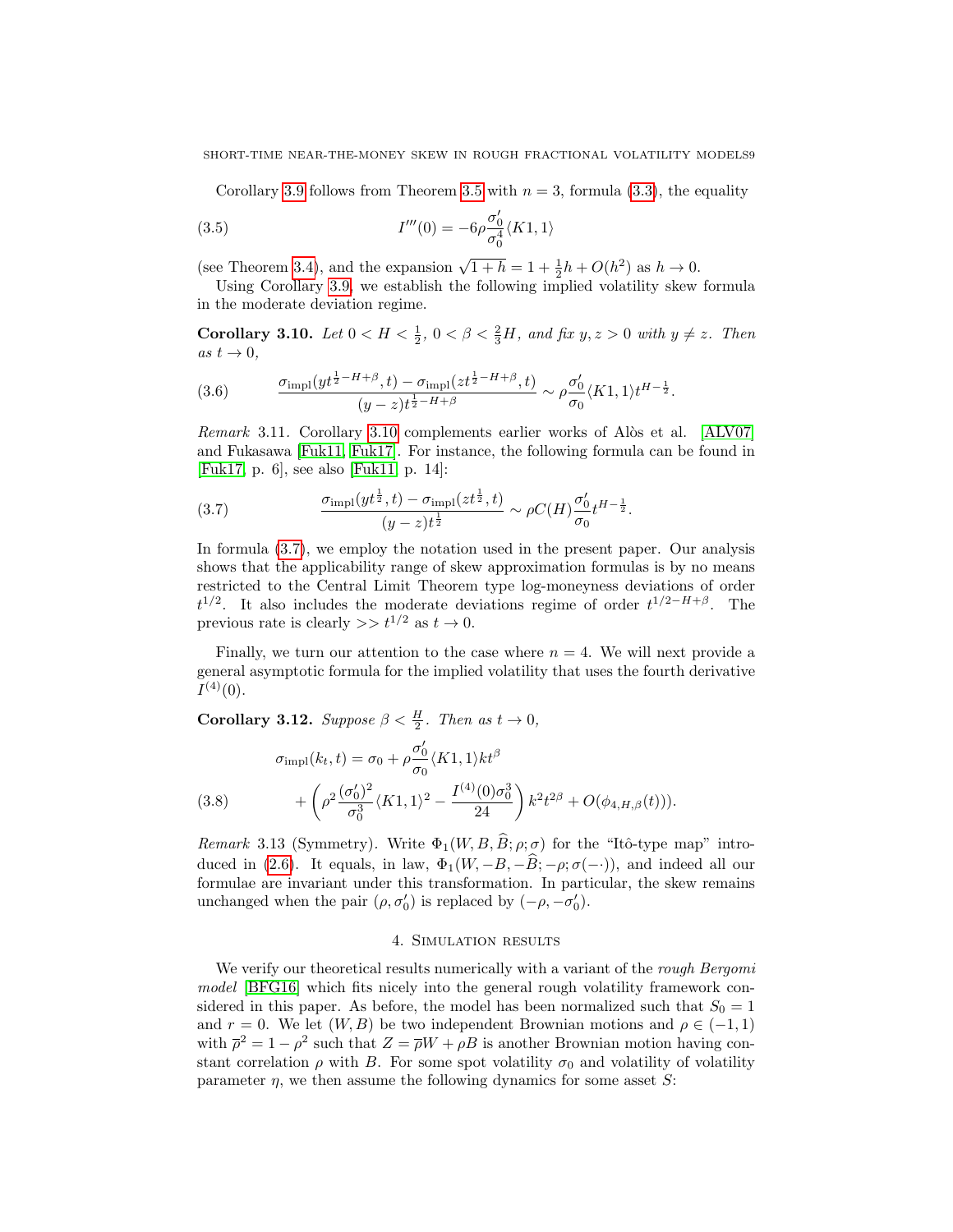<span id="page-9-2"></span>(4.1) 
$$
\frac{dS_t}{S_t} = \sigma(\widehat{B}_t)dZ_t
$$

<span id="page-9-1"></span>(4.2) 
$$
\sigma(x) = \sigma_0 \exp\left(\frac{1}{2}\eta \widehat{B}_t\right)
$$

where  $\widehat{B}$  is a Riemann-Liouville fBM given by

$$
\widehat{B}_t = \sqrt{2H} \int_0^t |t-s|^{H-1/2} dB_s.
$$

The approach taken for the Monte Carlo simulations of the quantities we are interested in is the one initially explored in the original rough Bergomi pricing paper [\[BFG16\]](#page-28-1). That is, exploiting their joint Gaussianity, where we use the wellknown Cholesky method to simulate the joint paths of  $(Z, \hat{B})$  on some discretization grid  $D$ . With  $(4.2)$  being an explicit function in terms of the rough driver, an Euler discretisation of the Ito SDE  $(4.1)$  on  $\mathcal D$  then yields estimates for the price paths.

The Cholesky algorithm critically hinges on the availability and explicit computability of the joint covariance matrix of  $(Z, \hat{B})$  whose terms we readily compute below.[2](#page-9-3)

**Lemma 4.1.** For convenience, define constants  $\gamma = \frac{1}{2} - H \in [0, \frac{1}{2})$  and  $D_H = \frac{\sqrt{2H}}{H + \frac{1}{2}}$ and define an auxiliary function  $G : [1, \infty) \to \mathbb{R}$  by

(4.3) 
$$
G(x) = 2H\left(\frac{1}{1-\gamma}x^{-\gamma} + \frac{\gamma}{1-\gamma}x^{-(1+\gamma)}\frac{1}{2-\gamma}{}_{2}F_{1}(1, 1+\gamma, 3-\gamma, x^{-1})\right)
$$

where  ${}_2F_1$  denotes the Gaussian hypergeometric function [\[Olv10\]](#page-29-19). Then the joint process  $(Z, \widehat{B})$  has zero mean and covariance structure governed by

$$
\begin{cases}\n\text{Var}[\hat{B}_t^2] = t^{2H}, & \text{for } t \ge 0, \\
\text{Cov}[\hat{B}_s \hat{B}_t] = t^{2H} G(s/t), & \text{for } s > t \ge 0, \\
\text{Cov}[\hat{B}_s Z_t] = \rho D_H \left( s^{H + \frac{1}{2}} - (s - \min(t, s))^{H + \frac{1}{2}} \right), & \text{for } t, s \ge 0, \\
\text{Cov}[Z_t Z_s] = \min(t, s), & \text{for } t, s \ge 0.\n\end{cases}
$$

Numerical simulations<sup>[3](#page-9-4)</sup> confirm the theoretical results obtained in the last section. In particular - as can be seen in Figure [1](#page-10-0) – the asymptotic formula for the implied volatility [\(3.4\)](#page-7-5) captures very well the geometry of the term structure of implied volatility, with particularly good results for higher  $H$  and worsening results as  $H \downarrow 0$ . Quite surprisingly, despite being an asymptotic formula, it seems to be fairly accurate over a wide array of maturities extending up to a single year.

5. Proof of the energy expansion

<span id="page-9-0"></span>Consider

$$
dX = \sigma(Y) d(\overline{\rho}dW + \rho dB), X_0 = 0
$$
  

$$
dY = d\widehat{B}, Y_0 = 0
$$

<span id="page-9-3"></span><sup>&</sup>lt;sup>2</sup> Note that expressions for the exact same scenario have have been computed before in the original pricing paper [\[BFG16\]](#page-28-1), yet in that version the expression for the autocorrelation of the fBM  $\widehat{B}$  was incorrect. We compute and state here all the relevant terms for the sake of completeness.

<span id="page-9-4"></span><sup>3</sup> The Python 3 code used to run the simulations can be found at [github.com/RoughStochVol.](https://github.com/RoughStochVol)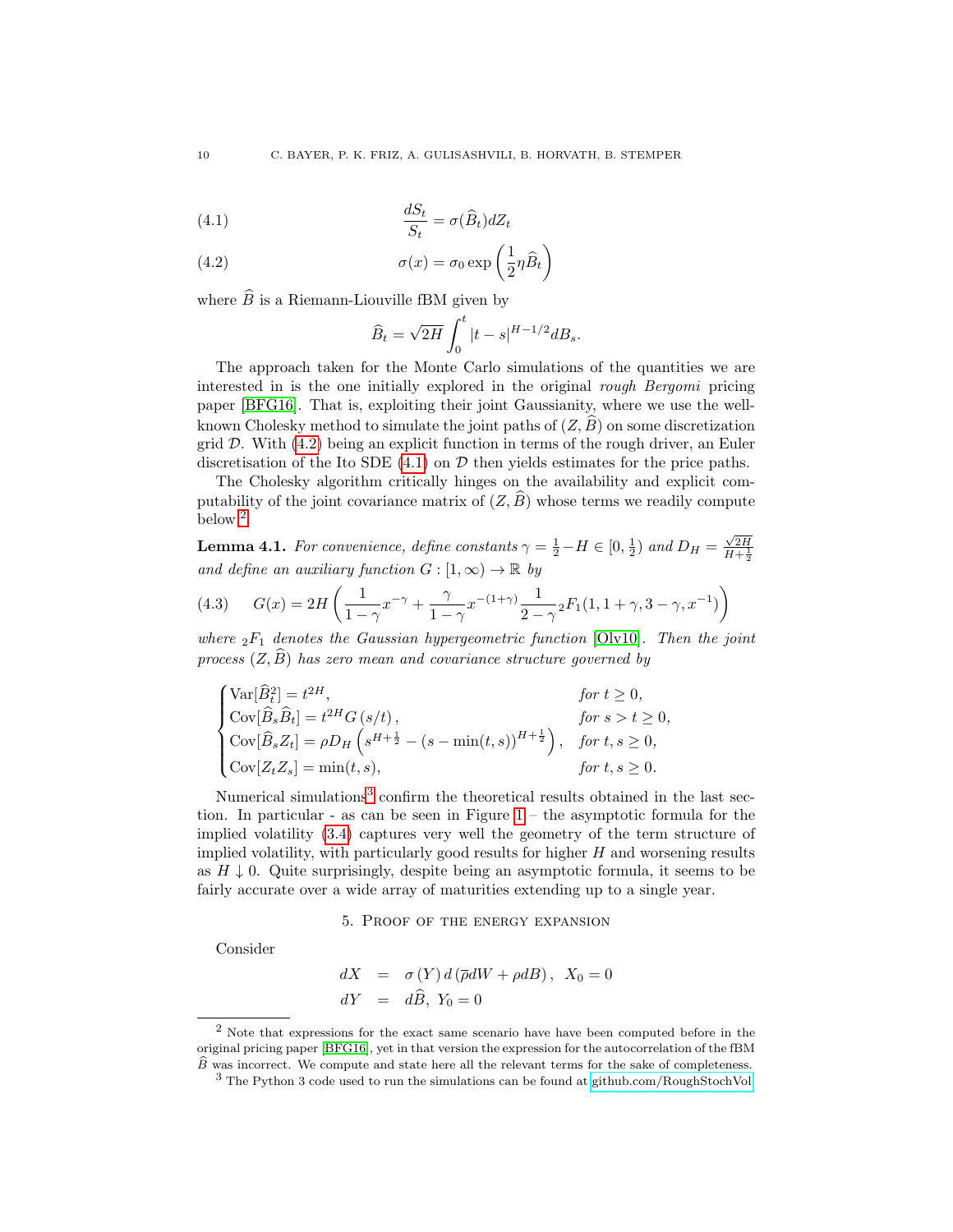

<span id="page-10-0"></span>Figure 1. Illustration of the term structure of implied volatility of the Modified Rough Bergomi model in the Moderate deviationsregime with time-varying log-strike  $k_t = 0.4t^{\beta}$ . Depicted are the asymptotic formula (Eq. [\(3.4\)](#page-7-6), dashed line) and an estimate based on  $N = 10^8$  samples of a MC Cholesky Option Pricer (solid line) with 500 time steps. Model parameters are given by spot vol  $\sigma_0 \approx 0.2557$ , vvol  $\eta = 0.2928$  and correlation parameter  $\rho = -0.7571$ .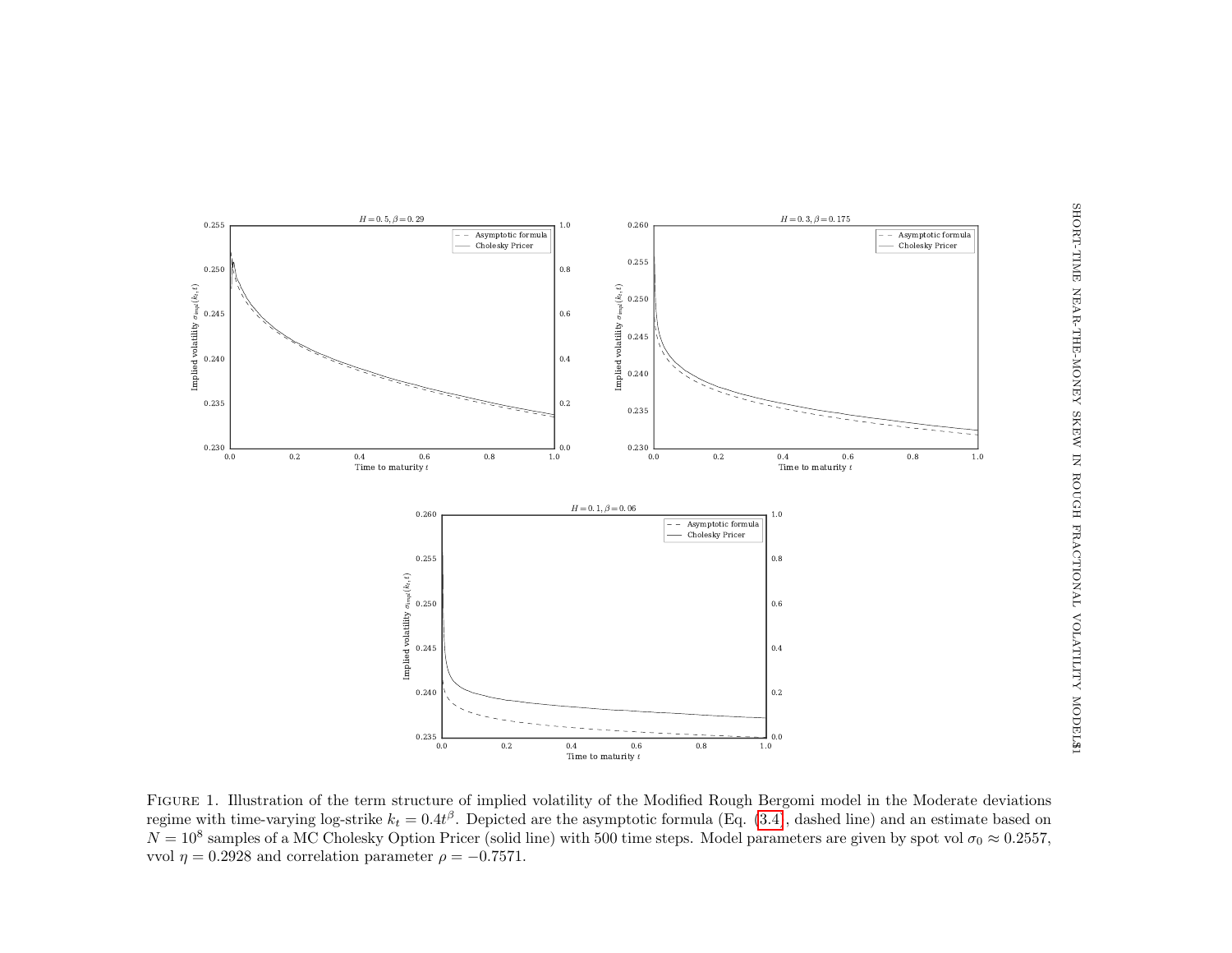where  $\widehat{B}_t = \int_0^t K(t, s) dB_s$  for a fixed Volterra kernel (recall [\(2.3\)](#page-3-1) in the previous section) We study the small noise problem  $(X^{\varepsilon}, Y^{\varepsilon})$  where  $(W, B, \widehat{B})$  is replaced by  $\left(\varepsilon W, \varepsilon B, \widehat{\varepsilon}\widehat{B}\right)$ . The following proposition roughly says that

$$
\mathbb{P}\left(X_1^{\varepsilon} \approx \frac{\varepsilon}{\hat{\varepsilon}^x}\right) \approx \exp\left(-\frac{I\left(x\right)}{\hat{\varepsilon}^2}\right).
$$

<span id="page-11-3"></span>**Proposition 5.1** (Forde-Zhang [\[FZ17\]](#page-29-9)). The rescaled process  $(\frac{\varepsilon}{\varepsilon}X_1^{\varepsilon}:\varepsilon \geq 0)$  satisfies an LDP (with speed  $\hat{\varepsilon}^2$ ) and rate function

<span id="page-11-0"></span>(5.1) 
$$
I(x) = \inf_{f \in H_0^1} \left[ \frac{(x - \rho G(f))^2}{2\overline{\rho}^2 F(f)} + \frac{1}{2} E(f) \right] \equiv \inf_{f \in H_0^1} \mathcal{I}_x(f)
$$

where

$$
G(f) = \int_0^1 \sigma\left(\left(K\dot{f}\right)(s)\right) \dot{f}_s ds \equiv \left\langle \sigma\left(K\dot{f}\right), \dot{f}\right\rangle \equiv \left\langle \sigma(\hat{f}), \dot{f}\right\rangle
$$
  
\n
$$
F(f) = \int_0^1 \sigma\left(\left(K\dot{f}\right)(s)\right)^2 ds \equiv \left\langle \sigma^2\left(K\dot{f}\right), 1\right\rangle \equiv \left\langle \sigma^2(\hat{f}), 1\right\rangle
$$
  
\n
$$
E(f) = \int_0^1 \left|\dot{f}(s)\right|^2 ds \equiv \left\langle \dot{f}, \dot{f}\right\rangle
$$

Next we derive the first order optimality condition for the above minimization problem.

<span id="page-11-1"></span>**Proposition 5.2** (First order optimality condition). For any  $x \in \mathbb{R}$  we have at any local minimizer  $f = f^x$  of the functional  $\mathcal{I}_x$  in [\(5.1\)](#page-11-0) that

<span id="page-11-2"></span>(5.2) 
$$
f_t^x = \frac{\rho(x - \rho G(f^x)) \left\{ \left\langle \sigma \left( K \dot{f}^x \right), 1_{[0,t]} \right\rangle + \left\langle \sigma' \left( K \dot{f}^x \right) \dot{f}^x, K 1_{[0,t]} \right\rangle \right\}}{\overline{\rho}^2 F(f^x)} + \frac{(x - \rho G(f^x))^2}{\overline{\rho}^2 F^2(f^x)} \left\langle (\sigma \sigma') \left( K \dot{f}^x \right), K 1_{[0,t]} \right\rangle,
$$

for all  $t \in [0, 1]$ .

*Proof.* We denote  $a \approx b$  whenever  $a = b + o(\delta)$ , for a small parameter  $\delta$ , we expand

$$
E(f + \delta g) \approx E(f) + 2\delta \langle f, \dot{g} \rangle
$$
  
\n
$$
F(f + \delta g) \approx F(f) + \delta \langle (\sigma^2)'(K\dot{f}), K\dot{g} \rangle
$$
  
\n
$$
G(f + \delta g) \approx G(f) + \delta \{ \langle \sigma (K\dot{f}), \dot{g} \rangle + \langle \sigma' (K\dot{f}), K\dot{g} \rangle \}
$$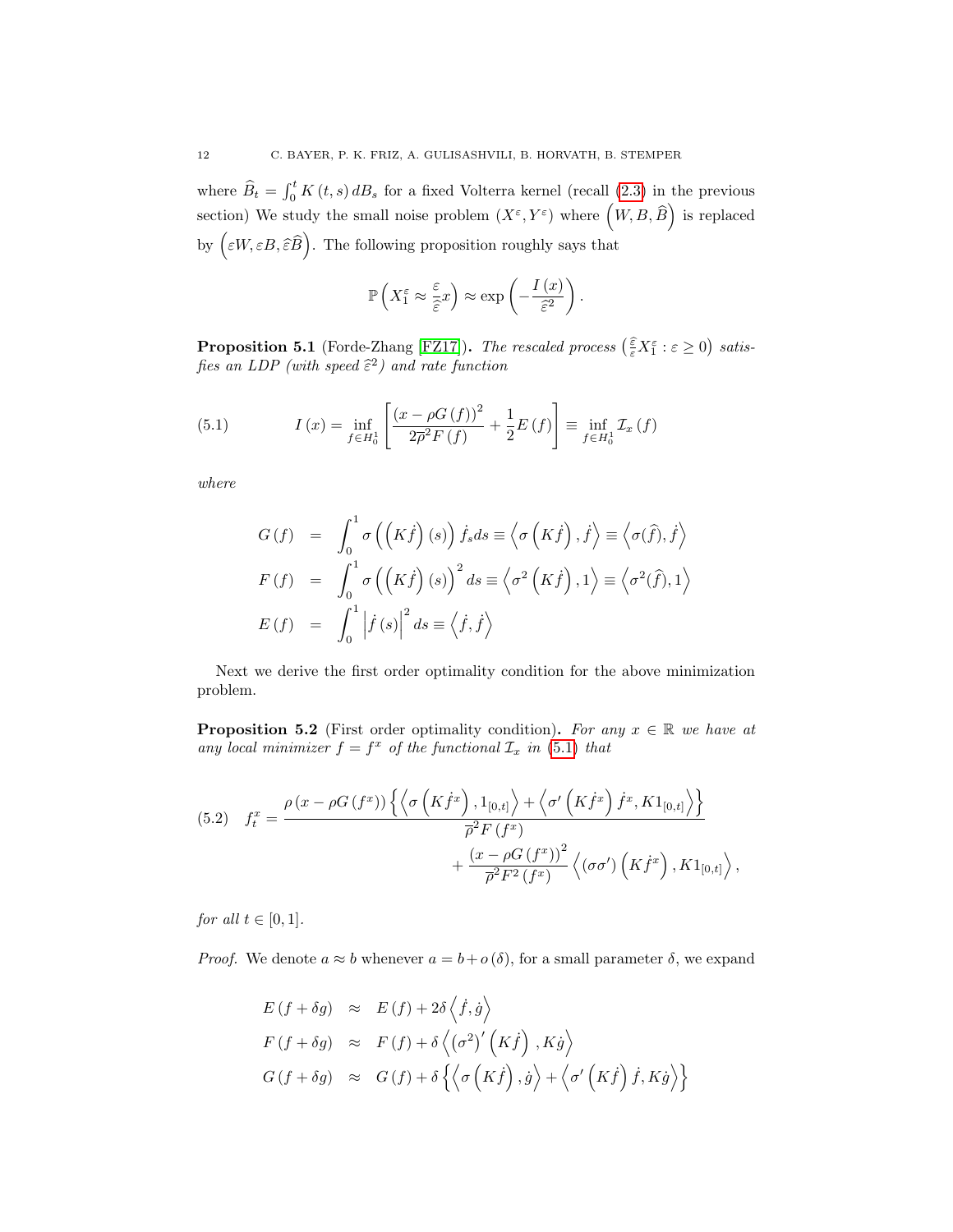If  $f = f^x$  is a minimizer then  $\delta \mapsto \mathcal{I}_x(f + \delta g)$  has a minimum at  $\delta = 0$  for all g. We expand

$$
\mathcal{I}_x \left( f + \delta g \right) = \frac{\left( x - \rho G \left( f + \delta g \right) \right)^2}{2\overline{\rho}^2 F \left( f + \delta g \right)} + \frac{1}{2} E(f + \delta g)
$$
\n
$$
\approx \frac{\left( x - \rho G \left( f \right) - \delta \rho \left\{ \left\langle \sigma \left( K \dot{f} \right), \dot{g} \right\rangle + \left\langle \sigma' \left( K \dot{f} \right), K \dot{g} \right\rangle \right\} \right)^2}{2\overline{\rho}^2 \left[ F \left( f \right) + \delta \left\langle (\sigma^2)' \left( K \dot{f} \right), K \dot{g} \right\rangle \right]}
$$
\n
$$
+ \frac{1}{2} E(f) + \delta \left\langle \dot{f}, \dot{g} \right\rangle
$$
\n
$$
\approx \frac{\left( x - \rho G \left( f \right) \right)^2 - \delta 2 \rho \left( x - \rho G \left( f \right) \right) \left\{ \left\langle \sigma \left( K \dot{f} \right), \dot{g} \right\rangle + \left\langle \sigma' \left( K \dot{f} \right) \dot{f}, K \dot{g} \right\rangle \right\} \right\}
$$
\n
$$
+ \frac{1}{2} E \left( f \right) + \delta \left\langle \dot{f}, \dot{g} \right\rangle
$$
\n
$$
+ \frac{1}{2} E \left( f \right) + \delta \left\langle \dot{f}, \dot{g} \right\rangle
$$
\n
$$
\approx \frac{\left( x - \rho G \left( f \right) \right)^2 - \delta 2 \rho \left( x - \rho G \left( f \right) \right) \left\{ \left\langle \sigma \left( K \dot{f} \right), \dot{g} \right\rangle + \left\langle \sigma' \left( K \dot{f} \right) \dot{f}, K \dot{g} \right\rangle \right\}}{2\overline{\rho}^2 F \left( f \right)}
$$
\n
$$
- \frac{\left( x - \rho G \left( f \right) \right)^2}{2\overline{\rho}^2 F \left( f \right)} \frac{\delta}{F \left( f \right)} \left\langle (\sigma^2)' \left( K \dot{f} \right), \dot{g} \right\rangle + \frac{1}{2} E \left( f \right) + \
$$

As a consequence, we must have, for  $f = f^x$  and every  $\dot{g} \in L^2[0,1]$ 

$$
0 = \frac{d}{d\delta} \left\{ \mathcal{I}_x \left( f + \delta g \right) \right\}_{\delta=0} = -\frac{\rho \left( x - \rho G \left( f \right) \right) \left\{ \left\langle \sigma \left( K \dot{f} \right), \dot{g} \right\rangle + \left\langle \sigma' \left( K \dot{f} \right) \dot{f}, K \dot{g} \right\rangle \right\}}{\overline{\rho}^2 F \left( f \right)} -\frac{\left( x - \rho G \left( f \right) \right)^2}{\overline{\rho}^2 F^2 \left( f \right)} \left\langle \left( \sigma \sigma' \right) \left( K \dot{f} \right), K \dot{g} \right\rangle + \left\langle \dot{f}, \dot{g} \right\rangle.
$$

Recall  $f_0^x = 0$ , any x. We now test with  $\dot{g} = 1_{[0,t]}$  for a fixed  $t \in [0,1]$  and obtain

$$
f_t^x = \frac{\rho (x - \rho G(f^x)) \left\{ \left\langle \sigma \left( K \dot{f}^x \right), 1_{[0,t]} \right\rangle + \left\langle \sigma' \left( K \dot{f}^x \right) \dot{f}^x, K \mathbf{1}_{[0,t]} \right\rangle \right\}}{\overline{\rho}^2 F(f^x)} + \frac{(x - \rho G(f^x))^2}{\overline{\rho}^2 F^2(f^x)} \left\langle (\sigma \sigma') \left( K \dot{f}^x \right), K \mathbf{1}_{[0,t]} \right\rangle.
$$

<span id="page-12-0"></span>5.1. Smoothness of the energy. Having formally identified the first order condi-tion for minimality in [\(5.1\)](#page-11-0), we will now show that the energy  $x \mapsto I(x)$  is a smooth function. More precisely, we will use the implicit function theorem to show that the minimizing configuration  $f^x$  is a smooth function in x (locally at  $x = 0$ ). As  $\mathcal{I}_x$  is a smooth function, too, this will imply smoothness of  $x \mapsto \mathcal{I}_x(f^x) = I(x)$ , at least in a neighborhood of 0.

As the Cameron-Martin space  $\mathcal H$  of the process  $\widehat B$  continuously embeds into  $C([0,1])$ , K maps  $H_0^1$  continuously into  $C([0,1])$ , i.e., there is a constant  $C > 0$ such that for any  $f \in H_0^1$  we have

(5.3) 
$$
\left\|K\dot{f}\right\|_{\infty} \leq C \left\|f\right\|_{H_0^1}.
$$

This result will follow from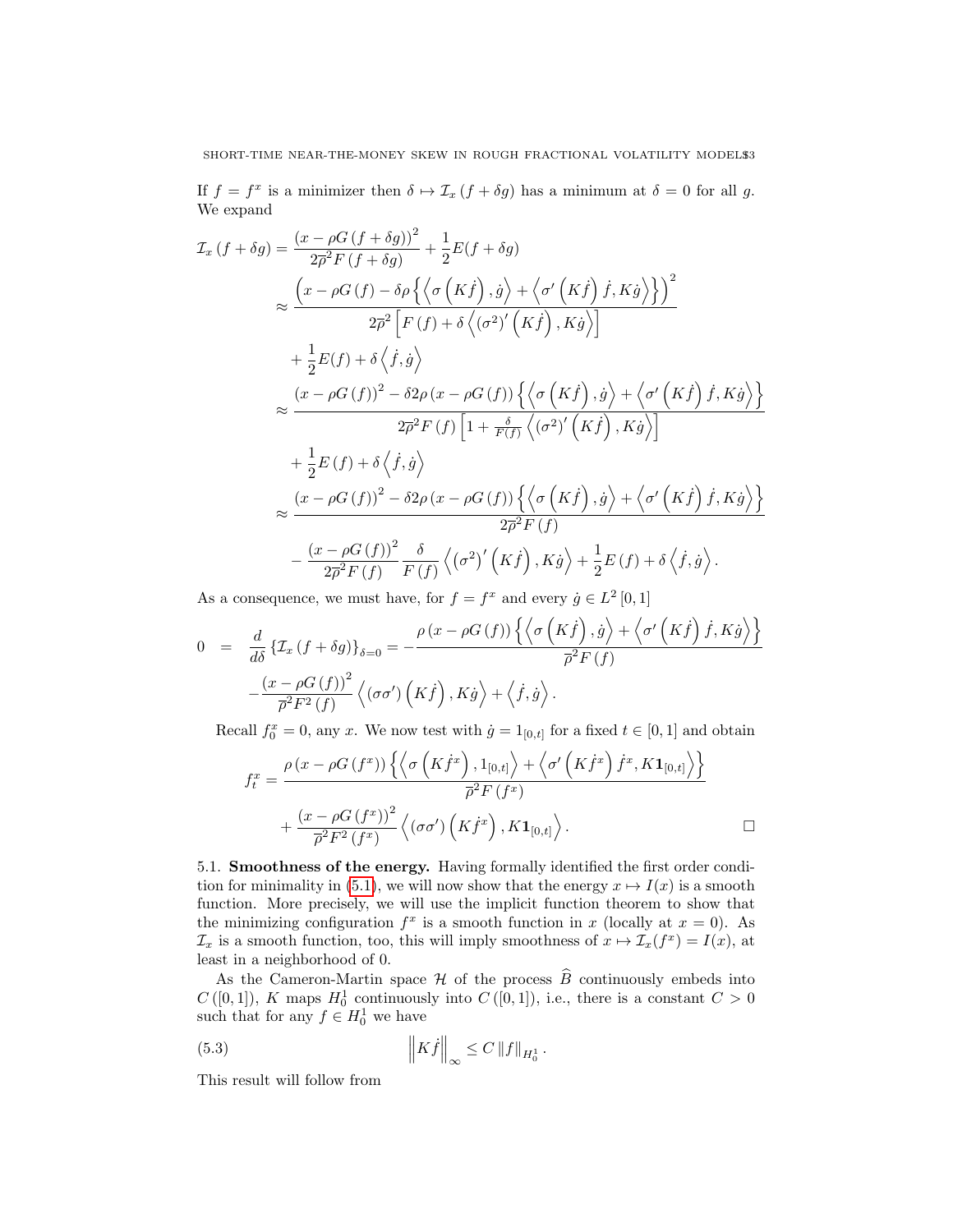<span id="page-13-0"></span>**Lemma 5.3.** Let  $(V_t: 0 \le t \le 1)$  be a continuous, centred Gaussian process and H its Cameron-Martin space. Then we have the continuous embedding  $\mathcal{H} \hookrightarrow C[0,1].$ That is, for some constant  $C$ ,

$$
||h||_{\infty} \leq C ||h||_{\mathcal{H}}.
$$

*Proof.* By a fundamental result of Fernique, applied to the law of  $V$  as Gaussian measure on the Banach space  $(C[0,1], \|\cdot\|_{\infty})$ , the random variable  $||V||_{\infty}$  has Gaussian integrability. In particular,

$$
\sigma^2 := \mathbb{E}(\left\|V\right\|_{\infty}^2) < \infty.
$$

On the other hand, a generic element  $h \in \mathcal{H}$  can be written as  $h_t = E[V_t Z]$  where Z is a centred Gaussian random variable with variance  $||h||^2_{\mathcal{H}}$ . By Cauchy–Schwarz,

$$
|h_t| \leq E\left[|V_t|\right]^{1/2} \|h\|_{\mathcal{H}} \leq \sigma \|h\|_{\mathcal{H}}
$$

and conclude by taking the sup over on the l.h.s. over  $t \in [0, 1]$ .

$$
\Box
$$

<span id="page-13-1"></span>*Remark* 5.4. Assume *V* is of Volterra form, i.e.  $V_t = \int_0^t K(t, s) dB_s$ . Then it can be shown (see [\[Dec05,](#page-28-11) Section 3]) that  $\mathcal H$  is the image of  $L^2$  under the map

$$
K: \dot{f} \mapsto \hat{f} := \left(t \mapsto \int_0^t K(t, s) \dot{f}_s ds\right)
$$

and  $\left\| K \dot{f} \right\|_{\mathcal{H}} = \left\| \dot{f} \right\|_{L^2}$ . In particular then, applying the above with  $h = K \dot{f} \in \mathcal{H}$ , gives

$$
\left\| K \dot{f} \right\|_{\infty} \leq C \left\| K \dot{f} \right\|_{\mathcal{H}} = C \left\| \dot{f} \right\|_{L^2} = C \left\| f \right\|_{H_0^1}.
$$

5.1.1. The uncorrelated case. We start with the case  $\rho = 0$  as the formulas are much simpler in this case.

By Proposition [5.2,](#page-11-1) any local optimizer  $f = f^x$  of the functional  $\mathcal{I}_x : H_0^1 \to \mathbb{R}$ in the uncorrelated case  $\rho = 0$  satisfies for any  $t \in [0, 1]$ 

$$
f_t = \frac{x^2}{F^2(f)} \left\langle (\sigma \sigma') \left( K \dot{f} \right), K \mathbf{1}_{[0,t]} \right\rangle.
$$

We define a map  $H: H_0^1 \times \mathbb{R} \to H_0^1$  by

(5.4) 
$$
H(f,x)(t) \coloneqq f_t - \frac{x^2}{F^2(f)} \left\langle (\sigma \sigma') \left( K \dot{f} \right), K \mathbf{1}_{[0,t]} \right\rangle.
$$

Hence, for given  $x \in \mathbb{R}$ , any local optimizer f must solve  $H(f, x) = 0$ . As one particular solution is given by the pair  $(0, 0)$ , we are in the realm of the implicit function theorem. We need to prove that

- $(f, x) \mapsto H(f, x)$  is locally smooth (in the sense of Fréchet);
- $DH(f, x) \coloneqq \frac{\partial}{\partial f} H(f, x)$  is invertible in  $(0, 0)$ .

Note that invertibility should hold for x small enough, as  $DH(f, x) = id_{H_0^1} - x^2 R$ for some R, which is invertible as long as R has a bounded norm for sufficiently small x.

Remark 5.5. The method of proof in this section is purely local in  $H_0^1$ . Hence, we do not really need  $C^{\infty}$ -boundedness of  $\sigma$ , smoothness locally around 0 is enough. Note, however, that stochastic Taylor expansions used in Section [6](#page-21-0) will actually require global smoothness of  $\sigma$ .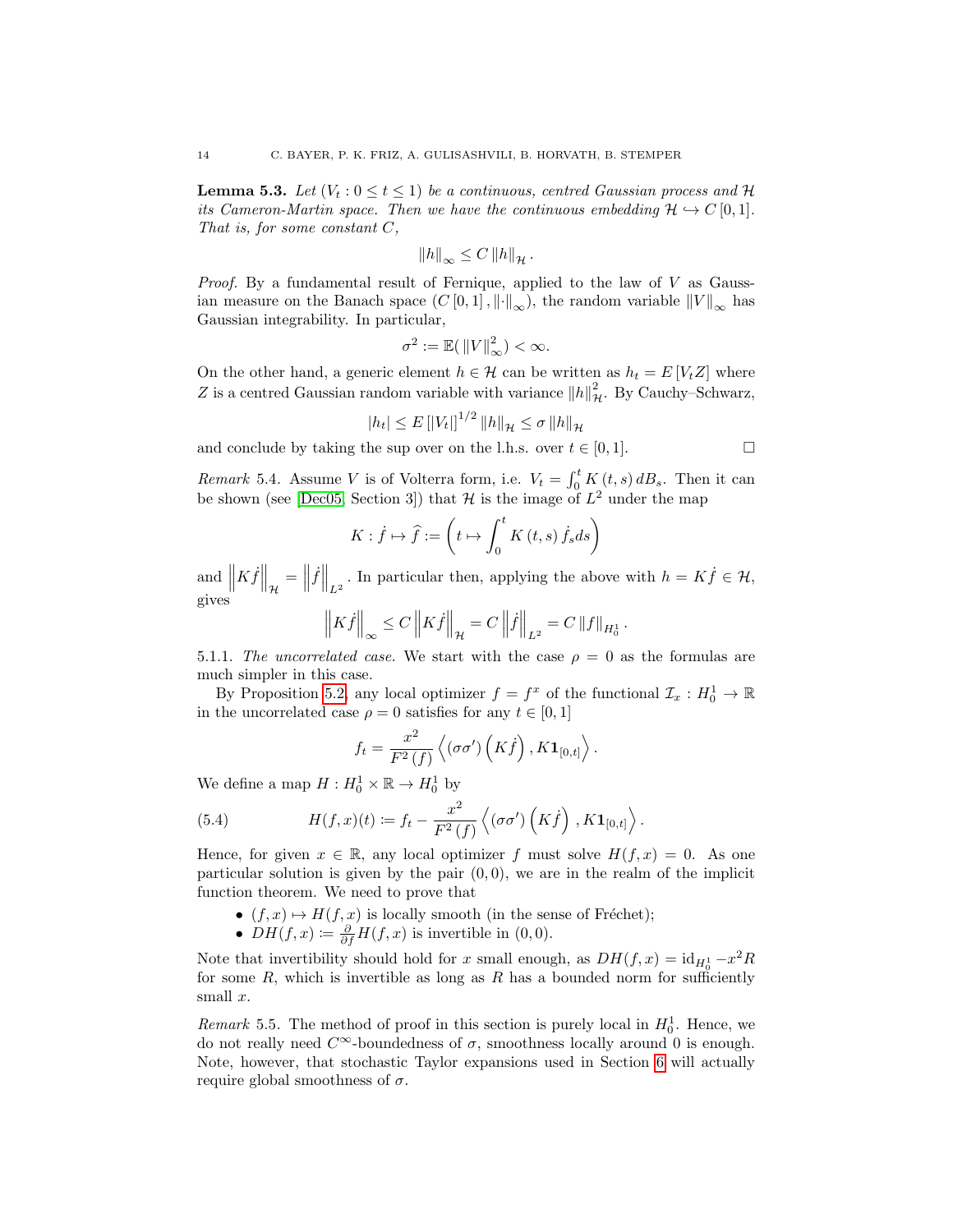**Lemma 5.6.** The functions  $F: H_0^1 \to \mathbb{R}$  and  $R_1: H_0^1 \to C([0,1])$  defined by

$$
R_1(f)(t) := \langle (\sigma \sigma')\left(K\dot{f}\right), K\mathbf{1}_{[0,t]} \rangle, \quad t \in [0,1],
$$

are smooth in the sense of Fréchet.

*Proof.* For  $N \geq 1$  we note that the Gateaux derivative of F satisfies

$$
D^N F(f) \cdot (g_1, \dots, g_N) = \int_0^1 \frac{d^N}{dx^N} \sigma^2(K\dot{f}) K \dot{g}_1 \cdots K \dot{g}_N ds.
$$

By Lemma [5.3,](#page-13-0) we can bound

$$
|D^N F(f) \cdot (g_1, ..., g_N)| \le \text{const} \int_0^1 |K g_1(s)| \cdots |K g_N(s)| ds
$$
  

$$
\le \text{const} ||K \dot{g}_1||_{\infty} \cdots ||K \dot{g}_N||_{\infty}
$$
  

$$
\le \text{const} C^N ||g_1||_{H_0^1} \cdots ||g_N||_{H_0^1},
$$

for const  $=\left\|\frac{d^n}{dx^n}\sigma^2\right\|_{\infty}$ . Thus,  $D^N F(f)$  is a multi-linear form on  $H_0^1$  with operator norm  $||D^N F(f)|| \leq ||\frac{d^n}{dx^n} \sigma^2||_{\infty} C^N$  independent of f. As  $f \mapsto D^N F(f)$  is continuous, we conclude that  $D^N F(f)$  as given above is, in fact, a Fréchet derivative.

Let us next consider the functional  $R_1$ . Note that

$$
(DNR1(f) \cdot (g1,...,gN))(t) = \langle \mathfrak{s}N(K\dot{f})K\dot{g}1...K\dot{g}N, K\mathbf{1}_{[0,t]}\rangle
$$

for  $\mathfrak{s}_N(x) := \frac{d^N}{dx^N} \sigma(x) \sigma'(x)$ . Hence, Assumption [2.5](#page-4-1) implies that

$$
\|D^N R_1(f) \cdot (g_1, \dots, g_N)\|_{H_0^1}^2 = \int_0^1 \left( \int_t^1 \mathfrak{s}_N \left( (K \dot{f})(s) \right) \prod_{i=1}^N (K \dot{g}_i)(s) K(s, t) ds \right)^2 dt
$$
  

$$
\leq \|\mathfrak{s}_N\|_{\infty}^2 \prod_{i=1}^N \|K \dot{g}_i\|_{\infty}^2 \int_0^1 \int_t^1 K(s, t)^2 ds dt
$$
  

$$
\leq \|\mathfrak{s}_N\|_{\infty}^2 C^{2N} \prod_{i=1}^N \|g_i\|_{H_0^1}^2 \int_0^1 \int_0^s K(s, t)^2 dt ds
$$
  

$$
\leq \|\mathfrak{s}_N\|_{\infty}^2 C^{2N} \int_0^1 \int_0^s K(s, t)^2 dt ds \prod_{i=1}^N \|g_i\|_{H_0^1}^2.
$$

We see that the multi-linear map  $D^N R_1(f)$  has operator norm bounded by

$$
||D^{N}R_{1}(f)|| \le ||\mathfrak{s}_{N}||_{\infty} C^{N} \sqrt{\int_{0}^{1} \int_{0}^{s} K(s,t)^{2} dt ds},
$$

independent of f. From continuity of  $f \mapsto D^N R_1(f)$ , it follows that  $D^N R_1(f)$  is the N'th Fréchet derivative.  $\square$ 

<span id="page-14-0"></span>**Theorem 5.7** (Zero correlation). Assuming  $\rho = 0$ , the energy  $I(x)$  is smooth in a neighborhood of  $x = 0$ .

Proof. By construction, we have

$$
DH(f, x) = id_{H_0^1} - x^2 A(f)
$$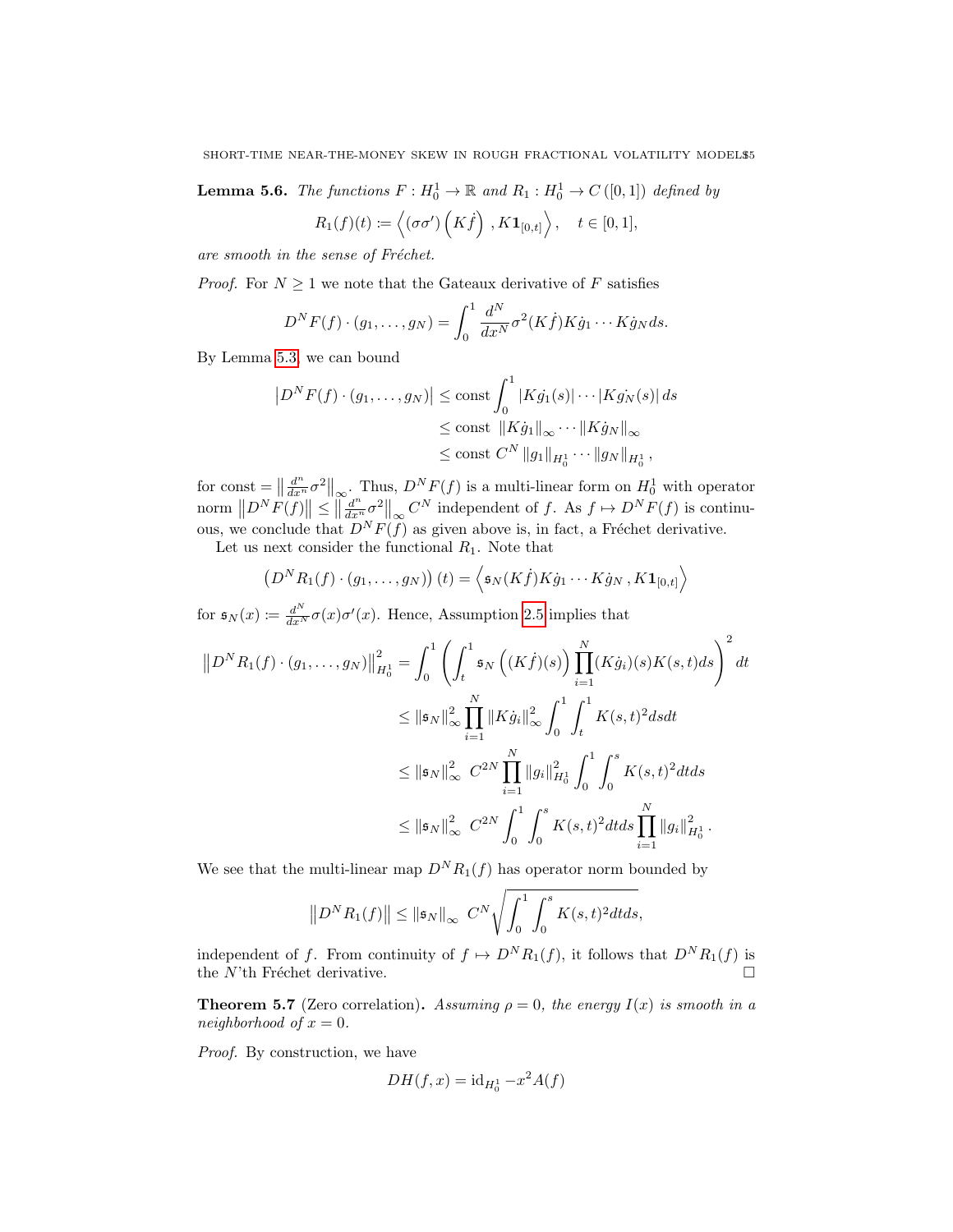for  $A: H_0^1 \to \mathcal{L}(H_0^1, H_0^1)$  defined by

$$
A(f) := R(f) \otimes DF^{-2}(f) + F^{-2}(f)DR_1(f).
$$

Here,

$$
(R(f) \otimes DF^{-2}(f)) \cdot g = \underbrace{(DF^{-2}(f) \cdot g)}_{\in \mathbb{R}} \underbrace{R_1(f)}_{\in H_0^1}.
$$

As verified above, H is smooth in the sense of Fréchet. Trivially,  $DH(0, 0) = id_{H_0}$ is invertible and  $H(0,0) = 0$ . Therefore, the implicit function theorem implies that there are open neighborhoods U and V of  $0 \in H_0^1$  and  $0 \in \mathbb{R}$ , respectively, and a smooth map  $x \mapsto f^x$  from V to U such that  $H(f^x, x) \equiv 0$  and  $f^x$  is unique in U with this property.

For the energy, we prove that  $I(x) = \mathcal{I}_x(f^x)$  in a neighborhood of  $x = 0$ . First of all, we show that a minimizer exists. If not, there is a function  $g \in H_0^1$  with  $\mathcal{I}_x(g) < \mathcal{I}_x(f^x)$ . For small enough x such a g must be inside a ball with radius  $\epsilon$ around  $0 \in H_0^1$ , as  $\mathcal{I}_x(g) \geq \frac{1}{2} ||g||_{H_0^1}^2$  and  $\lim_{x\to 0} \mathcal{I}_x(f^x) = 0$ . Then note that for any  $g \in H_0^1$ 

$$
D^2 \mathcal{I}_0(0) \cdot (g, g) = ||g||_{H_0^1}^2 > 0,
$$

where  $D^2 \mathcal{I}_x(f)$  denotes the second derivative of  $f \mapsto \mathcal{I}_x(f)$ . By continuity,  $D^2 \mathcal{I}_x(f)$ stays positive definite for  $(x, f)$  in a neighborhood of  $(0, 0)$ . As noted, for x small enough, both  $g$  and  $f^x$  (and the line connecting them) lie in this neighborhood. For  $h \coloneqq g - f^x$ , this implies

$$
\mathcal{I}_x(g) - \mathcal{I}_x(f^x) = D\mathcal{I}_x(f_x) \cdot h + \int_0^1 D^2 \mathcal{I}_x(f^x + th) \cdot (h, h) \, dt > 0,
$$

since  $D\mathcal{I}_x(f_x) \cdot h = 0$  and  $D^2\mathcal{I}_x(f^x + tsh) \cdot (h, h) > 0$ . This contradicts the assumption that  $\mathcal{I}_x(g) < \mathcal{I}_x(f^x)$ , and we conclude that  $f^x$  is, indeed, a minimizer of  $\mathcal{I}_x$ , implying that  $I(x) = \mathcal{I}_x(f^x)$  locally.

Finally, as  $x \mapsto f^x$  is smooth and  $(f, x) \mapsto \mathcal{I}_x(f) = \frac{x^2}{2F(f)} + \frac{1}{2} ||f||_{H_0^1}^2$  is smooth, we see that  $x \mapsto I(x) = \mathcal{I}_x(f^x)$  is smooth in a neighborhood of 0.

Remark 5.8. Classical counter-examples in the context of the direct method of calculus of variations show that the step of verifying the existence of a minimizer should not be taken too lightly. For instance, the functional

$$
J(u) := \int_0^1 \left[ (u'(s)^2 - 1)^2 + u(s)^2 \right] ds
$$

does not have a minimizer in  $H_0^1$ , but J can be made arbitrarily close to 0 by choosing piecewise-linear functions u with slope  $|u'| = 1$  oscillating around 0. We refer to any text book on calculus of variations. In the situation above, local "convexity" in the sense of a positive definite second derivative prevents this phenomenon. An alternative method of proof for the existence of a minimizer is to show that  $J$  is (lower semi-) continuous in the weak sense.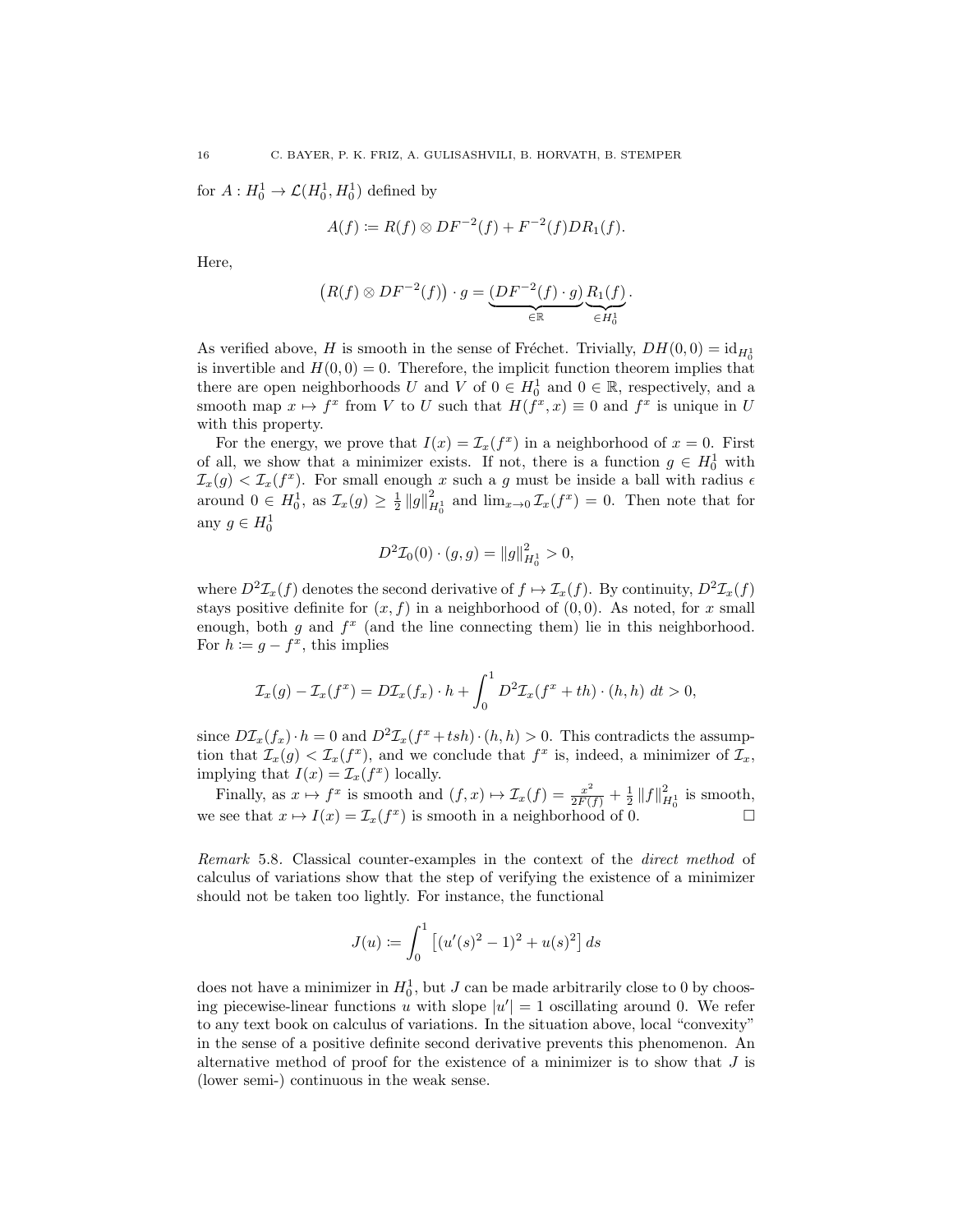5.1.2. The general case. In the general case (cf. Proposition [5.2\)](#page-11-1), we define the function  $H: H_0^1 \times \mathbb{R} \to H_0^1$  by

$$
H(f, x)(t) := f_t - \frac{\rho(x - \rho G(f)) \left\{ \left\langle \sigma \left( K \dot{f} \right), \mathbf{1}_{[0, t]} \right\rangle + \left\langle \sigma' \left( K \dot{f} \right) \dot{f}, K \mathbf{1}_{[0, t]} \right\rangle \right\}}{\overline{\rho}^2 F(f)} + \frac{(x - \rho G(f))^2}{\overline{\rho}^2 F^2(f)} \left\langle (\sigma \sigma') \left( K \dot{f} \right), K \mathbf{1}_{[0, t]} \right\rangle = f_t - \frac{\rho(x - \rho G(f))}{\overline{\rho}^2 F(f)} \left( R_2(f)(t) + R_3(f)(t) \right) + \frac{(x - \rho G(f))^2}{\overline{\rho}^2 F(f)^2} R_1(f)(t),
$$

<span id="page-16-1"></span>where  $R_2, R_3: H_0^1 \to H_0^1$  are defined by

(5.6) 
$$
R_2(f)(t) := \langle \sigma(K\dot{f}), \mathbf{1}_{[0,t]} \rangle,
$$

(5.7) 
$$
R_3(f)(t) := \left\langle \sigma'(K\dot{f})\dot{f}, K\mathbf{1}_{[0,t]} \right\rangle,
$$

 $t \in [0, 1].$ 

One easily checks that  $G, R_2, R_3$  are smooth in the Fréchet sense.

**Lemma 5.9.** The functions  $G: H_0^1 \to \mathbb{R}$ ,  $R_2: H_0^1 \to H_0^1$  and  $R_3: H_0^1 \to H_0^1$  are  $smooth$  in Fréchet sense.

Proof. The proof of smoothness is clear. We report the actual derivatives. For G we get

$$
D^{N}G(f) \cdot (g_{1}, \ldots, g_{N}) = \left\langle \sigma^{(N)}\left(K\dot{f}\right)\dot{f}, \prod_{i=1}^{N} K\dot{g}_{i}\right\rangle + \left\langle \sigma^{(N-1)}\left(K\dot{f}\right), \dot{g}_{k}\prod_{i \neq k} K\dot{g}_{i}\right\rangle.
$$

For  $R_2$  and, respectively,  $R_3$ , we obtain

$$
(D^N R_2(f) \cdot (g_1, \ldots, g_N)) (t) = \int_0^t \sigma^{(N)} \left( (K \dot{f})(s) \right) \prod_{i=1}^N (K \dot{g}_i)(s) ds,
$$

and

$$
(DNR3(f) \cdot (g1,...,gN))(t) = \left\langle \sigma(N+1) (K\dot{f}) \dot{f} K \mathbf{1}_{[0,t]}, \prod_{i=1}^{N} K\dot{g}_i \right\rangle + + \sum_{k=1}^{N} \left\langle \sigma(N) (K\dot{f}) K \mathbf{1}_{[0,t]}, \dot{g}_k \prod_{i \neq k} K\dot{g}_i \right\rangle. \square
$$

<span id="page-16-0"></span>**Theorem 5.10.** Assume  $\sigma$  smooth and (for simplicity only) bounded with bounded derivatives of all order. Then the energy  $I(x)$  is smooth in a neighborhood of  $x = 0$ .

Proof. The proof is similar to the proof of Theorem [5.7.](#page-14-0) In fact, the only difference is in establishing invertibility of  $DH(0, 0)$  and the existence of a minimizer.

Note that [\(5.5\)](#page-16-1) contains three terms. The derivative of the first term  $(f \mapsto f)$  is always equal to  $id_{H_0^1}$ . For the second term, we note that

$$
(x - \rho G(f))|_{x=0, f=0} = 0.
$$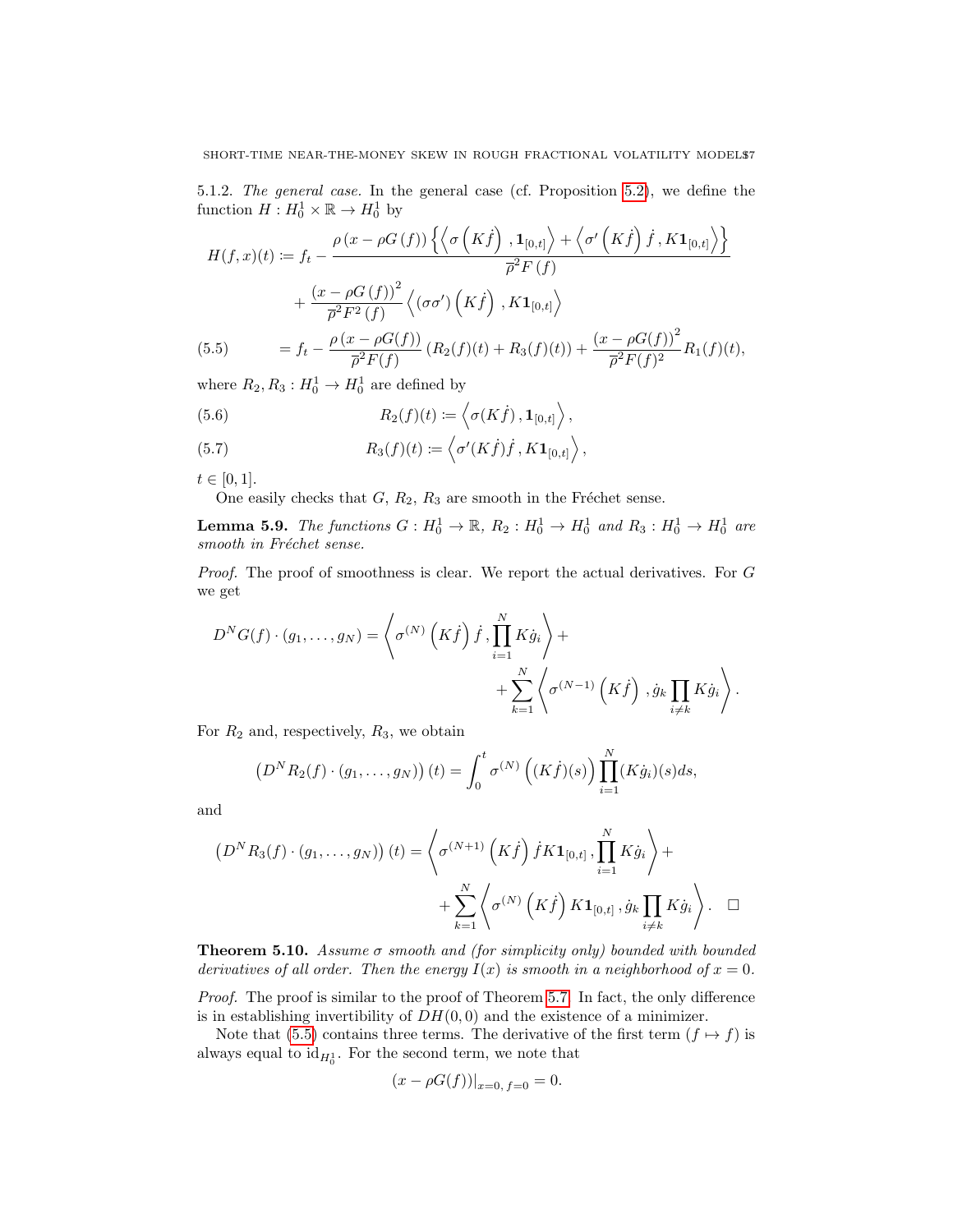Hence, the only non-vanishing contribution to the derivative of the second term evaluated in direction  $g \in H_0^1$  at  $x = 0$ ,  $f = 0$  and  $t \in [0, 1]$  is

$$
\frac{\rho^2 DG(0) \cdot g}{\overline{\rho}^2 F(0)} (R_2(0) + R_3(0)) = \frac{\rho^2 \sigma_0 g(1)}{\overline{\rho}^2 \sigma_0^2} (\sigma_0 t + 0) = \frac{\rho^2}{\overline{\rho}^2} g(1)t.
$$

For the same reason, the derivative of the third term at  $(f, x) = (0, 0)$  vanishes entirely. Hence,

$$
(DH(0,0)\cdot g)(t) = g(t) + \frac{\rho^2}{\overline{\rho}^2}g(1)t.
$$

It is easy to see that  $g \mapsto DH(0, 0) \cdot g$  is invertible. Indeed, let us construct the pre-image  $g = DH(0,0)^{-1} \cdot h$  of some  $h \in H_0^1$ . At  $t = 1$  we have

$$
\frac{\overline{\rho}^2 + \rho^2}{\overline{\rho}^2} g(1) = h(1),
$$

implying  $g(1) = \overline{\rho}^2 h(1)$ . For  $0 \le t < 1$ , we then get

$$
g(t) + \frac{\rho^2}{\overline{\rho}^2} g(1)t = g(t) + \frac{\rho^2}{\overline{\rho}^2} \overline{\rho}^2 h(1)t = g(t) + \rho^2 h(1)t = h(t),
$$

or  $g(t) = h(t) - \rho^2 h(1)t$ .

For existence of the minimizer, note that

$$
D^{2}J_{0}(0)\cdot(g,g) = \frac{\rho^{2}}{\overline{\rho}^{2}}g(1)^{2} + ||g||_{H_{0}^{1}}^{2},
$$

which is again positive definite.  $\Box$ 

<span id="page-17-0"></span>5.2. Energy expansion. Having established smoothness of the energy  $I$  as well as of the minimizing configuration  $x \mapsto f^x$  locally around  $x = 0$ , we can proceed with computing the Taylor expansion of  $f^x$  around  $x = 0$ . We will once more rely on the first order optimality condition given in Proposition [5.2.](#page-11-1) Plugging the Taylor expansion of  $f^x$  into  $\mathcal{I}_x$  will then give us the local Taylor expansion of  $I(x)$ .

5.2.1. Expansion of the minimizing configuration.

<span id="page-17-1"></span>Theorem 5.11. We have

$$
f_t^x = \alpha_t x + \beta_t \frac{x^2}{2} + O(x^3),
$$
  
\n
$$
\alpha_t = \frac{\rho}{\sigma_0} t,
$$
  
\n
$$
\beta_t = 2 \frac{\sigma'_0}{\sigma_0^3} \left[ \rho^2 \left\langle K1, \mathbf{1}_{[0,t]} \right\rangle + \left\langle K \mathbf{1}_{[0,t]}, 1 \right\rangle - 3 \rho^2 t \left\langle K1, 1 \right\rangle \right].
$$

Remark 5.12 (Non-Markovian transversality). In the RL-fBM case,  $K(t,s) =$  $2\overline{H}\,|t-s|^\gamma$  with  $\gamma = H - 1/2$  one computes

$$
\langle 1, K1_{[0,t]} \rangle = \frac{1}{(1+\gamma)(2+\gamma)} \left\{ 1 - (1-t)^{2+\gamma} \right\} \in C^1[0,1].
$$

Interestingly, the transversality condition known from the Markovian setting  $(q_1 =$ 0, which readily translates to  $f_1^x = 0$  there) remains valid here (for  $\rho = 0$ ), at least to order  $x^2$ , in the sense that

$$
\dot{f}_t^x \approx \beta_t \frac{x^2}{2} = (\text{const}) (1 - t)^{1 + \gamma} |_{t=1} = 0
$$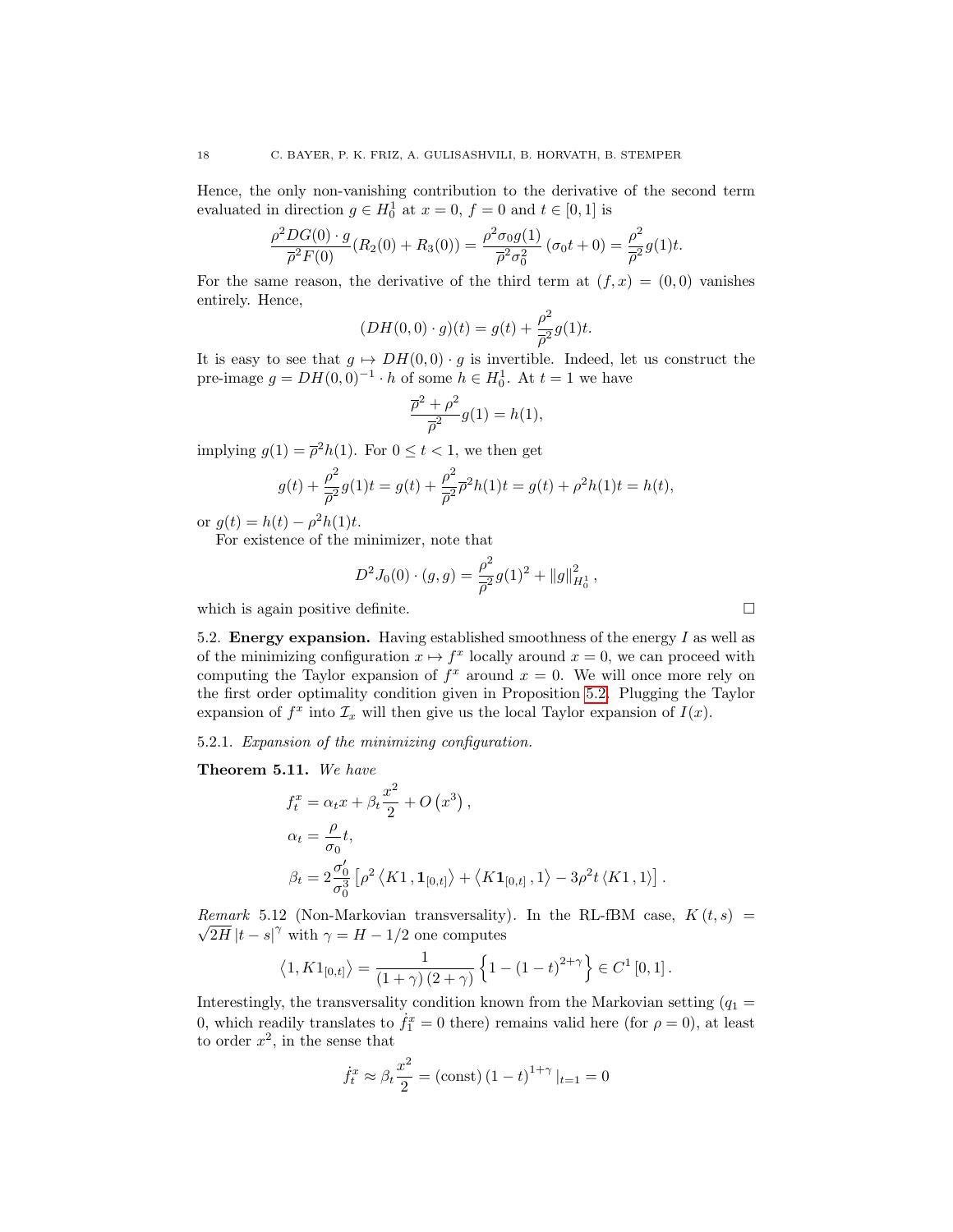# Proof of Theorem [5.11.](#page-17-1) First order expansion:

Up to the order needed in order to get the first order term, we have

$$
f_t^x = \alpha_t x + O(x^2),
$$
  
\n
$$
\dot{f}_t^x = \dot{\alpha}_t x + O(x^2),
$$
  
\n
$$
\sigma(K\dot{f}^x) = \sigma_0 + \sigma'_0 K \dot{\alpha} x + O(x^2),
$$
  
\n
$$
\sigma'(K\dot{f}^x) = \sigma'_0 + \sigma''_0 K \dot{\alpha} x + O(x^2),
$$
  
\n
$$
F(f^x) = \langle \sigma^2(K\dot{f}^x), 1 \rangle
$$
  
\n
$$
= \sigma_0^2 + O(x),
$$
  
\n
$$
G(f^x) = \langle \sigma(K\dot{f}^x), \dot{f}^x \rangle
$$
  
\n
$$
= \langle \sigma_0, \dot{\alpha} \rangle x + O(x^2).
$$

Therefore,

$$
\langle \sigma(K\dot{f}^x), \mathbf{1}_{[0,t]} \rangle = \sigma_0 t + O(x),
$$
  

$$
\langle \sigma'(K\dot{f}^x)\dot{f}^x, K\mathbf{1}_{[0,t]} \rangle = O(x),
$$
  

$$
\langle \sigma\sigma'(K\dot{f}^x), K\mathbf{1}_{[0,t]} \rangle = O(1),
$$
  

$$
x - \rho G(f^x) = (1 - \rho\sigma_0\alpha_1)x + O(x^2),
$$
  

$$
(x - \rho G(f^x))^2 = O(x^2).
$$

This yields for the first order term in [\(5.2\)](#page-11-2)

$$
\alpha_t = \frac{\rho(1 - \rho \sigma_0 \alpha_1)}{\overline{\rho}^2 \sigma_0} t.
$$

Setting  $t = 1$ , we get

<span id="page-18-0"></span>
$$
\alpha_1 = \frac{\rho}{\overline{\rho}^2 \sigma_0} - \frac{\rho^2}{\overline{\rho}^2} \alpha_1,
$$

which is solved by  $\alpha_1 = \frac{\rho}{\sigma_0}$ . Inserting this term back into the equation for  $\alpha_t$ , we get

(5.8) 
$$
\alpha_t = \frac{\rho}{\sigma_0} t.
$$

# Second order expansion:

Using [\(5.8\)](#page-18-0) and the ansatz  $f_t^x = \alpha_t x + \frac{1}{2}\beta_t x^2 + O(x^3)$ , we re-compute the relevant terms appearing in the [\(5.2\)](#page-11-2). We have

$$
\sigma(K\dot{f}^x(s)) = \sigma_0 + \sigma'_0 \frac{\rho}{\sigma_0} (K1)(s)x + O(x^2)
$$

and analogously for  $\sigma$  replaced by  $\sigma'$ ,  $\sigma\sigma'$ . This implies

$$
\left\langle \sigma(K\dot{f}^x), \mathbf{1}_{[0,t]} \right\rangle = \sigma_0 t + \sigma'_0 \frac{\rho}{\sigma_0} \left\langle K1, \mathbf{1}_{[0,t]} \right\rangle x + O(x^2),
$$
  

$$
\left\langle \sigma'(K\dot{f}^x)\dot{f}^x, K\mathbf{1}_{[0,t]} \right\rangle = \rho \frac{\sigma'}{\sigma_0} \left\langle K\mathbf{1}_{[0,t]}, 1 \right\rangle x + O(x^2),
$$
  

$$
\left\langle \sigma\sigma'(K\dot{f}^x), K\mathbf{1}_{[0,t]} \right\rangle = \sigma_0 \sigma'_0 \left\langle K\mathbf{1}_{[0,t]}, 1 \right\rangle + O(x).
$$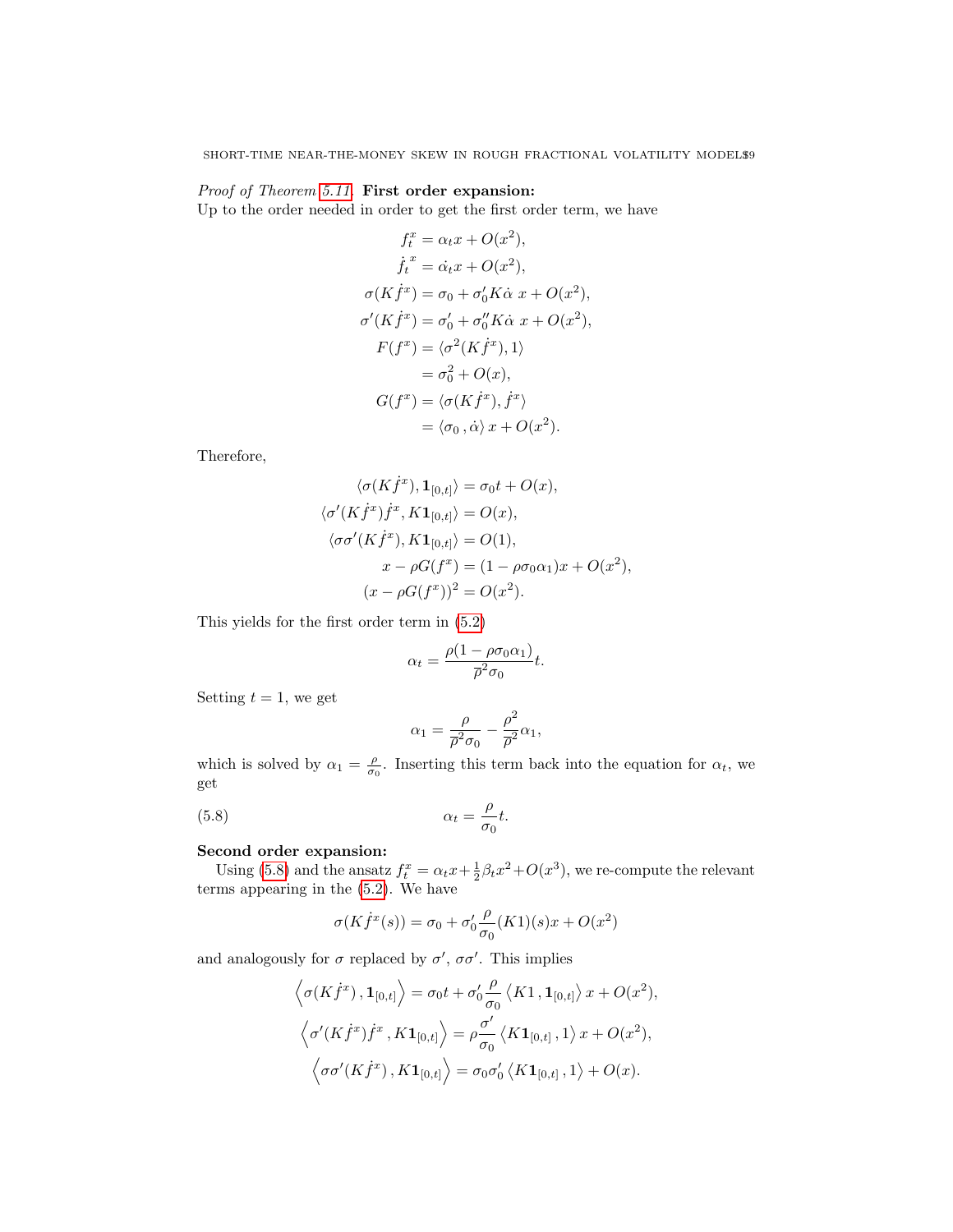Using the notation introduced earlier, we have

$$
F(f^x) = \sigma_0^2 + 2\sigma_0' \rho \langle K1, 1 \rangle x + O(x^2),
$$
  

$$
G(f^x) = \rho x + \left(\frac{1}{2}\sigma_0 \beta_1 + \rho^2 \frac{\sigma_0'}{\sigma_0^2} \langle K1, 1 \rangle\right) x^2 + O(x^3).
$$

This directly implies

$$
x - \rho G(f^x) = \overline{\rho}^2 x - \rho \left( \frac{1}{2} \sigma_0 \beta_1 + \rho^2 \frac{\sigma_0'}{\sigma_0^2} \langle K1, 1 \rangle \right) x^2 + O(x^3),
$$
  

$$
(x - \rho G(f^x))^2 = \overline{\rho}^4 x^2 - 2\overline{\rho}^2 \rho \left( \frac{1}{2} \sigma_0 \beta_1 + \rho^2 \frac{\sigma_0'}{\sigma_0^2} \langle K1, 1 \rangle \right) x^3 + O(x^4).
$$

We next compute some auxiliary terms appearing in  $(5.2)$ .

$$
N_1 := \rho(x - \rho G(f^x)) \left( \left\langle \sigma(K\dot{f}^x), \mathbf{1}_{[0,t]} \right\rangle + \left\langle \sigma'(K\dot{f}^x)\dot{f}^x, K\mathbf{1}_{[0,t]} \right\rangle \right)
$$
  
=  $\rho \overline{\rho}^2 \sigma_0 tx + \left[ \rho^2 \overline{\rho}^2 \frac{\sigma'_0}{\sigma_0} \left( \left\langle K1, \mathbf{1}_{[0,t]} \right\rangle + \left\langle K\mathbf{1}_{[0,t]}, 1 \right\rangle \right) - \rho^4 \frac{\sigma'_0}{\sigma_0} t \left\langle K1, 1 \right\rangle - \frac{1}{2} \rho^2 \sigma_0^2 t \beta_1 \right] x^2 + O(x^3)$ 

The corresponding denominator is  $\bar{\rho}^2 F(f^x)$ . Using the formula

$$
\frac{a_1x + a_2x^2 + O(x^3)}{b_0 + b_1x + O(x^2)} = \frac{a_1}{b_0}x + \frac{a_2b_0 - a_1b_1}{b_0^2}x^2 + O(x^3),
$$

we obtain

<span id="page-19-0"></span>
$$
(5.9) \quad \frac{N_1}{\overline{\rho}^2 F(f^x)} = \frac{\rho}{\sigma_0} t x + \left[ \rho^2 \frac{\sigma_0'}{\sigma_0^3} \left( \langle K1, \mathbf{1}_{[0,t]} \rangle + \langle K \mathbf{1}_{[0,t]}, 1 \rangle \right) - \left( \frac{\rho^4}{\overline{\rho}^2} + 2\rho^2 \right) \frac{\sigma_0'}{\sigma_0^3} t \langle K1, 1 \rangle - \frac{1}{2} \frac{\rho^2}{\overline{\rho}^2} \beta_1 t \right] x^2 + O(x^3)
$$

For the second term in [\(5.2\)](#page-11-2), let

$$
N_2 := (x - \rho G(f^x))^2 \langle (\sigma \sigma')(K\dot{f}^x), K\mathbf{1}_{[0,t]} \rangle = \overline{\rho}^4 \sigma_0 \sigma'_0 \langle K\mathbf{1}_{[0,t]}, 1 \rangle x^2 + O(x^3).
$$

The corresponding denominator is  $\bar{\rho}^2 F(f^x)^2 = \bar{\rho}^2 \sigma_0^4 + O(x)$ . Hence,

<span id="page-19-1"></span>(5.10) 
$$
\frac{N_2}{\overline{\rho}^2 F(f^x)^2} = \overline{\rho}^2 \frac{\sigma'_0}{\sigma_0^3} \langle K \mathbf{1}_{[0,t]}, 1 \rangle x^2 + O(x^3).
$$

Combining  $(5.9)$  and  $(5.10)$ , we get

$$
f_t^x = \frac{\rho}{\sigma_0} t x + \left[ \rho^2 \frac{\sigma'_0}{\sigma_0^3} \left( \langle K1, \mathbf{1}_{[0,t]} \rangle + \langle K \mathbf{1}_{[0,t]}, 1 \rangle \right) - \frac{\rho^4}{\overline{\rho}^2} \frac{\sigma'_0}{\sigma_0^3} t \langle K1, 1 \rangle \right. \\
\left. - \frac{1}{2} \frac{\rho^2}{\overline{\rho}^2} \beta_1 t - 2 \rho^2 \frac{\sigma'_0}{\sigma_0^3} t \langle K1, 1 \rangle + \overline{\rho}^2 \frac{\sigma'_0}{\sigma_0^3} \langle K \mathbf{1}_{[0,t]}, 1 \rangle \right] x^2 + O(x^3)
$$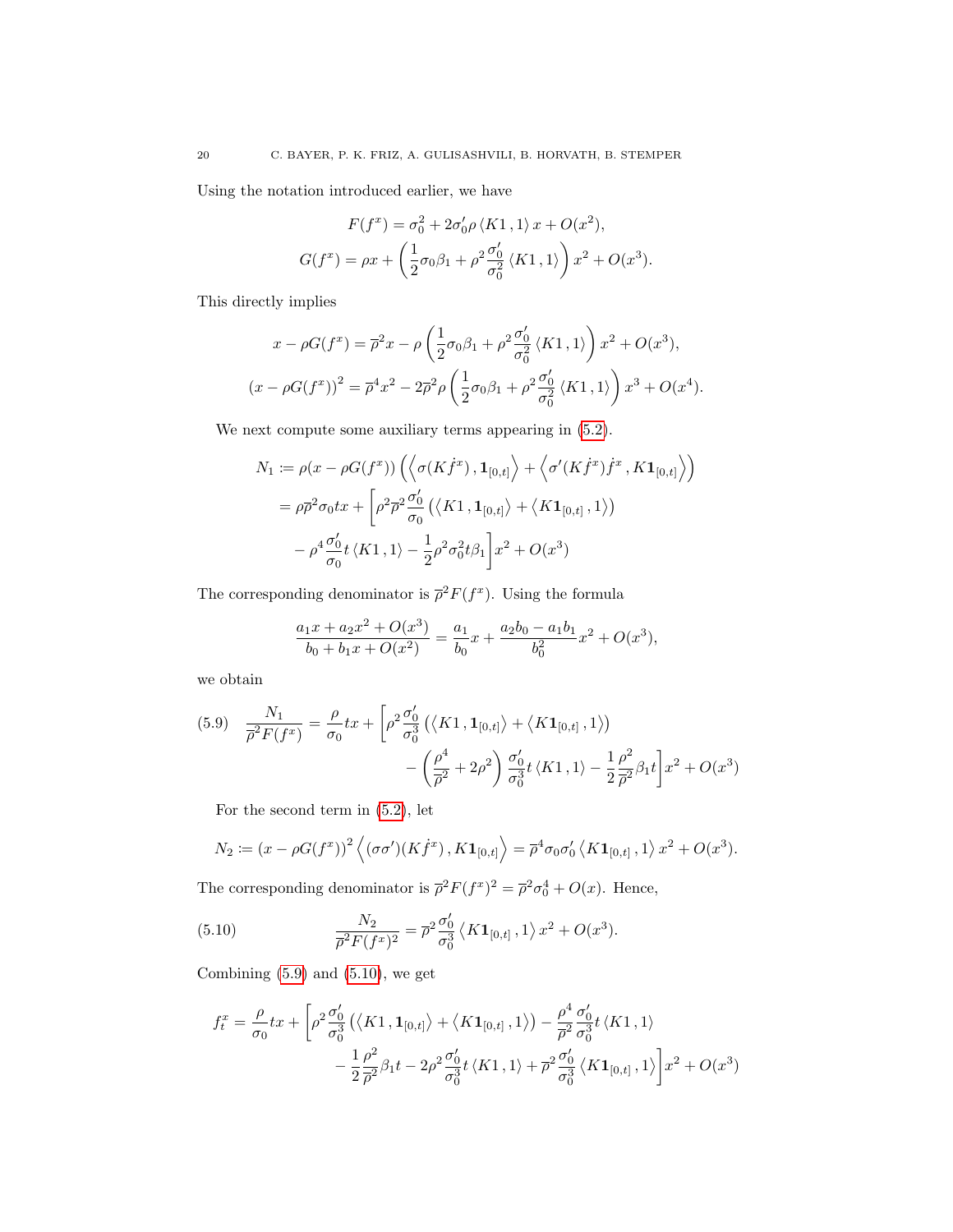We shall next compute  $\beta_1$ . Taking the second order terms on both sides and letting  $t = 1$ , we obtain

$$
\frac{1}{2}\beta_1 = \rho^2 \frac{\sigma'_0}{\sigma_0^3} 2 \langle K1, 1 \rangle - \frac{\rho^4}{\overline{\rho}^2} \frac{\sigma'_0}{\sigma_0^3} \langle K1, 1 \rangle \n- \frac{1}{2} \frac{\rho^2}{\overline{\rho}^2} \beta_1 - 2\rho^2 \frac{\sigma'_0}{\sigma_0^3} \langle K1, 1 \rangle + \overline{\rho}^2 \frac{\sigma'_0}{\sigma_0^3} \langle K1, 1 \rangle.
$$

Moving  $\beta_1$  to the other side with  $1 + \frac{\rho^2}{\sigma^2}$  $\frac{\rho^2}{\overline{\rho}^2} = \frac{1}{\overline{\rho}^2}$  and collecting terms on the right hand side, we arrive at

$$
\frac{1}{2}\frac{1}{\overline{\rho}^2}\beta_1 = \frac{\sigma_0'}{\sigma_0^3}\left\langle K1, 1 \right\rangle \left(2\rho^2 - \frac{\rho^4}{\overline{\rho}^2} - 2\rho^2 + \overline{\rho}^2\right) = \frac{1 - 2\rho^2}{\overline{\rho}^2}\frac{\sigma_0'}{\sigma_0^3}\left\langle K1, 1 \right\rangle
$$

We conclude that

$$
\beta_1=2(1-2\rho^2)\frac{\sigma^\prime_0}{\sigma^3_0}\left\langle K1\,,1\right\rangle
$$

Hence, we obtain

$$
\beta_t = 2 \frac{\sigma_0'}{\sigma_0^3} \left[ \rho^2 \left\langle K1, \mathbf{1}_{[0,t]} \right\rangle + \left\langle K \mathbf{1}_{[0,t]} , 1 \right\rangle - 3 \rho^2 t \left\langle K1, 1 \right\rangle \right].
$$

5.2.2. Energy expansion in the general case. Now we compute the Taylor expansion of  $I(x)$  as defined in Proposition [5.1.](#page-11-3) We start with the second term. Plugging in the optimal path  $f_t^x = \alpha_t x + \frac{1}{2}\beta_t x^2 + O(x^3)$  (and using  $\langle \dot{\beta}, 1 \rangle = \beta_1$  as  $\beta_0 = 0$ ) we obtain

$$
\frac{1}{2}\left\langle \dot{f}^{x}\,,\dot{f}^{x}\right\rangle =\frac{1}{2}\frac{\rho^{2}}{\sigma_{0}^{2}}x^{2}+\frac{1}{2}\frac{\rho}{\sigma_{0}}\beta_{1}x^{3}+O(x^{4}).
$$

Inserting  $\beta_1 = 2(1 - 2\rho^2) \frac{\sigma'_0}{\sigma_0^3} \langle K1, 1 \rangle$  into the above formula for  $(x - \rho G(f^x))^2$ , we get

$$
(x - \rho G(f^x))^2 = \overline{\rho}^4 x^2 - 2\overline{\rho}^4 \rho \frac{\sigma'_0}{\sigma_0^2} \langle K1, 1 \rangle x^3 + O(x^4).
$$

Recall the denominator

$$
2\overline{\rho}^2 F(f^x) = 2\overline{\rho}^2 \sigma_0^2 + 4\overline{\rho}^2 \sigma_0' \rho \langle K1, 1 \rangle x + O(x^2).
$$

Using the expansion of a fraction

$$
\frac{a_2x^2 + a_3x^3 + O(x^4)}{b_0 + b_1x + O(x^2)} = \frac{a_2}{b_0}x^2 + \frac{a_3b_0 - a_2b_1}{b_0^2}x^3 + O(x^4),
$$

we obtain from

$$
\frac{(x - \rho G(f^x))^2}{2\overline{\rho}^2 F(f^x)} = \frac{\overline{\rho}^4}{2\overline{\rho}^2 \sigma_0^2} x^2 +
$$
  
+ 
$$
\frac{\left(-2\overline{\rho}^4 \rho \frac{\sigma_0'}{\sigma_0^2} \langle K1, 1 \rangle\right) 2\overline{\rho}^2 \sigma_0^2 - \overline{\rho}^4 \left(4\overline{\rho}^2 \sigma_0' \rho \langle K1, 1 \rangle\right)}{4\overline{\rho}^4 \sigma_0^4} x^3 + O(x^4)
$$

$$
= \frac{\overline{\rho}^2}{2\sigma_0^2} x^2 - 2\overline{\rho}^2 \rho \frac{\sigma_0'}{\sigma_0^4} \langle K1, 1 \rangle x^3 + O(x^4).
$$

We note that

$$
\frac{1}{2}\frac{\rho}{\sigma_0}\beta_1-2\overline{\rho}^2\rho\frac{\sigma_0'}{\sigma_0^4}\left\langle K1\,,1\right\rangle =\left(\left(1-2\rho^2\right)-2(1-\rho^2)\right)\rho\frac{\sigma_0'}{\sigma_0^4}\left\langle K1\,,1\right\rangle=-\rho\frac{\sigma_0'}{\sigma_0^4}\left\langle K1\,,1\right\rangle.
$$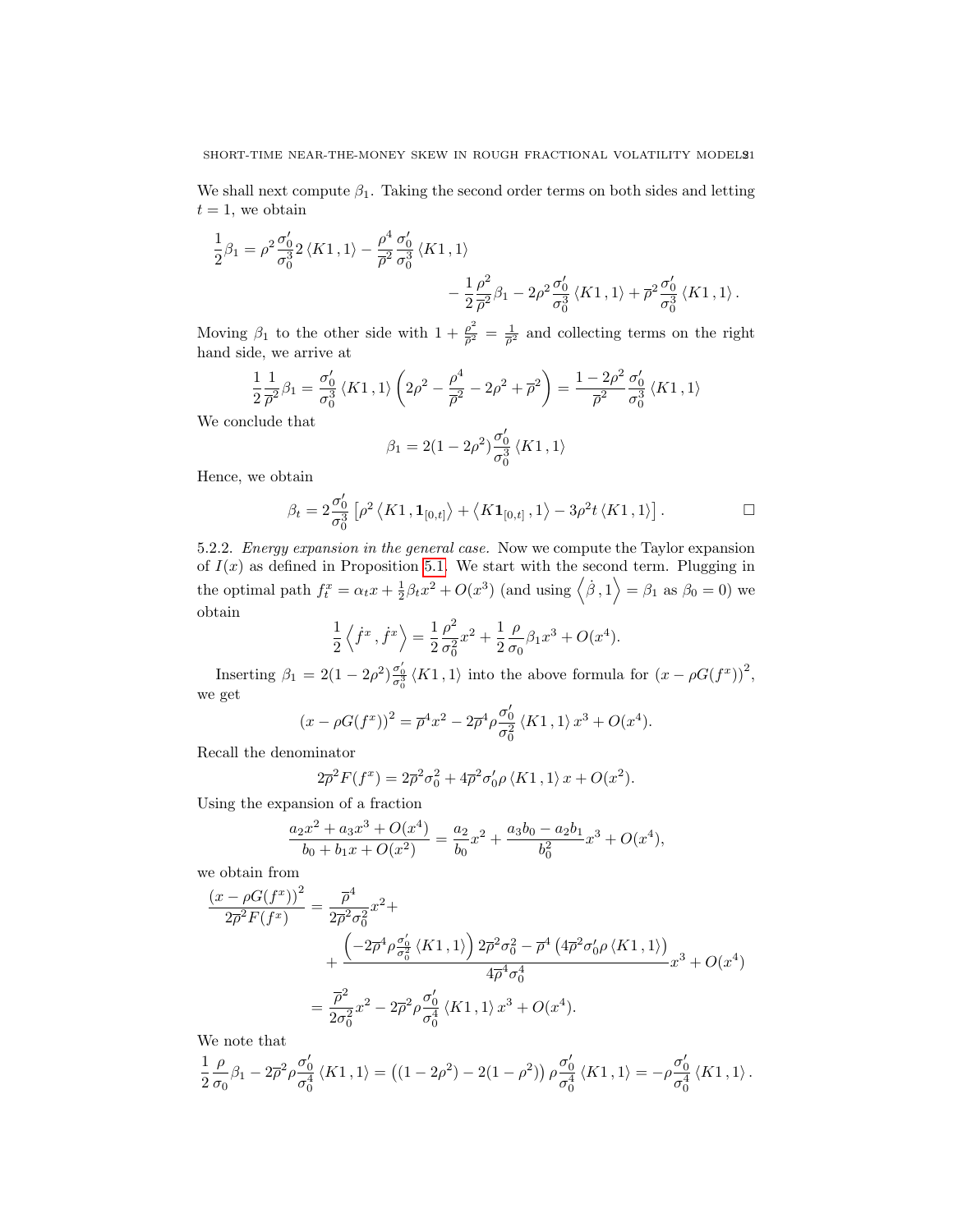Adding both terms, we arrive at the

<span id="page-21-1"></span>Proposition 5.13. The energy expansion to third order gives

$$
I(x) = \frac{1}{2\sigma_0^2} x^2 - \rho \frac{\sigma_0'}{\sigma_0^4} \langle K1, 1 \rangle x^3 + O(x^4).
$$

<span id="page-21-2"></span>5.2.3. Energy expansion for the Riemann-Liouville kernel. Let us specialize the energy expansion given in Proposition [5.13](#page-21-1) for the Riemann-Liouville fBm. Choose  $\gamma = H - \frac{1}{2}$  and recall that the kernel K takes the form  $K(t, s) = (t - s)^{\gamma}$ . We get

$$
(K1)(t) = \int_0^t K(t,s)ds = \int_0^t (t-s)^\gamma ds = \frac{t^{1+\gamma}}{1+\gamma}.
$$

The key term  $\langle K1, 1 \rangle$  appearing in the energy expansion now gives

$$
\langle K1, 1 \rangle = \int_0^1 (K1)(t)dt = \int_0^1 \frac{t^{1+\gamma}}{1+\gamma} dt = \frac{1}{(1+\gamma)(2+\gamma)} = \frac{1}{(H+1/2)(H+3/2)}.
$$

Plugging formula [\(5.2.3\)](#page-21-2) into the energy expansion, we obtain the energy expansion for the Riemann-Liouville fractional Browian motion

$$
I(x) = \frac{1}{2\sigma_0^2}x^2 - \frac{\rho}{(H+1/2)(H+3/2)}\frac{\sigma_0'}{\sigma_0^4}x^3 + O(x^4).
$$

For completeness, let us also fully describe the time-dependence of the second order term  $\beta_t$  in the expansion of the optimal trajectory  $f_t^x$ . Unlike the first order time, here we do not have a linear movement any more. Indeed

(5.11) 
$$
\langle K1, \mathbf{1}_{[0,t]} \rangle = \int_0^t (K1)(s)ds = \int_0^t \frac{s^{1+\gamma}}{1+\gamma}ds = \frac{t^{2+\gamma}}{(1+\gamma)(2+\gamma)},
$$

(5.12) 
$$
\langle K\mathbf{1}_{[0,t]},1\rangle = \frac{1}{(1+\gamma)(2+\gamma)}\left(1-(1-t)^{2+\gamma}\right).
$$

# 6. Proof of the pricing formula

<span id="page-21-0"></span>Fix  $x \ge 0$  and  $\hat{x} = \frac{\varepsilon}{\hat{\varepsilon}} x$  where  $\varepsilon = t^{1/2}$  and  $\hat{\varepsilon} = t^H = \varepsilon^{2H}$ . We have

$$
c(\hat{x}, t) = E (\exp(X_t) - \exp \hat{x})^+
$$
  
=  $E (\exp(X_1^{\varepsilon}) - \exp \hat{x})^+$   
=  $E (\exp(\frac{\varepsilon}{\hat{\varepsilon}} \hat{X}_1^{\varepsilon}) - \exp(\frac{\varepsilon}{\hat{\varepsilon}} x))^+$ 

where we recall

$$
\widehat{X}_{1}^{\varepsilon}\equiv\frac{\widehat{\varepsilon}}{\varepsilon}X_{1}^{\varepsilon}=\int_{0}^{1}\sigma(\widehat{\varepsilon}\widehat{B})\widehat{\varepsilon}d\left(\overline{\rho}W+\rho B\right),\ \ \widehat{X}_{0}^{\varepsilon}=0.
$$

Consider a Cameron-Martin perturbation of  $\hat{X}_{1}^{\varepsilon}$ . That is, for a Cameron-Martin path  $h = (h, f) \in H_0^1 \times H_0^1$  consider a measure change corresponding to a transformation  $\hat{\varepsilon}(W, B) \rightsquigarrow \hat{\varepsilon}(W, B) + (h, f)$  (transforming the Brownian motions to Brownian motions with drift), we obtain the Girsanov density

<span id="page-21-3"></span>(6.1) 
$$
G_{\varepsilon} = \exp\left(-\frac{1}{\hat{\varepsilon}}\int \dot{h}dW - \frac{1}{\hat{\varepsilon}}\int \dot{f}dB - \frac{1}{2\hat{\varepsilon}^2}\int \left(\dot{h}^2 + \dot{f}^2\right)dt\right).
$$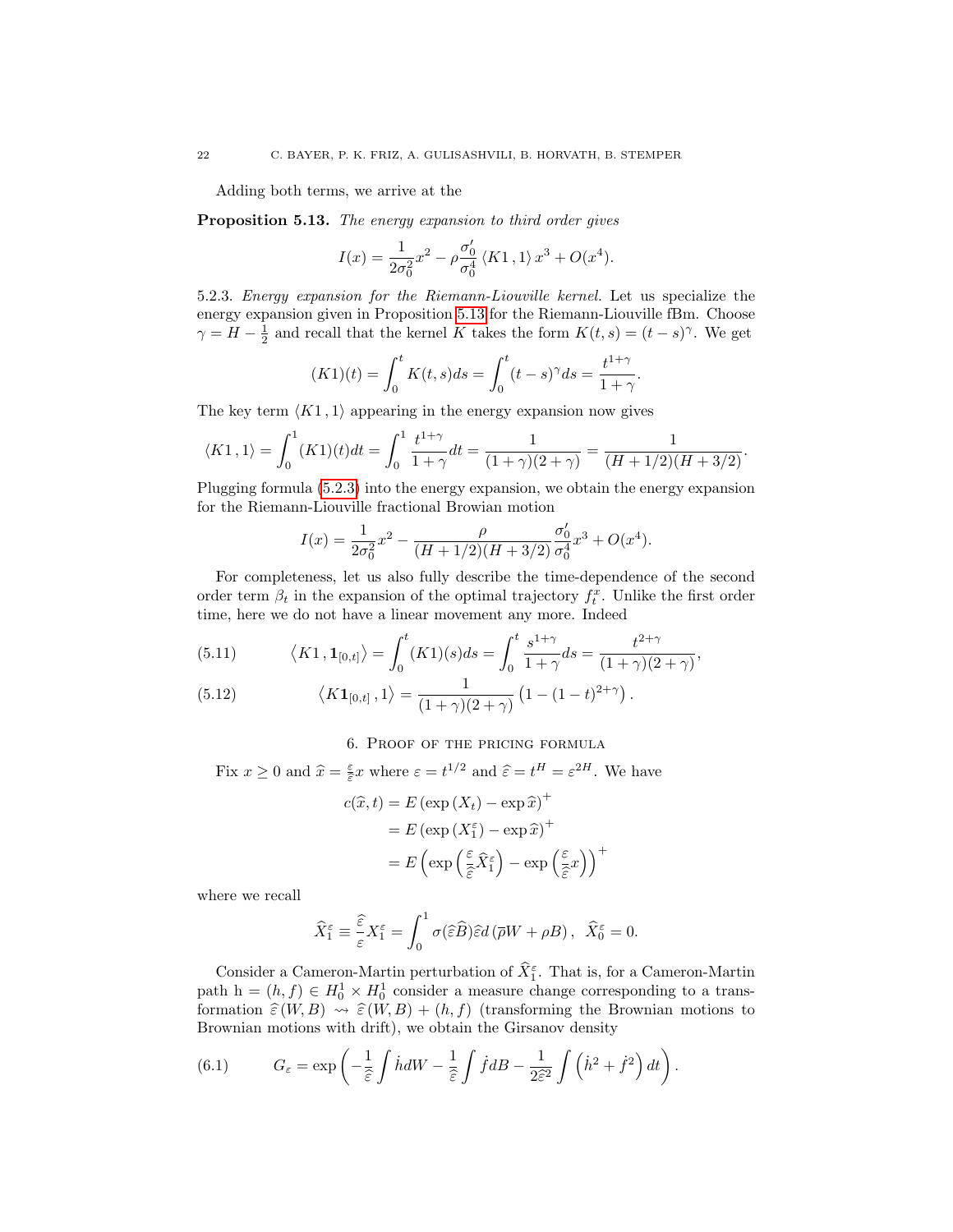For further details we refer to [\[BO11,](#page-28-12) Theorem 2.4]. Under the new measure,  $\hat{X}_{1}^{\varepsilon}$ can become  $\widehat{Z}_1^{\varepsilon}$ , where

$$
\widehat{Z}_{1}^{\varepsilon} = \int_{0}^{1} \sigma(\widehat{\varepsilon}\widehat{B} + \widehat{f}) \left[ \widehat{\varepsilon}d(\overline{\rho}W + \rho B) + d(\overline{\rho}h + \rho f) \right].
$$

<span id="page-22-2"></span>**Definition 6.1.** For fixed  $x \geq 0$ , write  $(h, f) \in \mathcal{K}^x$  if  $\Phi_1(n, f, \hat{f}) = x$ . Call such  $(h, f)$  admissible for arrival at log-strike x. Call  $(h^x, f^x)$  the cheapest admissible control, which attains

$$
I(x) = \inf_{h,f \in H_0^1} \left\{ \frac{1}{2} \int_0^1 \dot{h}^2 dt + \frac{1}{2} \int_0^1 \dot{f}^2 dt : \Phi_1\left(h,f,\hat{f}\right) = x \right\},\,
$$

where we recall that  $\hat{f} = K \hat{f}$  and

<span id="page-22-3"></span>
$$
\Phi_1(h, f, \hat{f}) = \int_0^1 \sigma(\hat{f}) d(\bar{\rho}h + \rho f).
$$

A look at  $(6)$  reveals that for any Cameron-Martin path  $(h, f)$ , the perturbed random variable  $\widehat{Z}_1^{\varepsilon}$  admits a stochastic Taylor expansion with respect to  $\widehat{\varepsilon}$ .

<span id="page-22-1"></span>**Lemma 6.2.** Fix  $(h, f) \in \mathcal{K}^x$  and define  $\widehat{Z}_1^{\varepsilon}$  accordingly. Then (6.2)  $\widehat{Z}_1^{\varepsilon}$  $\hat{\epsilon}_1^{\varepsilon} = x + \widehat{\varepsilon} g_1 + \widehat{\varepsilon}^2 R_2,$ 

where  $g_1$  is a Gaussian random variable, given explicitly by

<span id="page-22-0"></span>(6.3) 
$$
g_1 = \int_0^1 \{ \sigma(\widehat{f}_t) d(\overline{\rho}W_t + \rho B_t) + \sigma'(\widehat{f}_t) \widehat{B}_t d(\overline{\rho}h_t + \rho f_t) \},
$$

and

(6.4) 
$$
R_2 = \int_0^1 \sigma' \left(\hat{f}_t\right) \hat{B}_t d\left(\bar{\rho} W_t + \rho B_t\right) +
$$

$$
+ \frac{1}{2\hat{\epsilon}^2} \int_0^{\hat{\epsilon}} \int_0^1 \sigma'' \left(\zeta \hat{B}_t + \hat{f}_t\right) \hat{B}_t^2 \left[\hat{\epsilon} d\left(\bar{\rho} W_t + \rho B_t\right) + d\left(\bar{\rho} h_t + \rho f_t\right)\right] \left(\hat{\epsilon} - \zeta\right) d\zeta.
$$

*Proof.* By a stochastic Taylor expansion for the controlled process  $\hat{Z}_t^{\varepsilon}$  with control  $(h, f) \in \mathcal{K}^x$  as in Definition [6.1](#page-22-2) and thanks to  $\sigma \in C^2$ , we have at  $t = 1$ 

$$
\widehat{Z}_{1}^{\varepsilon} = \int_{0}^{1} \sigma(\widehat{\varepsilon}\widehat{B} + \widehat{f}) \left[ \widehat{\varepsilon}d(\overline{\rho}W + \rho B) + d(\overline{\rho}h + \rho f) \right]
$$
  
= 
$$
\int_{0}^{1} \sigma(\widehat{f})d(\overline{\rho}h + \rho f) + \widehat{\varepsilon} \int_{0}^{1} \left\{ \sigma(\widehat{f})d(\overline{\rho}W + \rho B) + \sigma'(\widehat{f})\widehat{B}d(\overline{\rho}h + \rho f) \right\} + O(\widehat{\varepsilon}^{2}).
$$

Collecting terms in powers of  $\hat{\varepsilon}$  and with  $g_1(\omega)$  as in [\(6.3\)](#page-22-0), we have

$$
\widehat{Z}_{1}^{\varepsilon} = \int_{0}^{1} \sigma(\widehat{f}) d(\overline{\rho}h + \rho f) + \widehat{\varepsilon}g_{1}(\omega) + O(\varepsilon^{2}),
$$

furthermore, since  $(h, f) \in \mathcal{K}^x$ , by the definition of  $\Phi_1$ , it holds that

$$
\int_0^1 \sigma(\widehat{f})d(\overline{\rho}h + \rho f) = x.
$$

This proves the statement  $(6.2)$  and the statement that  $g_1$  is Gaussian is immediate from the form  $(6.3)$ .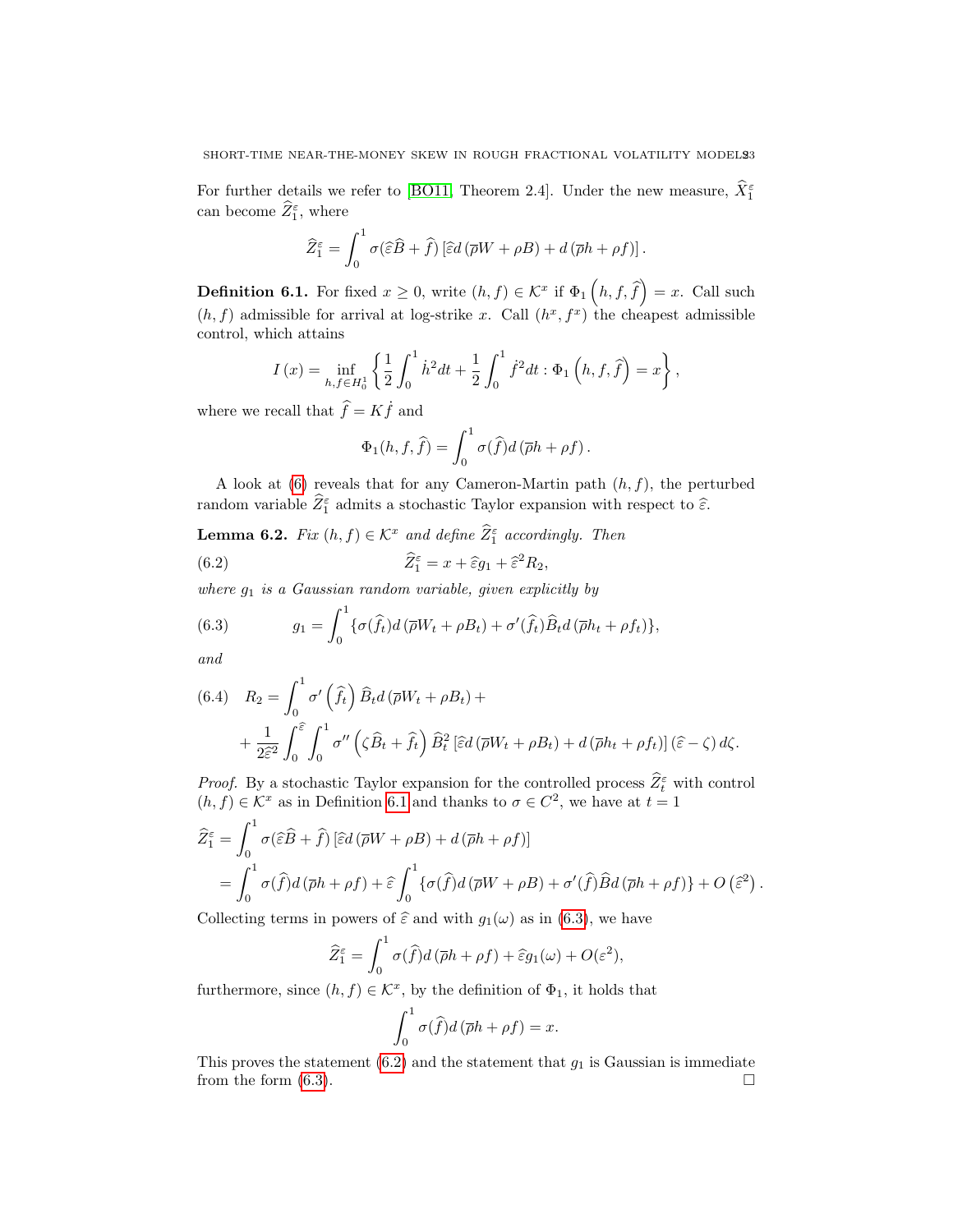Lemma 6.3. We have

$$
\int \dot{h}^x dW + \int \dot{f}^x dB = I'(x) g_1(\omega).
$$

*Proof.* Appendix □

We are now ready to prove the pricing formula from Section [3.](#page-5-0)

*Proof of Theorem [3.2.](#page-5-2)* With a Girsanov factor (all integrals on  $[0, 1]$ ), evaluated at the minimizer,

$$
G_{\varepsilon} = e^{-\frac{1}{\varepsilon} \int \dot{h} dW - \frac{1}{\varepsilon} \int \dot{f} dB - \frac{1}{2\varepsilon^2} \int (\dot{h}^2 + \dot{f}^2) dt}
$$
  

$$
G_{\varepsilon}|_{*} = e^{-\frac{I(x)}{\varepsilon^2}} e^{-\frac{I'(x)g_1(\omega)}{\varepsilon}}
$$

we have, setting  $\hat{U}^{\varepsilon} := \hat{Z}_1^{\varepsilon} - x = \hat{\varepsilon}g_1 + \hat{\varepsilon}^2 R_2$ 

$$
c(\hat{x},t) = E\left[\left(\exp\left(\frac{\varepsilon}{\hat{\varepsilon}}\hat{Z}_{1}^{\varepsilon}\right) - \exp\left(\frac{\varepsilon}{\hat{\varepsilon}}x\right)\right)^{+} G_{\varepsilon}|_{*}\right]
$$
  
\n
$$
= e^{\frac{\varepsilon}{\hat{\varepsilon}}x} E\left[\left(\exp\left(\frac{\varepsilon}{\hat{\varepsilon}}\hat{U}^{\varepsilon}\right) - 1\right)^{+} G_{\varepsilon}|_{*}\right]
$$
  
\n
$$
= e^{-\frac{I(x)}{\hat{\varepsilon}^{2}}} e^{\frac{\varepsilon}{\hat{\varepsilon}}x} E\left[\left(\exp\left(\frac{\varepsilon}{\hat{\varepsilon}}\hat{U}^{\varepsilon}\right) - 1\right)^{+} e^{-\frac{I'(x)g_{1}(\omega)}{\hat{\varepsilon}}}\right]
$$
  
\n
$$
= e^{-\frac{I(x)}{\hat{\varepsilon}^{2}}} e^{\frac{\varepsilon}{\hat{\varepsilon}}x} E\left[\left(\exp\left(\frac{\varepsilon}{\hat{\varepsilon}}\hat{U}^{\varepsilon}\right) - 1\right) e^{-\frac{I'(x)}{\hat{\varepsilon}^{2}}\hat{U}^{\varepsilon}} e^{I'(x)R_{2}} \mathbf{1}_{\hat{U}^{\varepsilon}\geq 0}\right].
$$
  
\n
$$
= e^{-\frac{I(x)}{\hat{\varepsilon}^{2}}} e^{\frac{\varepsilon}{\hat{\varepsilon}}x} J(\varepsilon, x).
$$

### 7. Proof of the moderate deviation expansions

<span id="page-23-0"></span>Higher-order moderate deviations expansions in Theorem [\(3.4\)](#page-6-0) follow from the pricing formula, provided we can show that the remainder term  $J(\varepsilon, x)$  is bounded from above and below by a power in  $\varepsilon$ . By a large deviation estimate, it is enough to do so for

$$
J_{\delta}(\varepsilon, x) = E_{\delta} \left[ \left( \exp \left( \frac{\varepsilon}{\hat{\varepsilon}} \hat{U}^{\varepsilon} \right) - 1 \right) e^{-\frac{I'(x)}{\hat{\varepsilon}^{2}} \hat{U}^{\varepsilon}} e^{I'(x) R_{2}} \right]
$$
  
with  $E_{\delta}[\cdot] = E[(\cdot) \mathbf{1}_{\hat{U}^{\varepsilon} \geq 0} \mathbf{1}_{\hat{Z}^{\varepsilon}_{1} \in B(\mathfrak{h}^{0}, \delta)}]$ 

where  $\mathfrak{h}^0 = (h^x, f^x) \in \mathcal{K}^x$  is an optimal control, and  $B(\mathfrak{h}^0, \delta) \subset C^{\lambda}([0,1], \mathbb{R}^2)$ denotes a  $\delta$  ball for a  $0 < \lambda < H$  around the optimal control  $\mathfrak{h}^0$  in the  $\lambda$ -Hölder topology

$$
||f||_{\lambda} := ||f||_{\infty} + \sup_{0 \le s \le t \le 1} \frac{|f(t) - f(s)|}{(t - s)^{\lambda}}, \text{ for } f \in C^{\lambda}([0, 1], \mathbb{R}^{2}).
$$

By a large deviations estimate

$$
|J(\varepsilon, x) - J_{\delta}(\varepsilon, x)| \le e^{-d/\epsilon^2}
$$

for some  $d > 0$ . We refer to [\[BA88,](#page-28-7) Lemma 1.32]. Note that  $J(\varepsilon)$  as defined in [\[BA88\]](#page-28-7) contains the factor  $exp(-a/\varepsilon^2)$  with  $a = I(x)$ . See also [\[BO15,](#page-28-13) Section 4, Step 1] for a straight-forward adaptation of this to a fractional setting. Note that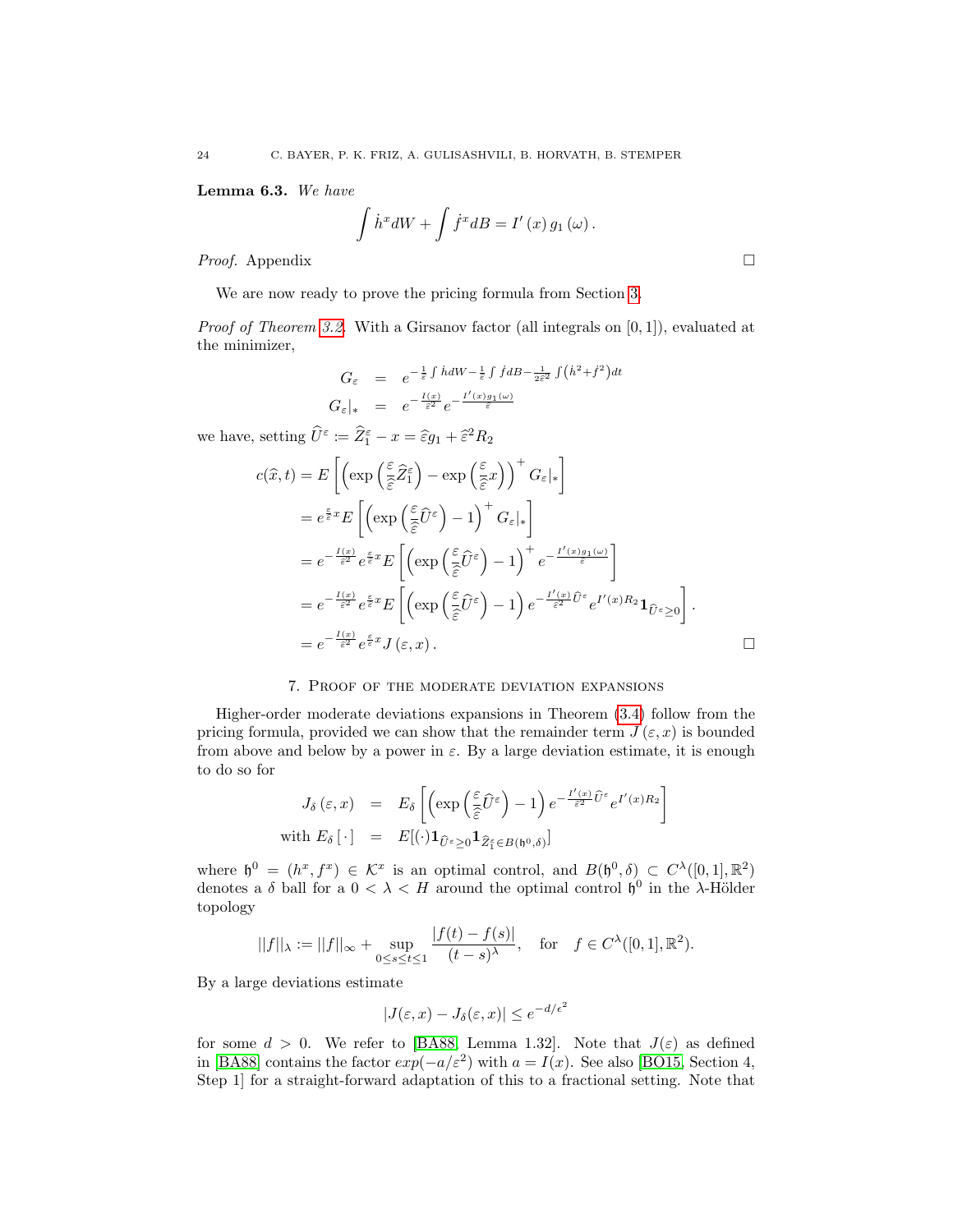$R_2$  depends on both x and  $\hat{\epsilon}$ . Nonetheless we know from [\[BO11,](#page-28-12) Section A.1] (see also [\[BA88\]](#page-28-7)) that there is  $c_2 > 0$ , uniformly for  $x, \hat{\varepsilon}$  small enough

$$
P_{\delta}\left[|R_2|>r\right]\lesssim \exp\left(-c_2r\right)
$$

so that for  $x, \hat{\varepsilon}$  small enough (so that  $I'(x)$  arbitrarily small)  $M^{x,\varepsilon} = e^{\left|I'(x)R_2\right|}$  has finite expectation.

Upper bound. Since  $I'(x) \geq 0$  for x small enough,

$$
J_{\delta}(\varepsilon, x) \leq E_{\delta} \left[ \left( \exp\left(\frac{\varepsilon}{\hat{\varepsilon}} \hat{U}^{\varepsilon}\right) - 1 \right) e^{I'(x)R_2} \right] \\
\leq \left( \exp\left(\frac{\varepsilon}{\hat{\varepsilon}} \delta\right) - 1 \right) E_{\delta} \left[ e^{I'(x)R_2} \right] \\
\leq C \frac{\varepsilon}{\hat{\varepsilon}} \delta
$$

uniformly for x and  $\varepsilon$  in a neighbourhood of 0+.

Lower bound. For  $p > 1$  with Hölder conjugate p', remember  $1/p + 1/p' = 1$ , we have

$$
E_{\delta}\left[\left(\exp\left(\frac{\varepsilon}{\hat{\varepsilon}}\hat{U}^{\varepsilon}\right)-1\right)^{\frac{1}{p}}e^{-\frac{I'(x)}{\varepsilon^{2}p}\hat{U}^{\varepsilon}}\right]
$$
  
\n
$$
\leq E_{\delta}\left[\left(\exp\left(\frac{\varepsilon}{\hat{\varepsilon}}\hat{U}^{\varepsilon}\right)-1\right)^{\frac{1}{p}}e^{-\frac{I'(x)}{\varepsilon^{2}p}\hat{U}^{\varepsilon}}e^{-\frac{1}{p}I'(x)R_{2}}e^{\frac{1}{p}I'(x)R_{2}}\right]
$$
  
\n
$$
\leq E_{\delta}\left[\left(\exp\left(\frac{\varepsilon}{\hat{\varepsilon}}\hat{U}^{\varepsilon}\right)-1\right)e^{-\frac{I'(x)}{\varepsilon^{2}}\hat{U}^{\varepsilon}}e^{I'(x)R_{2}}\right]^{\frac{1}{p}}E_{\delta}\left[e^{-\frac{p'}{p}I'(x)R_{2}}\right]^{\frac{1}{p'}}.
$$

For fixed  $\delta, p \in (1,\infty)$ , uniformly in x small enough

$$
M_{\delta,p}^x := E_{\delta} \left[ -e^{\frac{p'}{p}I'(x)R_2} \right]^{\frac{1}{p'}} < \infty.
$$

On the other hand, by elementary analysis, for suitable non-zero  $\gamma = \gamma(\varepsilon), \overline{\delta}(\varepsilon)$ polynomial in  $\varepsilon$ ,

$$
\left(\exp\left(\frac{\varepsilon}{\hat{\varepsilon}}u\right)-1\right)^{\frac{1}{p}}e^{-\frac{I'(x)}{\hat{\varepsilon}^2 p}u} \ge \gamma u^{\frac{1}{p}} \text{ for } u \in [0,\overline{\delta}],
$$

so that

$$
E_{\delta}\left[\left(\exp\left(\frac{\varepsilon}{\hat{\varepsilon}}\widehat{U}^{\varepsilon}\right)-1\right)^{\frac{1}{p}}e^{-\frac{I'(x)}{\hat{\varepsilon}^{2}p}\widehat{U}^{\varepsilon}}\right]\geq \gamma E_{\delta\wedge\overline{\delta}}\left[\left|\widehat{U}^{\varepsilon}\right|^{\frac{1}{p}}\right]=:N_{\varepsilon,\delta,p}^{x}.
$$

With  $\hat{U}^{\varepsilon} \sim \hat{\varepsilon}g_1(\omega)$ , one sees that  $N_{\varepsilon,\delta,p}^x$  scales as power of  $\varepsilon$ . All in all,

$$
N_{\varepsilon,\delta,p}^x \lesssim J_\delta\left(\varepsilon, x\right)^{\frac{1}{p}} M_{\delta,p}^x
$$

which implies the lower bound. Summarizing, we obtain

<span id="page-24-0"></span>**Proposition 7.1.** There are exponents  $p_1, p_2 > 0$  and constants  $C_1, C_2 > 0$  such that the following inequality holds uniformly for  $x$  in a neighborhood of  $0$ :

$$
C_1 \varepsilon^{p_1} \leq J(\varepsilon, x) \leq C_2 \varepsilon^{p_2}.
$$

We next turn to the implied volatility expansion.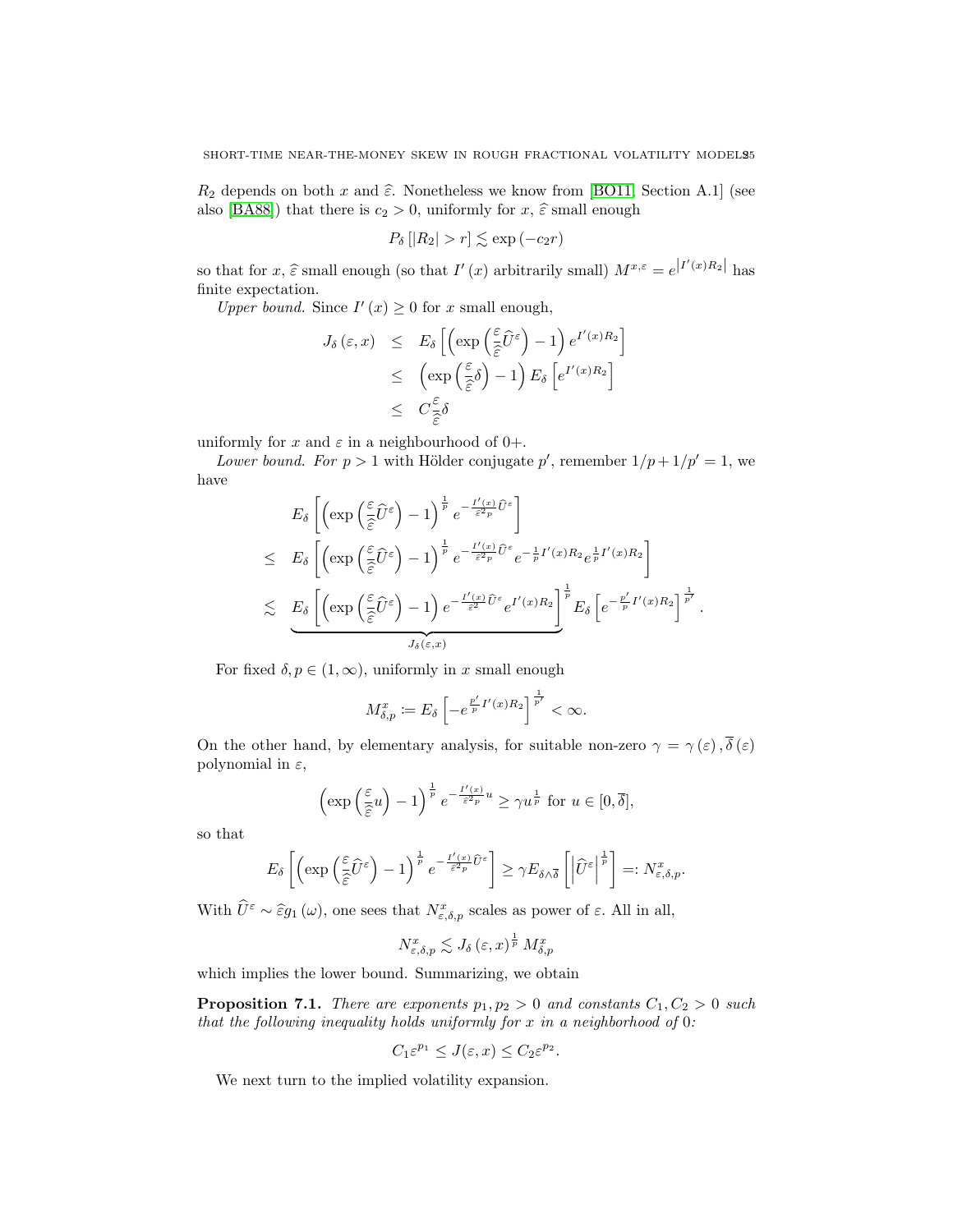Proof of Theorem [3.5.](#page-7-1) We will use an asymptotic formula for the dimensionless implied variance

<span id="page-25-0"></span>
$$
V_t^2 = t\sigma_{\text{impl}}(k_t, t)^2, \quad t > 0,
$$

obtained in [\[GL14\]](#page-29-20). It follows from the first formula in Remark 7.3 in [\[GL14\]](#page-29-20) that

<span id="page-25-2"></span>(7.1) 
$$
V_t^2 - \frac{k_t^2}{2L_t} = O\left(\frac{k_t^2}{L_t^2}(k_t + |\log k_t| + \log L_t)\right), \quad t \to 0,
$$

where  $L_t = -\log c(k_t, t), t > 0.$ 

We will need the following formula that was established in the proof of Theorem [3.4:](#page-6-0)

(7.2) 
$$
L_t = \frac{I(kt^{\beta})}{t^{2H}} + O(\log \frac{1}{t})
$$

as  $t \to 0$ , for all  $x \ge 0$  and  $\beta \in [0, H)$ . Let us first assume  $\frac{2H}{n+1} \le \beta < \frac{2H}{n}$ . Using the energy expansion, we obtain from [\(7.2\)](#page-25-0) that

<span id="page-25-1"></span>
$$
L_t = \sum_{i=2}^n \frac{I^{(i)}(0)}{i!} k^i t^{i\beta - 2H} + O\left(\log \frac{1}{t}\right) = \frac{I''(0)}{2} k^2 t^{2\beta - 2H}
$$
  
(7.3)
$$
\times \left[1 + \sum_{i=3}^n \frac{2I^{(i)}(0)}{i!I''(0)} k^{i-2} t^{(i-2)\beta} + O\left(t^{2H-2\beta} \log \frac{1}{t}\right)\right]
$$

as  $t \to 0$ . The second term in the brackets on the right-hand side of [\(7.3\)](#page-25-1) disappears if  $n = 2$ .

<span id="page-25-4"></span>*Remark* 7.2. Suppose  $n \geq 2$  and  $\frac{2H}{n+1} \leq \beta < \frac{2H}{n}$ . Then formula [\(7.3\)](#page-25-1) is optimal. Next, suppose  $n \geq 2$  and  $0 < \beta < \frac{2H}{n+1}$ . In this case, there exists  $m \geq n+1$  such that  $\frac{2H}{m+1} \leq \beta < \frac{2H}{m}$ , and hence [\(7.3\)](#page-25-1) holds with m instead of n. However, we can replace  $m$  by  $n$ , by making the error term worse. It is not hard to see that the following formula holds for all  $n \geq 2$  and  $0 < \beta < \frac{2H}{n+1}$ :

$$
L_{t} = \sum_{i=2}^{n} \frac{I^{(i)}(0)}{i!} k^{i} t^{i\beta - 2H} + O\left(t^{(n+1)\beta - 2H}\right) = \frac{I''(0)}{2} k^{2} t^{2\beta - 2H}
$$
\n
$$
\times \left[1 + \sum_{i=3}^{n} \frac{2I^{(i)}(0)}{i!I''(0)} k^{i-2} t^{(i-2)\beta} + O\left(t^{(n-1)\beta}\right)\right]
$$
\n(7.4)

as  $t \to 0$ 

Let us continue the proof of Theorem [3.5.](#page-7-1) Since  $k_t \approx t^{\frac{1}{2}-H+\beta}$  and  $L_t \approx t^{2\beta-2H}$ as  $t \to 0$ , [\(7.1\)](#page-25-2) implies that

(7.5) 
$$
V_t^2 = \frac{k^2 t^{1-2H+2\beta}}{2L_t} + O\left(t^{1+2H-2\beta} \log \frac{1}{t}\right), \quad t \to 0.
$$

Next, using the Taylor formula for the function  $u \mapsto \frac{1}{1+u}$ , and setting

<span id="page-25-3"></span>
$$
u = \sum_{i=3}^{n} \frac{2I^{(i)}(0)}{i!I''(0)} k^{i-2}t^{(i-2)\beta} + O(t^{2H-2\beta}\log\frac{1}{t}),
$$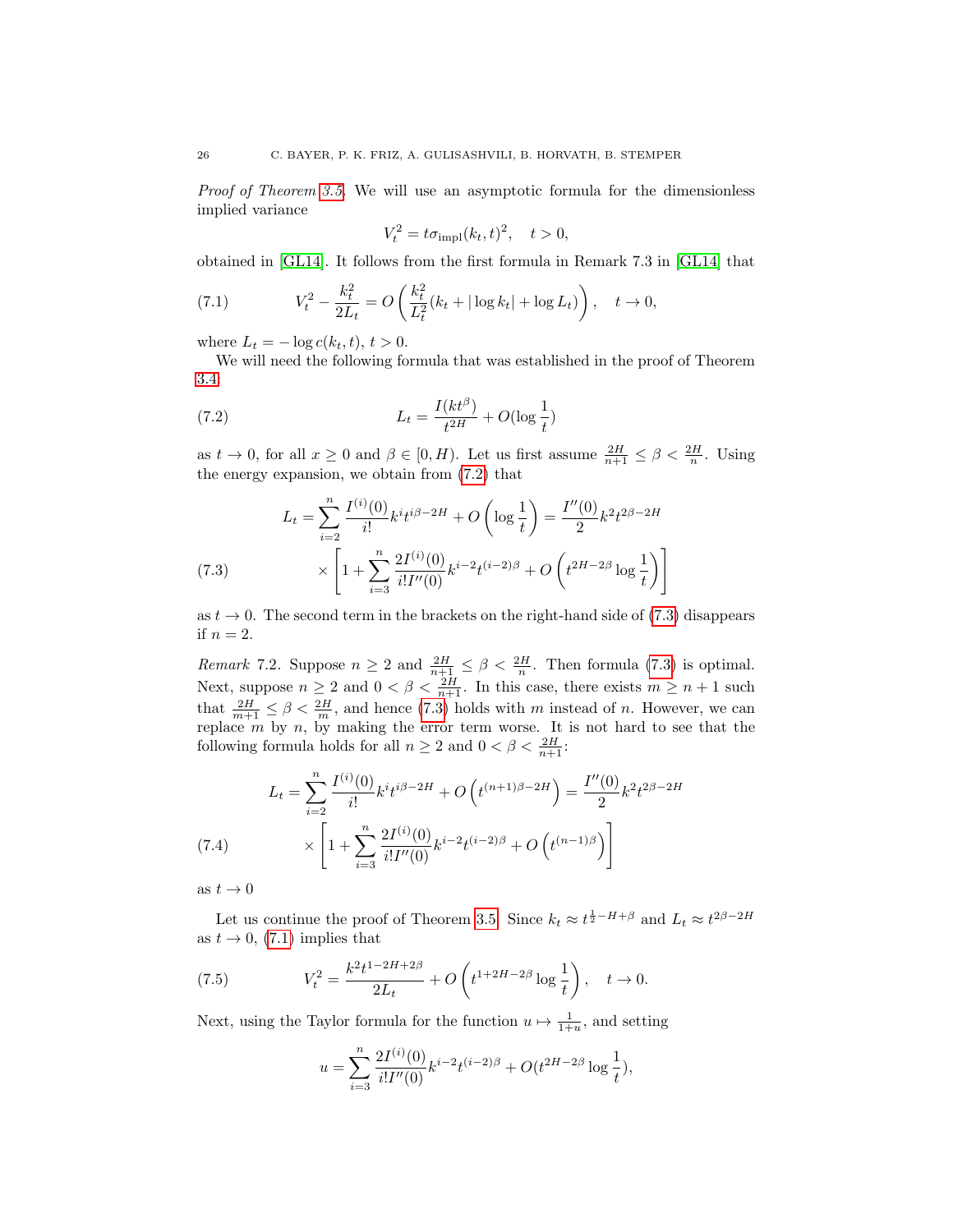we obtain from [\(7.3\)](#page-25-1) that

$$
(2L_t)^{-1} = \frac{t^{2H-2\beta}}{k^2 I''(0)} \left[ \sum_{j=0}^{n-2} (-1)^j u^j + O(u^{n-1}) \right]
$$

as  $t \to 0$ . It follows from  $\frac{2H}{n+1} \leq \beta < \frac{2H}{n}$  that  $(n-1)\beta \geq 2H - 2\beta$ , and hence  $(2L_t)^{-1} = \frac{t^{2H-2\beta}}{L^2 H^{1/2}}$  $k^2 I''(0)$  $\lceil$  $\overline{1}$  $\sum^{n-2}$  $j=0$  $(-1)^j u^j$ 1  $+ O(t^{4H-4\beta}\log\frac{1}{t})$  $=\frac{t^{2H-2\beta}}{12H(\beta)}$  $k^2 I''(0)$  $\sqrt{ }$  $\overline{1}$  $\sum^{n-2}$  $j=0$  $(-1)^j\left(\sum_{n=1}^n\right)$  $i=3$  $2I^{(i)}(0)$  $\left[\frac{2I^{(i)}(0)}{i!I''(0)}k^{i-2}t^{(i-2)\beta}\right)^j\right]$  $\left. + O(t^{4H-4\beta}\log\frac{1}{t}) \right.$ 

as  $t \to 0$ . Now, [\(7.5\)](#page-25-3) gives

$$
V_t^2 = \frac{t}{I''(0)} \left[ \sum_{j=0}^{n-2} (-1)^j \left( \sum_{i=3}^n \frac{2I^{(i)}(0)}{i!I''(0)} k^{i-2} t^{(i-2)\beta} \right)^j \right] + O\left( t^{1+2H-2\beta} \log \frac{1}{t} \right)
$$

as  $t \to 0$ . Finally, by cancelling a factor of t in the previous formula, we obtain formula [\(3.1\)](#page-7-0) for  $\frac{2H}{n+1} \leq \beta < \frac{2H}{n}$ . The proof in the case where  $\beta \leq \frac{2H}{n+1}$  is similar. Here we take into account Remark [7.2.](#page-25-4) This completes the proof of Theorem  $3.5.$ 

We will now provide a proof for the general asymptotic formula for the implied volatility that uses the fourth derivative  $I^{(4)}(0)$ .

*Proof of Corollary [3.12.](#page-8-3)* It follows from Theorem [3.5](#page-7-1) with  $n = 4$ , [\(3.3\)](#page-7-4), and [\(3.5\)](#page-8-4) that as  $t \to 0$ ,

$$
\sigma_{\text{impl}}(k_t, t)^2 = \frac{1}{I''(0)} - \frac{2}{I''(0)^2} \left( \frac{I'''(0)}{6} k t^\beta + \frac{I^{(4)}(0)}{24} k^2 t^{2\beta} \right) \n+ \frac{4}{I''(0)^3} \left( \frac{I'''(0)^2}{36} k^2 t^{2\beta} + \frac{I'''(0)I^{(4)}(0)}{72} k^3 t^{3\beta} + \frac{I^{(4)}(0)^2}{576} k^4 t^{4\beta} \right) \n+ O(\phi_{4, H, \beta}(t)) \n= \frac{1}{I''(0)} - \frac{I'''(0)}{3I''(0)^2} k t^\beta + \left( \frac{I'''(0)^2}{9I''(0)^3} - \frac{I^{(4)}(0)}{12I''(0)^2} \right) k^2 t^{2\beta} \n+ O(\phi_{4, H, \beta}(t)) \n= \sigma_0^2 + 2\rho \sigma_0'(K1, 1) k t^\beta + \left( \frac{4\rho^2(\sigma_0')^2}{\sigma_0^2} \langle K1, 1 \rangle^2 - \frac{I^{(4)}(0)\sigma_0^4}{12} \right) k^2 t^{2\beta} \n+ O(\phi_{4, H, \beta}(t)) \n= \sigma_0^2 \left[ 1 + 2\rho \frac{\sigma_0'}{\sigma_0^2} \langle K1, 1 \rangle kt^\beta + \left( \frac{4\rho^2(\sigma_0')^2}{\sigma_0^4} \langle K1, 1 \rangle^2 - \frac{I^{(4)}(0)\sigma_0^2}{12} \right) k^2 t^{2\beta} \right] \n+ O(\phi_{4, H, \beta}(t)).
$$

Now, it is not hard to see that Corollary [3.12](#page-8-3) can be derived from the previous formula and the expansion  $\sqrt{1+h} = 1 + \frac{1}{2}h - \frac{1}{4}h^2 + O(h^3)$  as  $h \to 0$ .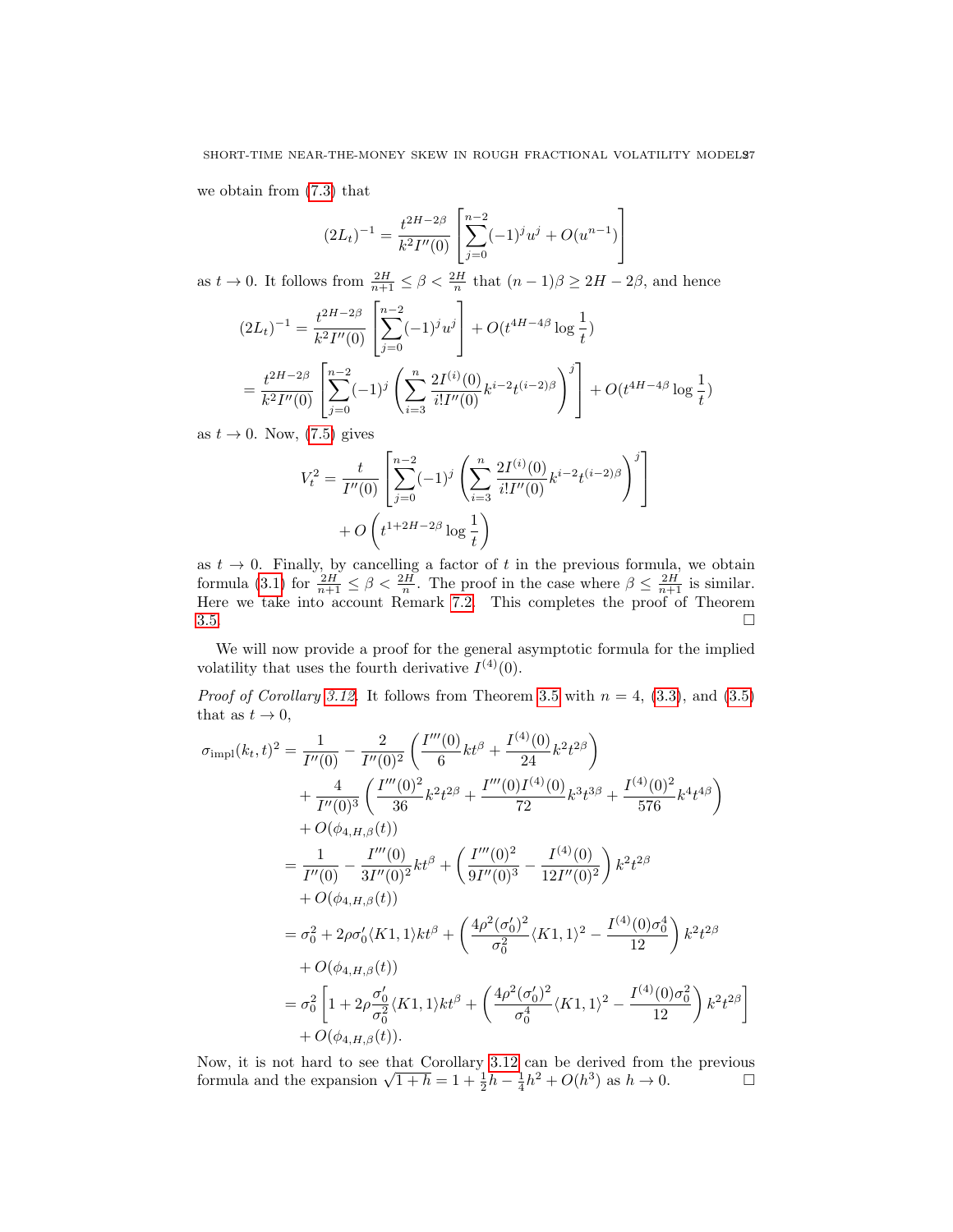### Appendix A. Auxiliary lemmas

<span id="page-27-0"></span>**Lemma A.1.** Assume  $\sigma(.) \geq \sigma > 0$  and  $|\rho| < 1$ . Then  $\mathcal{K}^x$  is a Hilbert manifold near any  $\mathfrak{h} \coloneqq (h, f) \in \mathcal{K}^x \subset \mathfrak{H} \coloneqq H_0^1 \times H_0^1$ .

*Proof.* Similar to Bismut [\[Bis84,](#page-28-8) p. 25] we need to show that  $D\varphi_1(\mathfrak{h})$  is surjective where  $\varphi_1(\mathfrak{h}): \mathfrak{H}^1 \to \mathbb{R}$  with

$$
\varphi_1(\mathfrak{h}) = \varphi_1(h, f) = \int_0^1 \sigma(\widehat{f}) d(\overline{\rho}h + \rho f).
$$

From

$$
\varphi_1 (\mathfrak{h} + \delta \mathfrak{h}') = \int_0^1 \sigma(\hat{f} + \delta \hat{f}') d(\bar{\rho}h + \rho f + \delta(\bar{\rho}h' + \rho f'))
$$
  

$$
= \varphi_1 (\mathfrak{h}) + \delta \int_0^1 \sigma(\hat{f}) d(\bar{\rho}h' + \rho f')
$$
  

$$
+ \delta \int_0^1 \sigma'(\hat{f}) \hat{f}' d(\bar{\rho}h + \rho f) + o(\delta).
$$

the functional derivative  $D\varphi_1(\mathfrak{h})$  can be computed explicitly. In fact, even the computation

$$
(D\varphi_1(\mathfrak{h}), (h', 0)) = \overline{\rho} \int_0^1 \sigma(\widehat{f}) dh'
$$

is sufficient to guarantee surjectivity of  $D\varphi_1(\mathfrak{h})$ .

**Lemma A.2.** (i) Any optimal control  $\mathfrak{h}^0 = (h^x, f^x) \in \mathcal{K}^x$  is a critical point of

$$
\mathfrak{h} = (h, f) \mapsto -I\left(\varphi_1^{\mathfrak{h}}\right) + \frac{1}{2} \left\|\mathfrak{h}\right\|_{\mathfrak{H}}^2;
$$

(ii) it holds that

$$
\int_0^1 \dot{h}^x dW + \int_0^1 \dot{f}^x dB = I'(x) g_1.
$$

*Proof.* (Step 1) Write  $\mathfrak{h} = (h, f)$  and

$$
\varphi_1(\mathfrak{h}) = \varphi_1(h, f) = \int_0^1 \sigma(\widehat{f}) d(\overline{\rho}h + \rho f).
$$

Let  $\mathfrak{h}^0 = (h^x, f^x) \in \mathcal{K}^x$  an optimal control. Then

$$
\mathfrak{Ker} D\varphi_1 \left( \mathfrak{h}^0 \right) = T_{\mathfrak{h}^0} \mathcal{K}^x = \left\{ \mathfrak{h} \in \mathfrak{H}^1 : D\varphi_1 \left( \mathfrak{h} \right) = 0 \right\}
$$

(This requires  $\mathcal{K}^x$  to be a Hilbert manifold near  $\mathfrak{h}^0$ , as was seen in the last lemma.) (Step 2) For fixed  $\mathfrak{h} \in \mathfrak{H}$ , define

$$
u(t) := -I\left(\varphi_1^{\mathfrak{h}^0 + t\mathfrak{h}}\right) + \frac{1}{2} \left\|\mathfrak{h}^0 + t\mathfrak{h}\right\|_{\mathfrak{H}}^2 \ge 0
$$

with equality at  $t = 0$  (since  $x = \varphi_1^{b^0}$  $\int_1^{6^0}$  and  $I(x) = \frac{1}{2} || 6^0 ||$ 2  $\binom{2}{5}$  and non-negativity for all t because  $\mathfrak{h}^0 + t\mathfrak{h}$  is an admissible control for reaching  $\tilde{x} = \varphi_1^{\mathfrak{h}^0 + t\mathfrak{h}}$  (so that  $I(\widetilde{x}) = \inf \{...\} \leq \frac{1}{2} ||\mathfrak{h}^0 + t\mathfrak{h}||$ 2  $\tilde{r}_{5}$ .)

(Step 3) We note that  $\dot{u}(0) = 0$  is a consequence of  $u \in C^1$  near  $0, u(0) = 0$  and  $u \geq 0$ . In other words,  $\mathfrak{h}^0$  is a critical point for

$$
\mathfrak{H}^1\ni \mathfrak{h}\mapsto -I\left(\varphi_1^{\mathfrak{h}}\right)+\frac{1}{2}\left\Vert \mathfrak{h}\right\Vert _{\mathfrak{H}}^2.
$$

.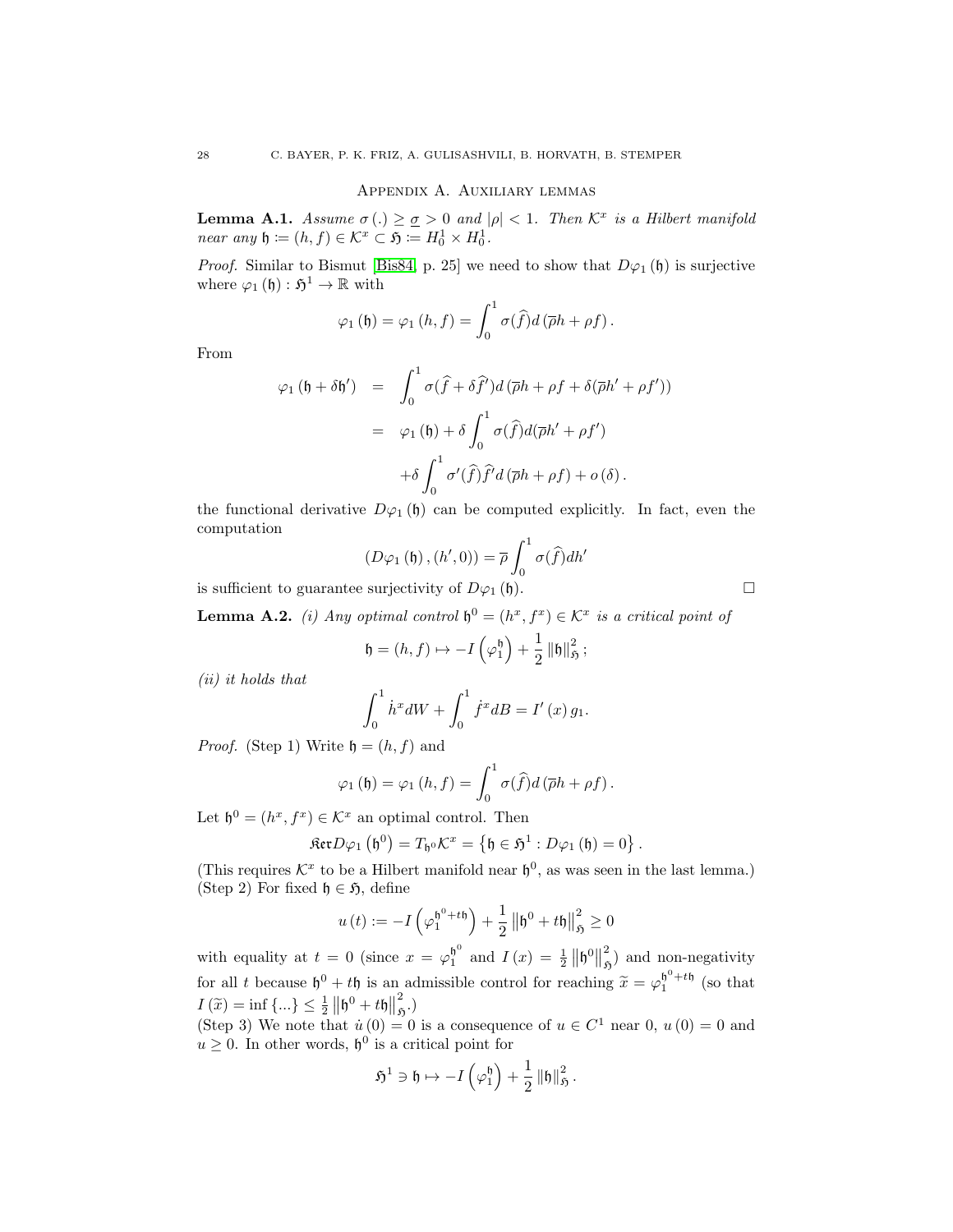(Step 4) The functional derivative of this map at  $\mathfrak{h}^0$  must hence be zero. In particular, for all  $\mathfrak{h} \in \mathfrak{H}$ ,

$$
0 \equiv -I'\left(\varphi_1^{\mathfrak{h}^0}\right) \langle D\varphi_1 \left(\mathfrak{h}^0\right), \mathfrak{h} \rangle + \langle \mathfrak{h}^0, \mathfrak{h} \rangle
$$
  
=  $-I'\left(x\right) \langle D\varphi_1 \left(\mathfrak{h}^0\right), \mathfrak{h} \rangle + \langle \mathfrak{h}^0, \mathfrak{h} \rangle.$ 

(Step 5) With  $\mathfrak{h}^0 = (h^x, f^x)$  and  $\mathfrak{h} = (h, f)$ 

$$
\langle D\varphi_1 (\mathfrak{h}^0), \mathfrak{h} \rangle = \frac{d}{d\varepsilon} \bigg|_{\varepsilon=0} \int_0^1 \sigma(\hat{f}^x + \varepsilon \hat{f}) d(\bar{\rho}h^x + \rho f^x + \varepsilon (\bar{\rho}h + \rho f))
$$
  

$$
= \int_0^1 \sigma(\hat{f}^x) d(\bar{\rho}h + \rho f) + \int_0^1 \sigma'(\hat{f}^x) \hat{f} d(\bar{\rho}h^x + \rho f^x)
$$

By continuous extension, replace  $\mathfrak{h} = (h, f)$  by  $(W, B)$  above and note that

$$
\left\langle D\varphi_1\left(\mathfrak{h}^0\right), (W, B)\right\rangle = g_1
$$

since indeed  $g_1 = \int_0^1 {\{\sigma(\hat{f}_t) d(\overline{\rho}W_t + \rho B_t) + \sigma'(\hat{f}_t) \hat{B}_t d(\overline{\rho}h_t + \rho f_t)}$ .

$$
\int_0^1 \dot{h}^x dW + \int_0^1 \dot{f}^x dB = I'(x) g_1.
$$

#### <span id="page-28-0"></span>**REFERENCES**

- <span id="page-28-2"></span>[ALV07] Elisa Alòs, Jorge A León, and Josep Vives. On the short-time behavior of the implied volatility for jump-diffusion models with stochastic volatility. Finance and Stochastics, 11(4):571–589, 2007.
- <span id="page-28-9"></span>[Aze85] Robert Azencott. Petites perturbations aléatoires des systemes dynamiques: développements asymptotiques. Bulletin des sciences mathématiques, 109(3):253-308, 1985.
- <span id="page-28-7"></span>[BA88] Gérard Ben Arous. Methods de Laplace et de la phase stationnaire sur l'espace de Wiener. Stochastics, 25(3):125–153, 1988.
- <span id="page-28-1"></span>[BFG16] Christian Bayer, Peter K. Friz, and Jim Gatheral. Pricing under rough volatility. Quantitative Finance, 16(6):887–904, 2016.
- <span id="page-28-5"></span>[BFG+17] Christian Bayer, Peter K. Friz, Paul Gassiat, Joerg Martin, and Benjamin Stemper. A regularity structure for rough volatility. In preparation, 2017.
- <span id="page-28-8"></span>[Bis84] Jean-Michel Bismut. Large deviations and the Malliavin calculus, volume 45 of Progress in Mathematics. Birkhäuser Boston, Inc., Boston, MA, 1984.
- <span id="page-28-4"></span>[BLP15] Mikkel Bennedsen, Asger Lunde, and Mikko S Pakkanen. Hybrid scheme for Brownian semistationary processes. Preprint, 2015. arXiv:1507.03004.
- <span id="page-28-3"></span>[BLP16] Mikkel Bennedsen, Asger Lunde, and Mikko S Pakkanen. Decoupling the short- and long-term behavior of stochastic volatility. Preprint, 2016. arXiv:1610.00332.
- <span id="page-28-12"></span>[BO11] Fabrice Baudoin and Cheng Ouyang. Small-time kernel expansion for solutions of stochastic differential equations driven by fractional Brownian motions. Stochastic Processes and their Applications, 121(4):759–792, 2011.
- <span id="page-28-13"></span>[BO15] Fabrice Baudoin and Cheng Ouyang. On Small Time Asymptotics for Rough Differential Equations Driven by Fractional Brownian Motions, pages 413–438. Springer International Publishing, 2015.
- <span id="page-28-10"></span>[CF10] Thomas Cass and Peter Friz. Densities for rough differential equations under Hörmander's condition. Annals of Mathematics, pages 2115-2141, 2010.
- <span id="page-28-11"></span>[Dec05] Laurent Decreusefond. Stochastic integration with respect to Volterra processes. Annales de l'Institut Henri Poincare (B) Probability and Statistics, 41(2):123 – 149, 2005.
- <span id="page-28-6"></span>[DFJV14a] Jean-Dominique Deuschel, Peter K. Friz, Antoine Jacquier, and Sean Violante. Marginal density expansions for diffusions and stochastic volatility I: Theoretical foundations. Comm. Pure Appl. Math., 67(1):40–82, 2014.